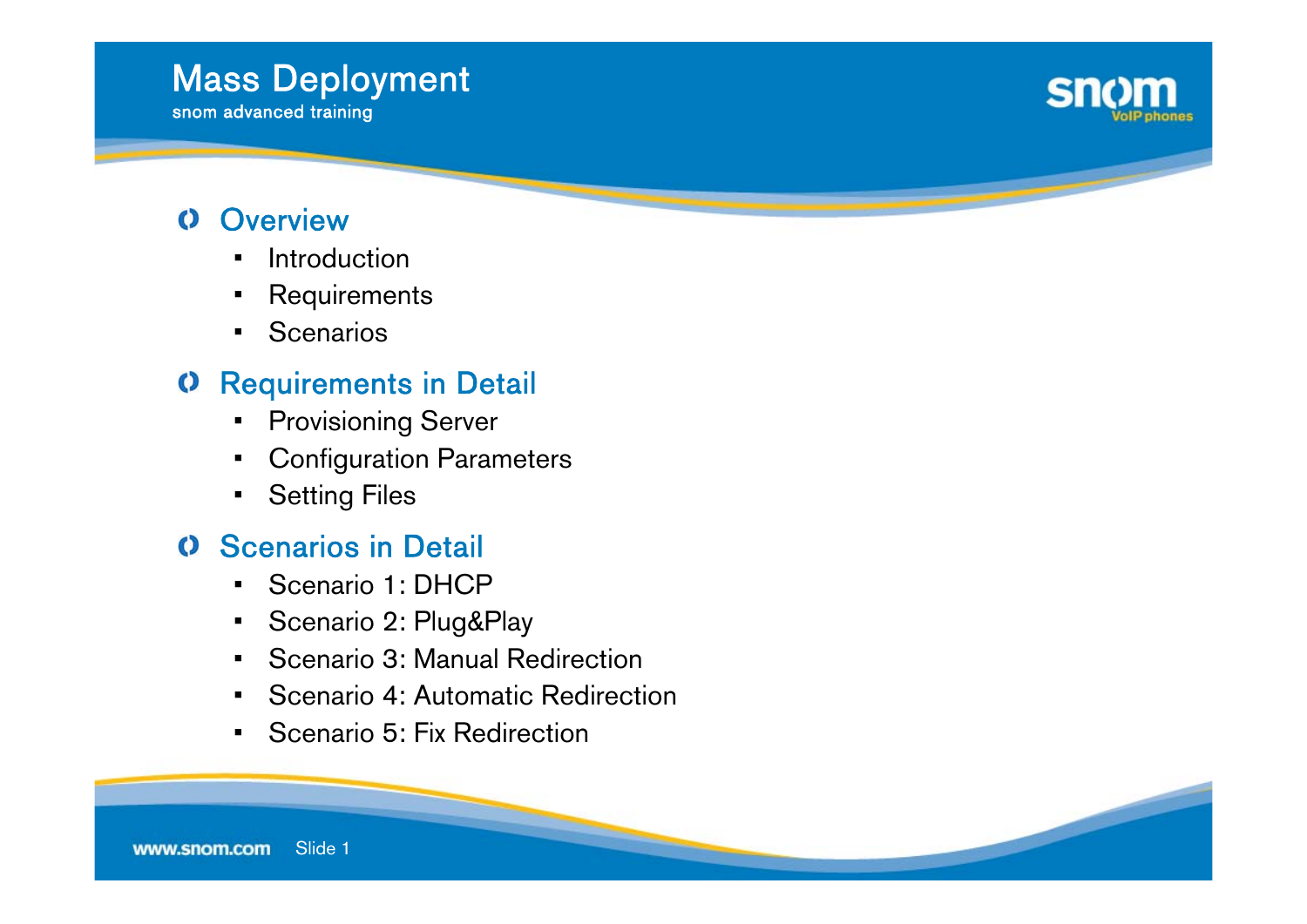### Mass Deployment

snom advanced training



### **Overview**

- Introduction
- •Requirements
- •**Scenarios**

### Requirements in Detail

- •Provisioning Server
- Configuration Parameters
- •Setting Files

### **O** Scenarios in Detail

- •Scenario 1: DHCP
- •Scenario 2: Plug&Play
- •Scenario 3: Manual Redirection
- •Scenario 4: Automatic Redirection
- •Scenario 5: Fix Redirection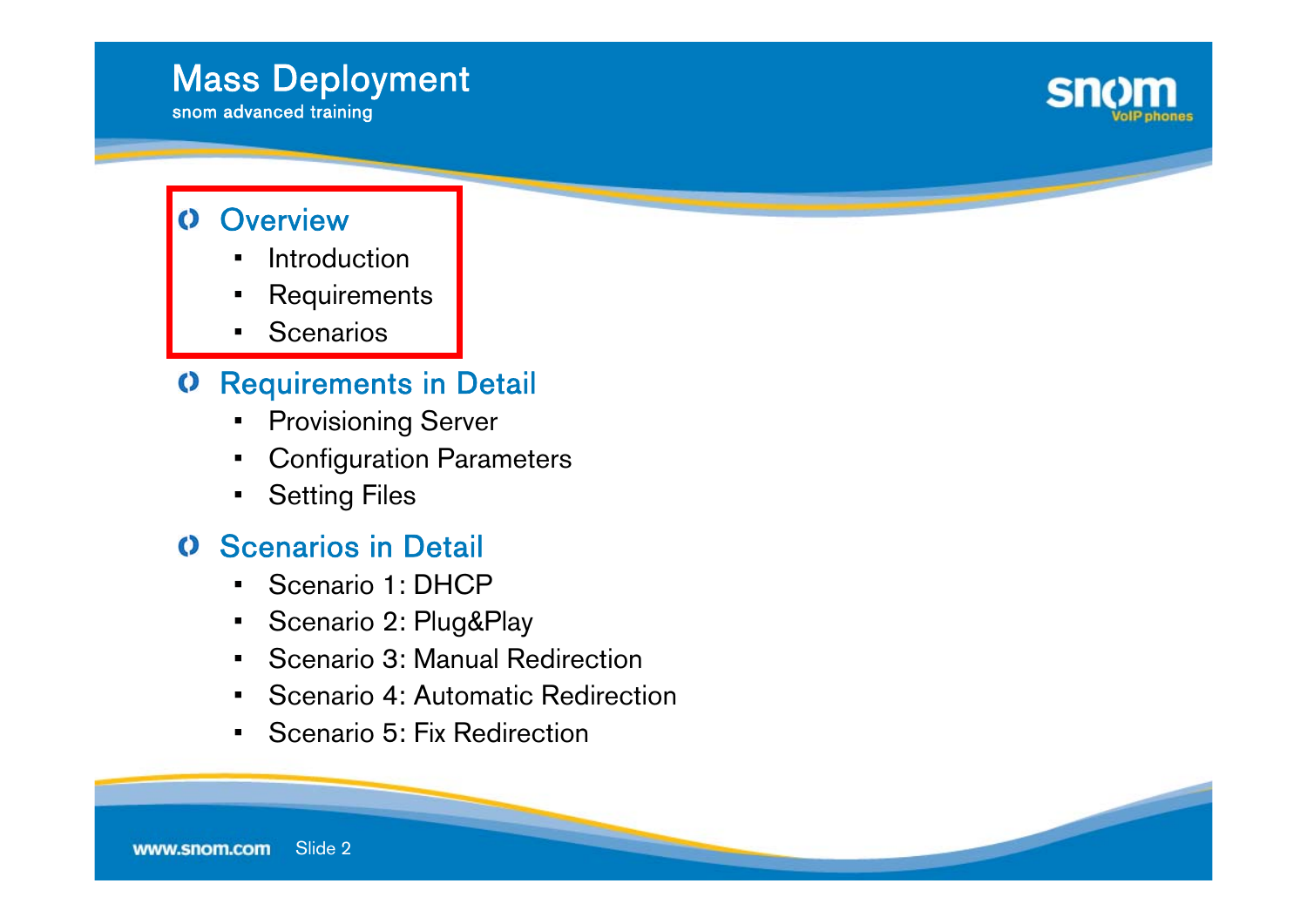



- **C** Mass deployment ("Auto Provisioning") is a feature implemented proprietarily in the standard firmware of all snom 3xx VoIP phones and snom m3
- Mass deployment allows <u>remote administration</u> (configuration and maintenance) of <u>unlimited number</u> of distinct snom phone types (snom3xx, snom m3).
- Mass Deployment is particularly useful for out-of-the-box scenarios in larger phone installations.
- Mass Deployment can be used to provide <u>general and specific</u> configuration parameters ("Settings") to the phones and to manage firmware actualization.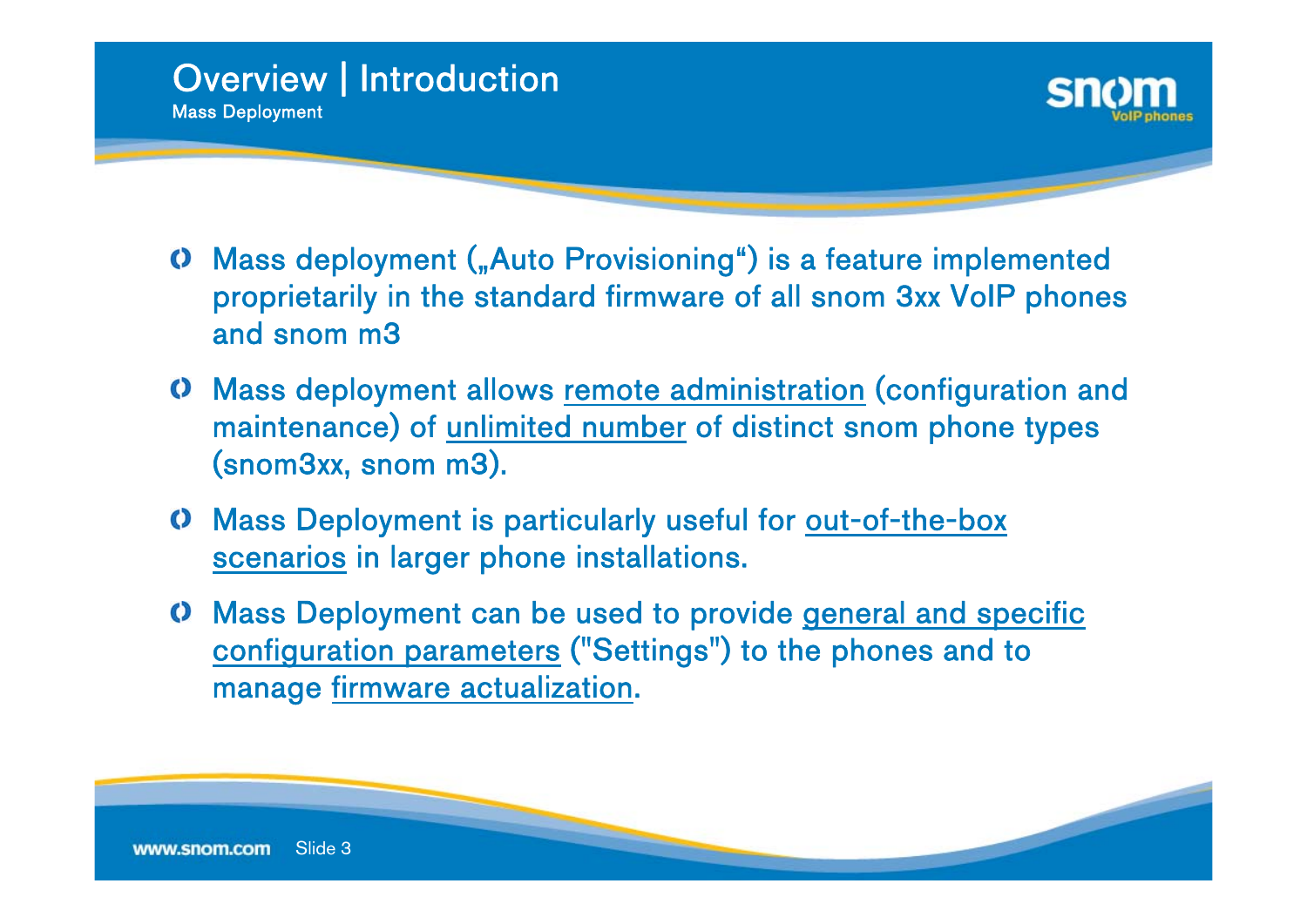



- Mass deployment requires one central provisioning ("setting") server able to deliver the necessary configuration parameters ("settings") and <u>firmware updates</u> to each snom phone.
- Configuration parameters can be stored in individual setting files (phone type/MAC address based) or can be created at runtime by means of <u>scripts (MAC address based)</u>. The location of these files is determined in the setting (provisioning) URL.
- Depending on the phone installation environment five (5) scenarios can be distinguished how to provide the setting (provisioning) URL to the phones: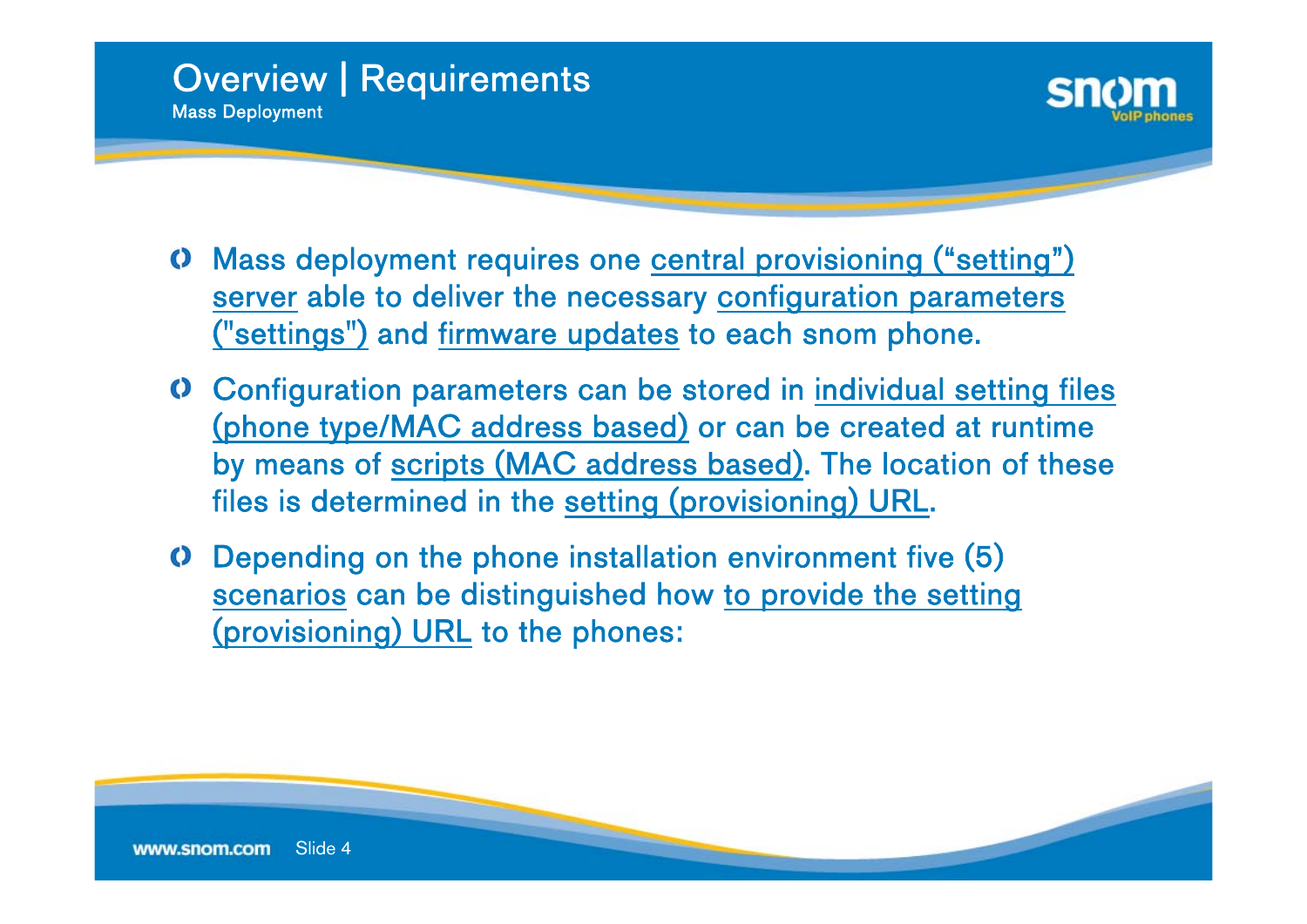



#### Implementation depends on the phone installation environment

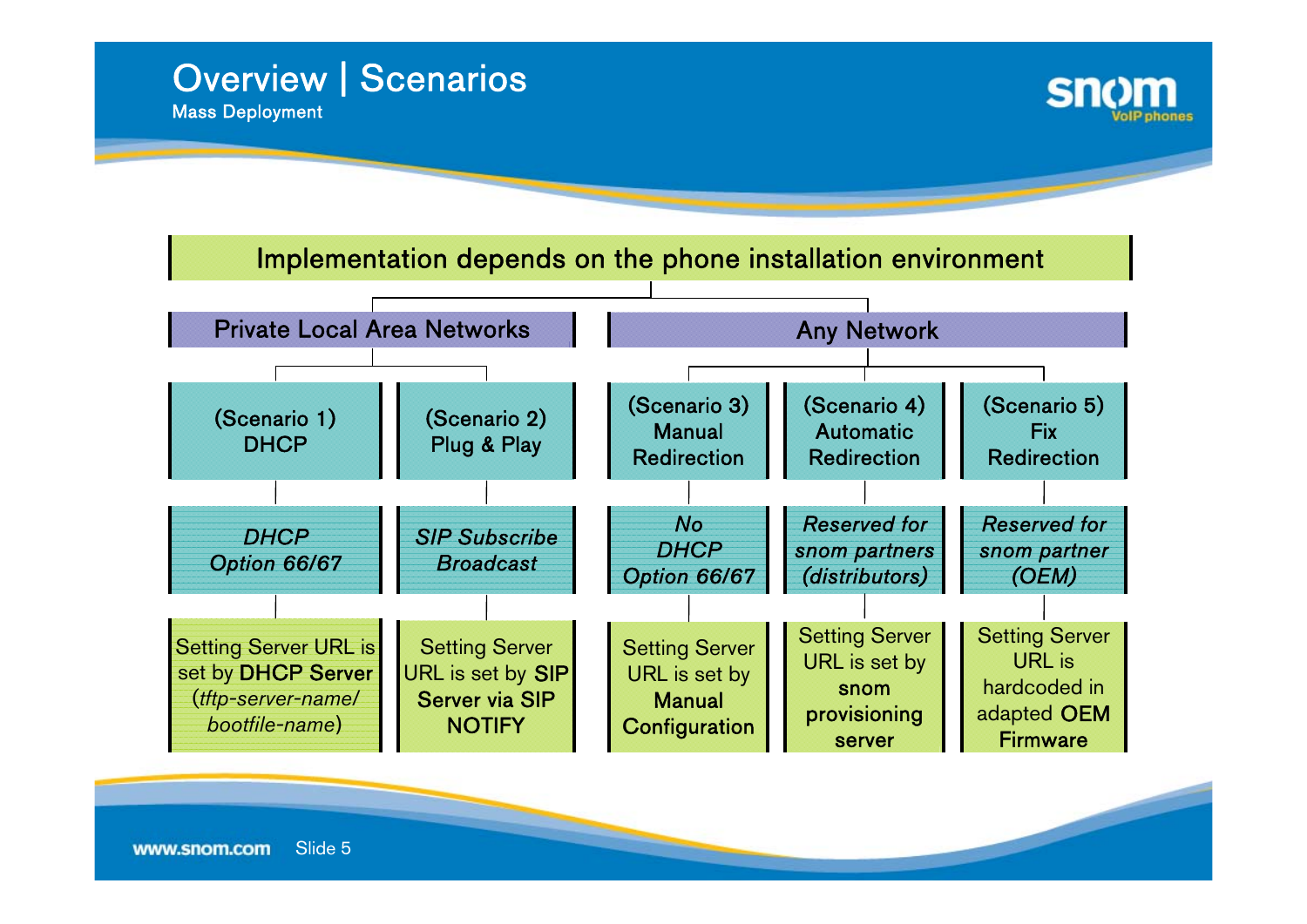#### Slide 6www.snom.com

### **O** Overview

- Introduction
- •Requirements
- •**Scenarios**

#### Requirements in Detail  $\mathbf O$

- •Provisioning Server
- Configuration Parameters
- •Setting Files

### **O** Scenarios in Detail

- •Scenario 1: DHCP
- •Scenario 2: Plug&Play
- •Scenario 3: Manual Redirection
- •Scenario 4: Automatic Redirection
- Scenario 5: Fix Redirection

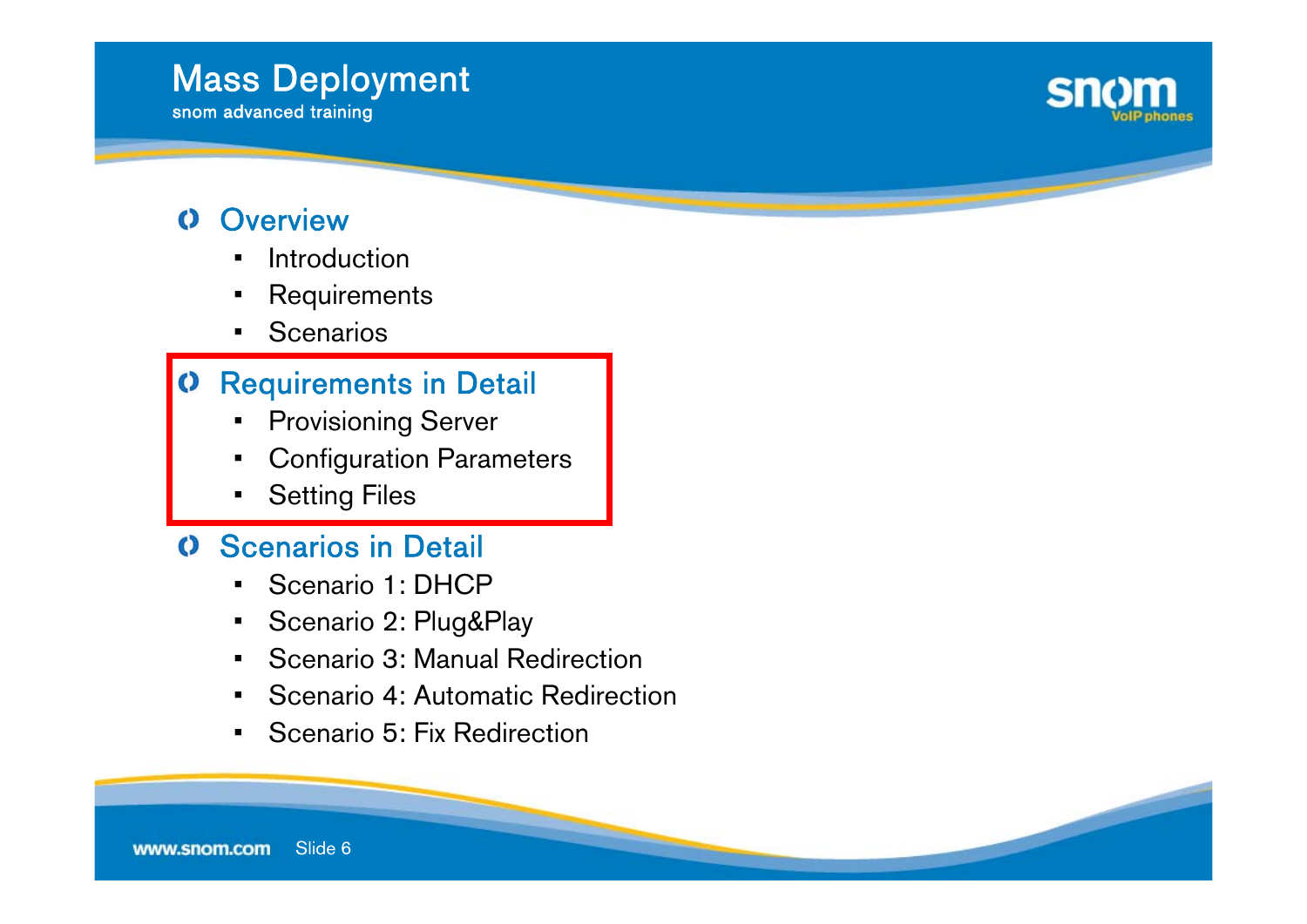

The "Provisioning Server" stores the configuration parameter ("setting") files and firmware image files centrally and provides them on request to the snom phone.

|              | <b>Provisioning of configuration</b><br>parameter | <b>Provisioning of</b><br>firmware images |
|--------------|---------------------------------------------------|-------------------------------------------|
| <b>ITFTP</b> | Yes                                               | From V7.2: Yes                            |
| <b>HTTP</b>  | Yes                                               | Yes                                       |
| <b>HTTPS</b> | <b>Yes (restricted)</b>                           | No                                        |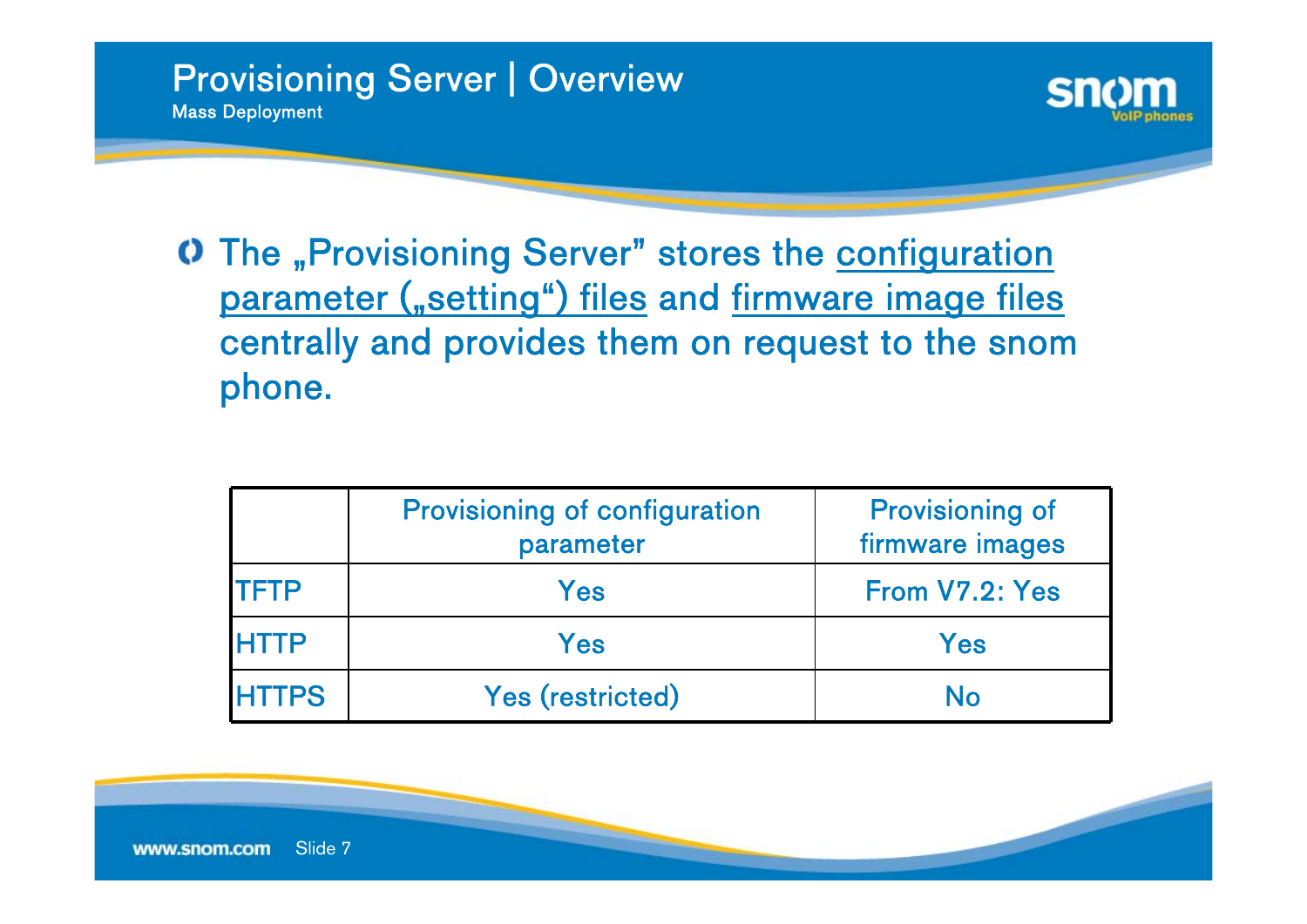

### Provisioning Server can be hosted on private or public servers depending on the mass deployment method

| Scenario       |             |             |               |                  |                                                         |
|----------------|-------------|-------------|---------------|------------------|---------------------------------------------------------|
| <b>Server</b>  | <b>DHCP</b> | Plug & Play | <b>Manual</b> | <b>Automatic</b> | Fix<br><b>Redirection   Redirection   Redirection  </b> |
| <b>Private</b> | Yes         | Yes         | Yes           | No               | No                                                      |
| <b>Public</b>  | No          | No          | Yes           | Yes              | Yes                                                     |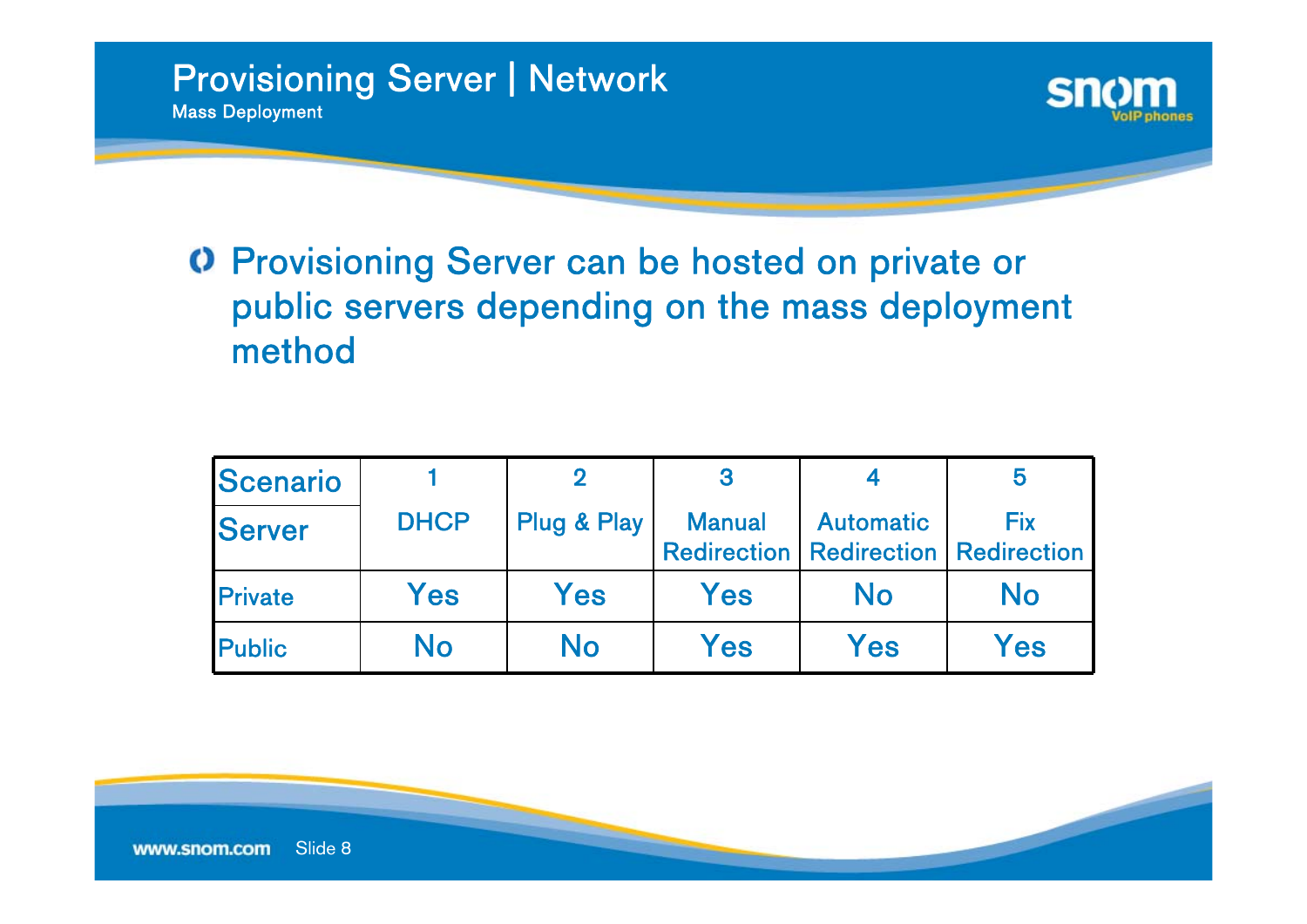- Input variables for the phone's firmware which determine all functional and operational processes on the phone.
- Configuration parameters can be changed via:
	- •**-** Phone user interface (keypad/display)
	- •Web User Interface (using an external web client/browser)
	- Mass Deployment
	- NOTE: Configuration changes can only be reverted by factory reset (resets all parameters to their default values)
- Configuration parameters are physically stored on the flash memory of the phone and are loaded on boot-up into the RAM:
	- Before firmware version 7 parameters were stored internally in a dedicated partition using a proprietary format.
	- Since firmware version 7 parameters are stored internally using XML syntax.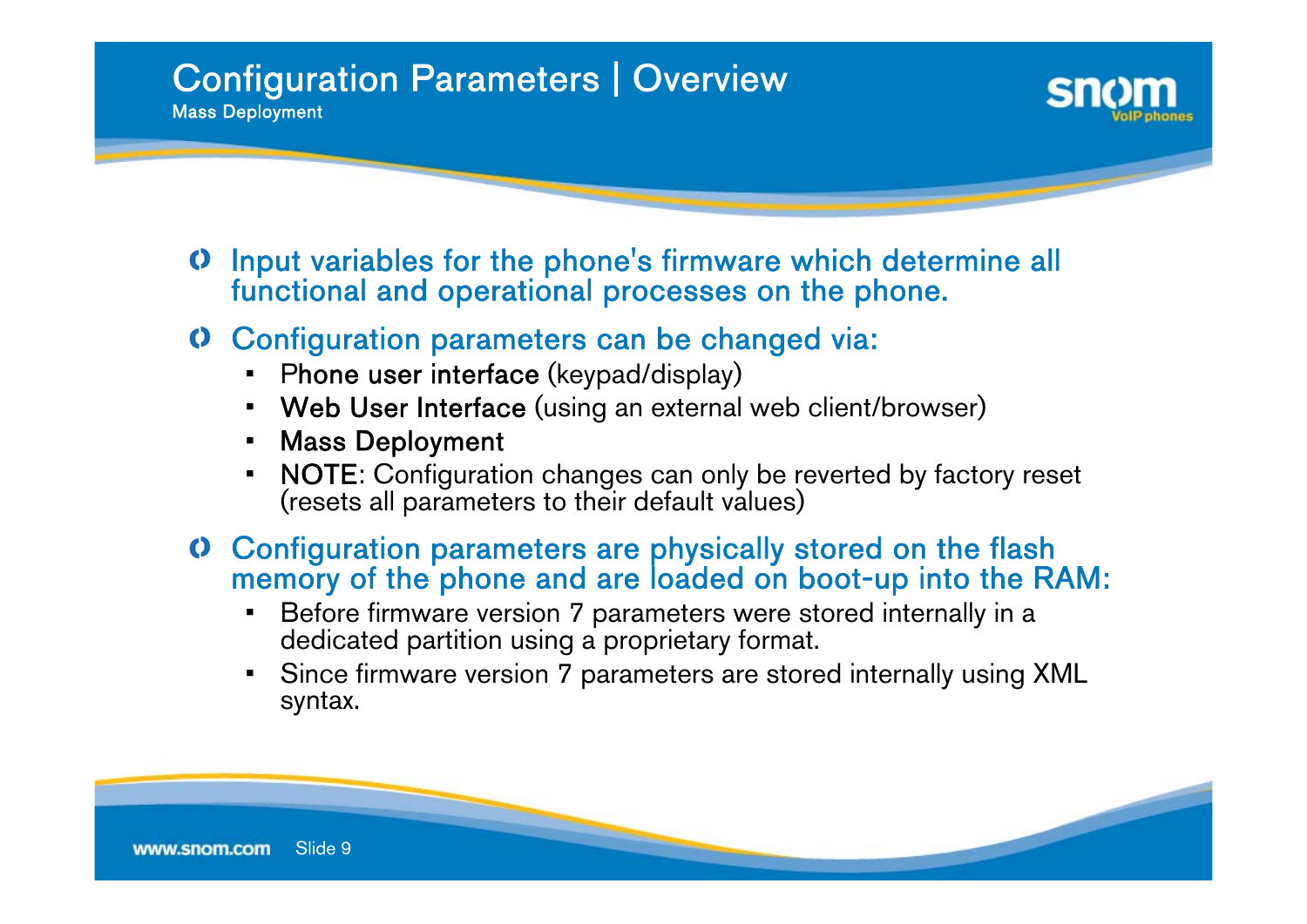#### Configuration Parameters | "Settings" page Mass Deployment



### There are currently more than about 300 configuration parameters available

- Retrieve a complete list from the Web User Interface:
	- Status --> "Settings" page

| <b>Settings</b>      |                                                         | <b>Settings</b>      | VERSION                                             |
|----------------------|---------------------------------------------------------|----------------------|-----------------------------------------------------|
| <b>Operation</b>     |                                                         | <b>Operation</b>     | Click here to save the settings.                    |
| Home                 |                                                         | Home                 |                                                     |
| Address Book         | language!: English<br>redirect number!:                 | Directory            | Click here to save the settings in XML format.      |
| <b>Setup</b>         | redirect busy number!:                                  | <b>Setup</b>         | language!: English                                  |
| Preferences          | redirect time number!:                                  | Preferences          | redirect number!: 123                               |
| Speed Dial           | redirect event!: none                                   | Speed Dial           | redirect busy number!:                              |
| <b>Function Keys</b> | redirect time!:                                         | <b>Function Keys</b> | redirect time number!: 123                          |
| Identity 1           | redirect time on code!:                                 | Identity 1           | redirect event!: none                               |
| Identity 2           | redirect time off code!:                                | Identity 2           | redirect time!: 2                                   |
| Identity 3           | redirect always on code!:<br>redirect always off code!: | Identity 3           | redirect time on code!:<br>redirect time off code!: |
| Identity 4           | redirect busy on code!:                                 | Identity 4           | redirect always on code!:                           |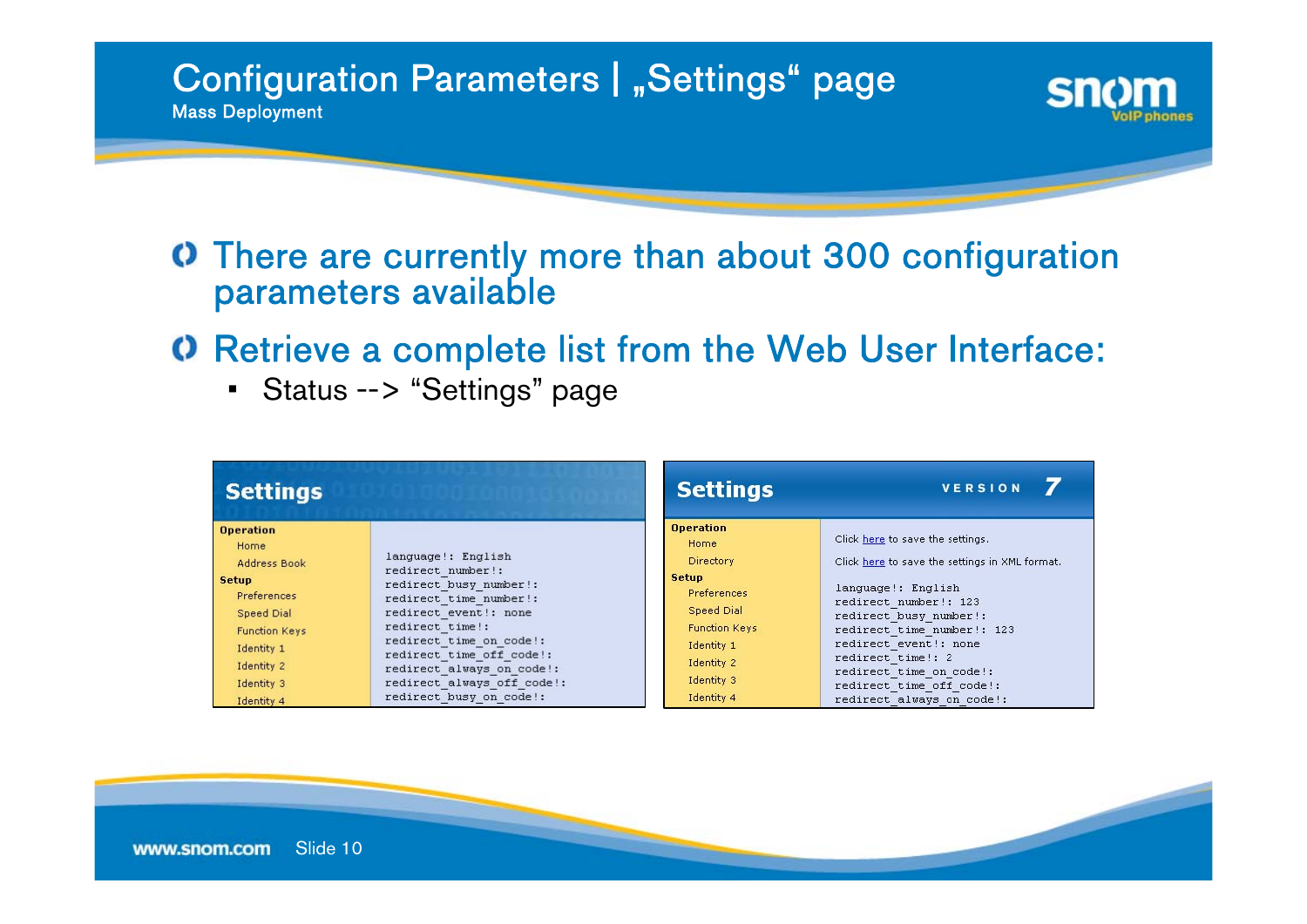### Configuration Parameters | Complete List

- In firmware versions 3-6 the complete list of configuration parameters could only be saved by copying and pasting the content from the "Settings" page to a plain text file
- From firmware version 7 onwards the <u>complete list of configuration</u> parameters can be saved either in text or XML format by clicking the<br>enprepriete link on the tap of the "Settings" pege appropriate link on the top of the "Settings" page

| settings.cfg - Editor                                                                                                                                                                                                                                                                                                                                                 | settings.xml - Editor                                                                                                                                                                                                                                                                                                                                                                                                                                                                                                                                                                                                                                                                                                                             |  |
|-----------------------------------------------------------------------------------------------------------------------------------------------------------------------------------------------------------------------------------------------------------------------------------------------------------------------------------------------------------------------|---------------------------------------------------------------------------------------------------------------------------------------------------------------------------------------------------------------------------------------------------------------------------------------------------------------------------------------------------------------------------------------------------------------------------------------------------------------------------------------------------------------------------------------------------------------------------------------------------------------------------------------------------------------------------------------------------------------------------------------------------|--|
| Datei Bearbeiten Format Ansicht ?                                                                                                                                                                                                                                                                                                                                     | Datei Bearbeiten Format Ansicht ?                                                                                                                                                                                                                                                                                                                                                                                                                                                                                                                                                                                                                                                                                                                 |  |
| language!: Deutsch<br>redirect_number!:<br>redirect_busy_number!:<br>redirect_time_number!:<br>redirect_event!: none<br>redirect_time!:<br>redirect_time_on_code!:<br> redirect_time_off_code!:<br>redirect_always_on_code!:<br> redirect_always_off_code!:<br> redirect_busy_on_code!:<br> redirect_busy_off_code!:<br>dnd_on_code!:<br>$\left  \cdot \right\rangle$ | $k$ ?xml version="1.0" encoding="utf-8"?><br><settings><br/><phone-settings><br/><language perm="RW">Deutsch</language><br/>kredirect_number perm=""&gt;<br/><redirect_busy_number perm=""></redirect_busy_number><br/><redirect_time_number perm=""></redirect_time_number><br/><redirect_event perm="">none</redirect_event><br/><redirect_time perm=""></redirect_time><br/><redirect_time_on_code perm=""></redirect_time_on_code><br/><redirect_time_off_code perm=""></redirect_time_off_code><br/><redirect_always_on_code perm=""></redirect_always_on_code><br/><redirect_always_off_code perm=""></redirect_always_off_code><br/>kredirect_busy_on_code perm=""&gt;<br/>kredirect_busy_off_code perm=""&gt;</phone-settings></settings> |  |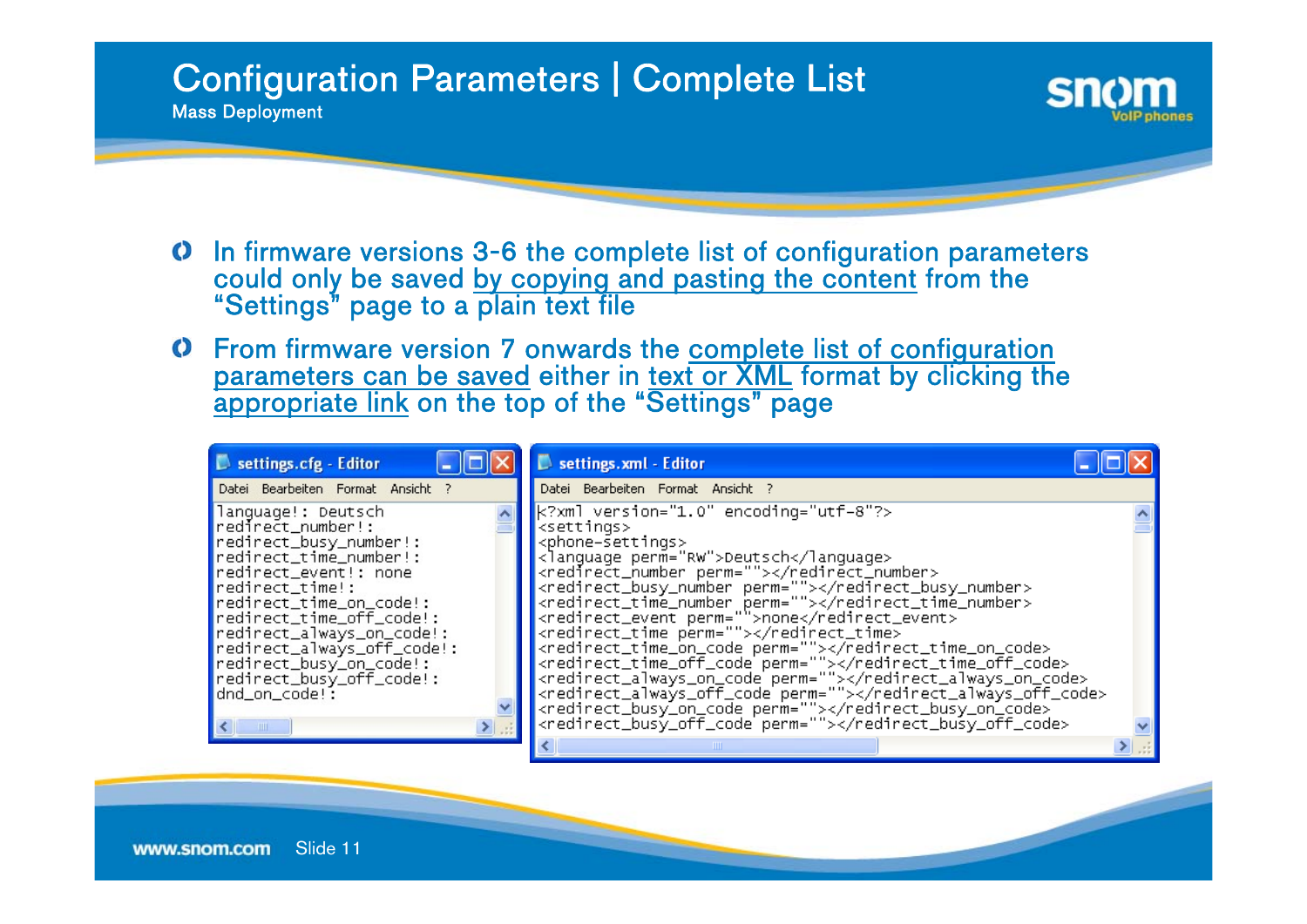## Configuration Parameters | Categorization

Mass Deployment

### (1) Write- protected system parameters

- •are used internally and cannot be changed
- •factory value is marked by  $\mathcal{R}^*$  symbol
- •Example: mac&: 0004132YXXXX

#### Unprotected system parameters  $\mathbf O$

- are used internally and can only be changed via mass deployment
- Example: dst!: 3600 03.05.07 02:00:00 10.05.07 03:00:00

#### Free configurable parameters  $\mathbf O$

- • all those parameters changeable via "Web User Interface" (approx. 90  $\%$ ).
- Only a part of them is also configurable via "Phone User Interface"
- Example: dhcp!: on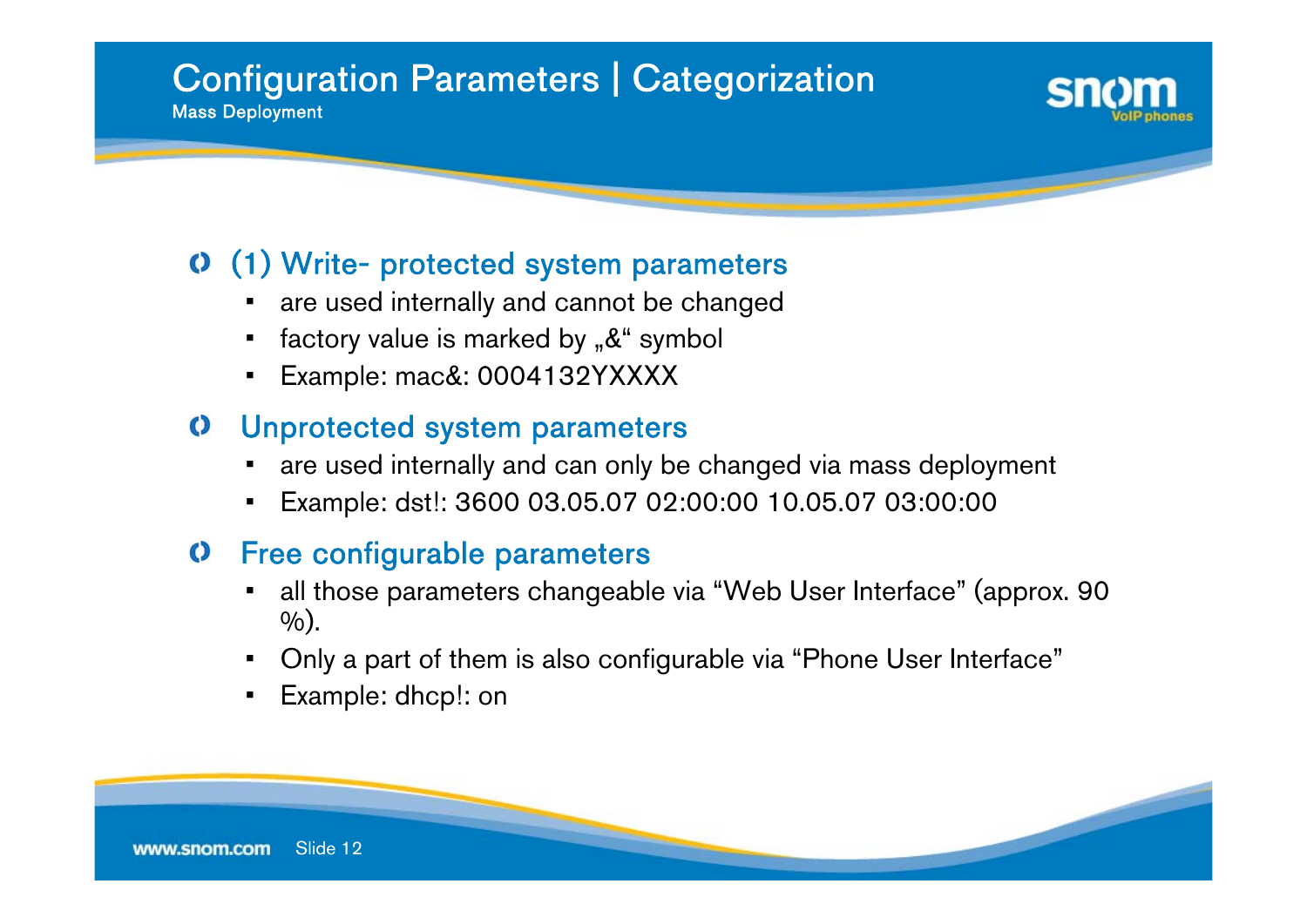#### Configuration Parameters | WIKI (1) Mass Deployment



Each <u>free configurable parameter</u> corresponds to exact<br>one <u>Web User Interface Setting.</u>

- The *relationship* in firmware versions 6 or 7 can be figured out by accessing the updated description for each Web User Interface page on snom's WIKI:
	- •http://wiki.snom.com/Snom3x0/Web\_Interface/V6/Settings
	- •http://wiki.snom.com/Snom3x0/Web\_Interface/V7/Settings
- "Web User Interface Settings" are listed by their english names and linked to its corresponding configuration parameter.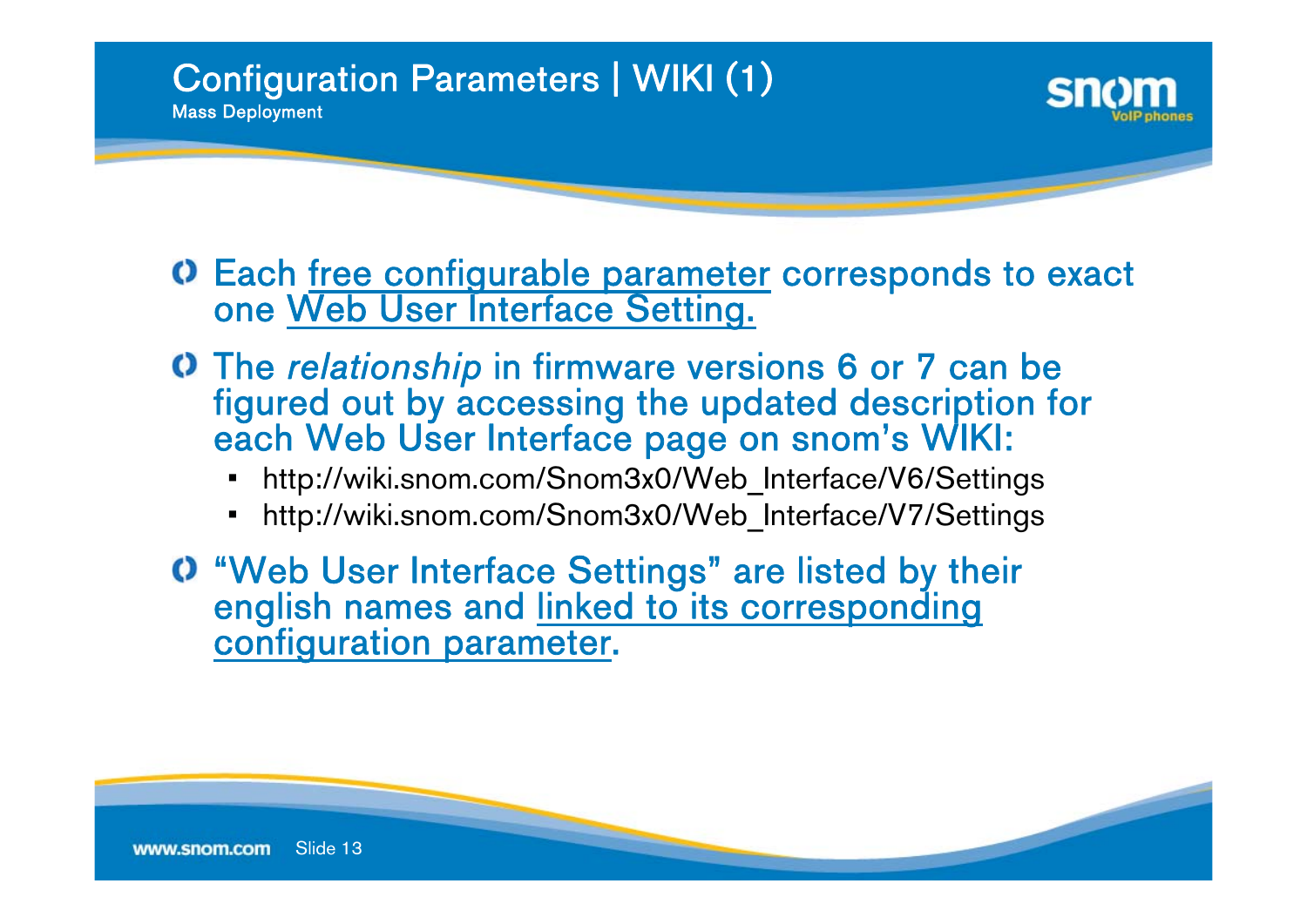## Configuration Parameters | WIKI (2)

Mass Deployment

General Information

#### $[edit]$

**snom** 

**olP** phones

| <b>Settings</b>                           | <b>Screenshot</b>                                  |                                                                           |
|-------------------------------------------|----------------------------------------------------|---------------------------------------------------------------------------|
| Webinterface Language                     |                                                    |                                                                           |
| Language                                  |                                                    |                                                                           |
| Number Display Style                      |                                                    |                                                                           |
| <b>Tone Scheme</b>                        | <b>General Information:</b>                        |                                                                           |
| <b>MWI Notification</b>                   | Webinterface Language:                             | $\circ$<br>English                                                        |
|                                           | Language:                                          | $\circledcirc$<br>English                                                 |
| MWI Dial Tone                             | Number Display Style:                              | $\checkmark$<br>Name                                                      |
| Use Headset Device                        | Tone Scheme:                                       | ⊙<br>Ÿ<br>Germany                                                         |
|                                           | MWT Notification:                                  | $\circ$<br>Silent<br>×                                                    |
| U.S. Date Format(mm/dd)                   | MWI Dial Tone:                                     | $_{\mathbb{O}}$<br>Stutter<br>v                                           |
|                                           | Use Headset Device:                                | $\circ$<br>$\checkmark$<br>None                                           |
| 24 Hour clock                             | Use Backlight:                                     | $\odot$<br>v<br>on.                                                       |
| Use Flash Plugin                          | U.S. date format (mm/dd):                          | Oon Ooff ?                                                                |
|                                           | 24 Hour clock:                                     | $\odot$ on $\odot$ off $\odot$                                            |
| Message LED for Dialog State/Missed Calls | Use Flash Plugin:                                  | $\bigcirc$ on $\bigcirc$ off $\bigcirc$                                   |
| Outgoing Identity Scrolling on idle       | Message LED for Dialog State/Missed Calls:         | $\odot$ on $\odot$ off $\odot$                                            |
|                                           | Active Identity Scrolling:<br>Show identity index: | $\odot$ on $\odot$ off $\odot$                                            |
| Show identity index                       | Show call status info:                             | $\mathsf{O}_\mathsf{on}\mathsf{O}_\mathsf{off}\,\mathbb{O}$<br>Oon ⊙off ⑦ |
|                                           |                                                    |                                                                           |
| (Snom360/370 only) Use Backlight          |                                                    |                                                                           |
| (Snom360/370 only) Ringer Animation       |                                                    |                                                                           |
| (Snom360/370 only) Redundant Softkeys     |                                                    |                                                                           |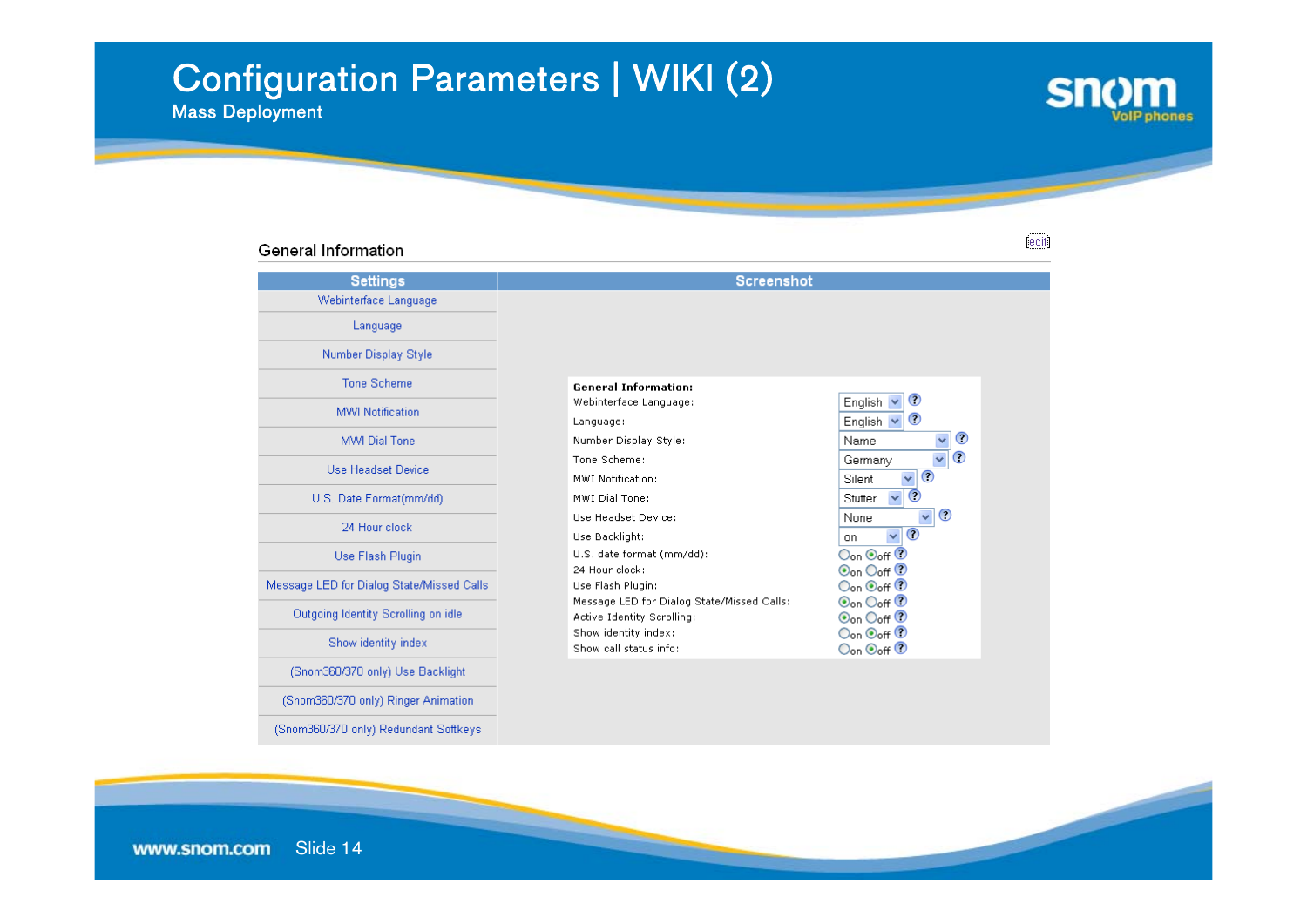#### Configuration Parameters | V7 Online Help Mass Deployment



#### From firmware version 7 onwards a (configurable) online help button has been added to each "Web User Interface Setting":  $\bf{O}$

- By clicking that button the resulting URL ("documentation link" <sup>+</sup>"configuration parameter name") will be requested and the description page of that configuration parameter will be •opened - by default snom's WIKI knowledgebase.
- •http://wiki.snom.com/Settings/configuration\_parameter\_name

| <b>General Information:</b>                |                                                                   |
|--------------------------------------------|-------------------------------------------------------------------|
| Webinterface Language:                     | O<br>English                                                      |
| Language:                                  | ⊙<br>English                                                      |
| Number Display Style:                      | O<br>Name                                                         |
| Tone Scheme:                               | ⊙<br>Germarl                                                      |
| MWI Notification:                          | ⊙<br>Silent                                                       |
| MWI Dial Tone:                             | O<br>Stutter                                                      |
| Use Headset Device:                        | O<br>None                                                         |
| Use Backlight:                             | O<br>v<br>on                                                      |
| U.S. date format (mm/dd):                  | O<br>$\mathsf{O}_\mathsf{on} \, \mathsf{\Theta}_\mathsf{of}$      |
| 24 Hour clock:                             | $_{\bigodot}$<br>®on Ool                                          |
| Use Flash Plugin:                          | $\bigcirc$<br>Oon ®ol                                             |
| Message LED for Dialog State/Missed Calls: | O<br>$\odot$ on $\odot$ ol                                        |
| Active Identity Scrolling:                 | I O<br>ton Ool                                                    |
| Show identity index:                       | $\bullet$<br>$\mathbb{O}_{\mathrm{on}}\,\mathbb{O}_{\mathrm{ol}}$ |
| Show call status info:                     | O<br>⊃on ⊙o                                                       |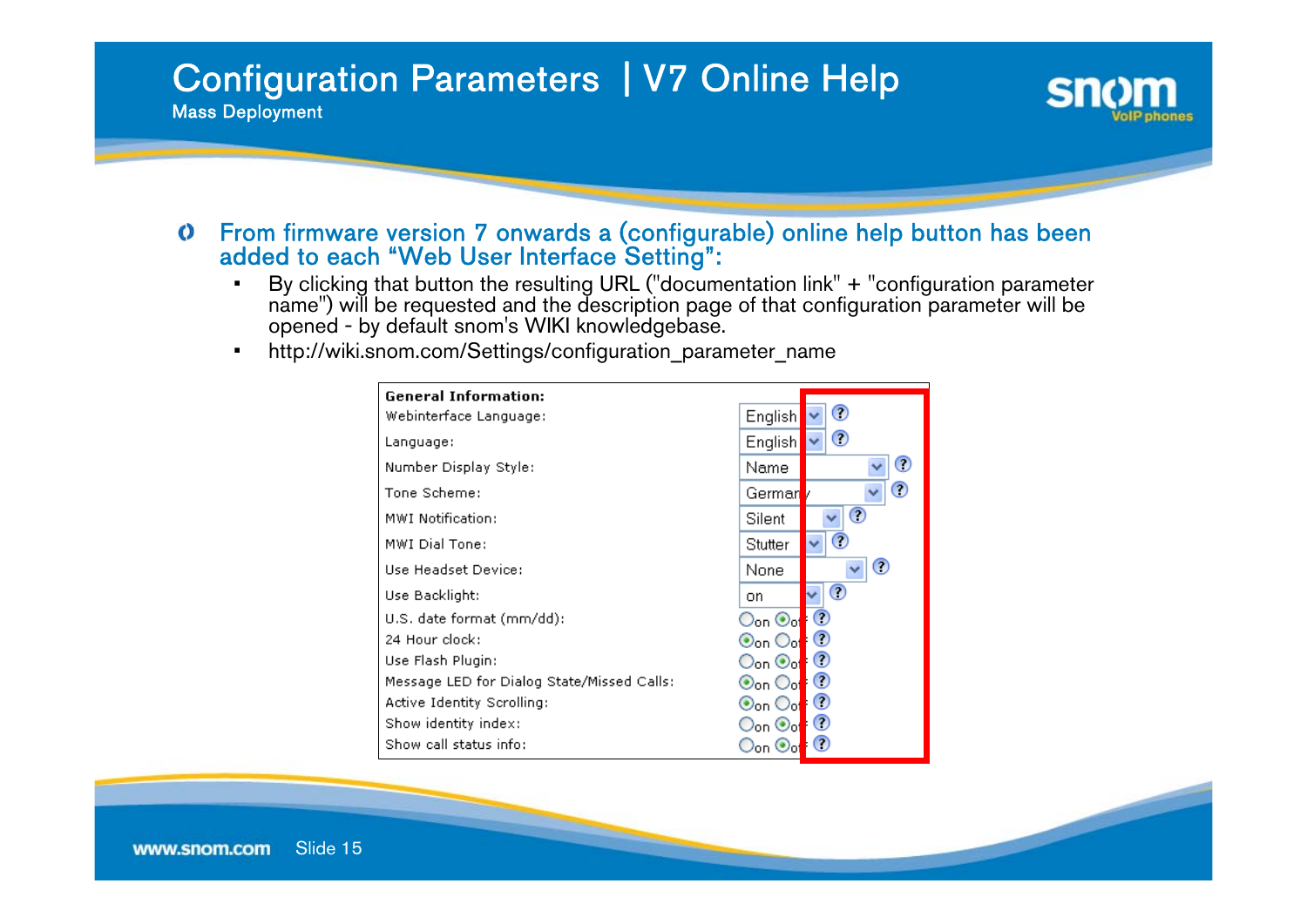



- Setting files are container for a subset of configuration parameters needed to customize and maintain snom phones remotely.
- Do NOT use the complete parameter list as starting point, instead:
	- • Delete or uncomment unused configuration parameters from the complete parameter list.
	- Specify only those parameters you really want to change --> Check the meaning of each parameter before usage.
	- •Finally your setting file should contain only a few parameters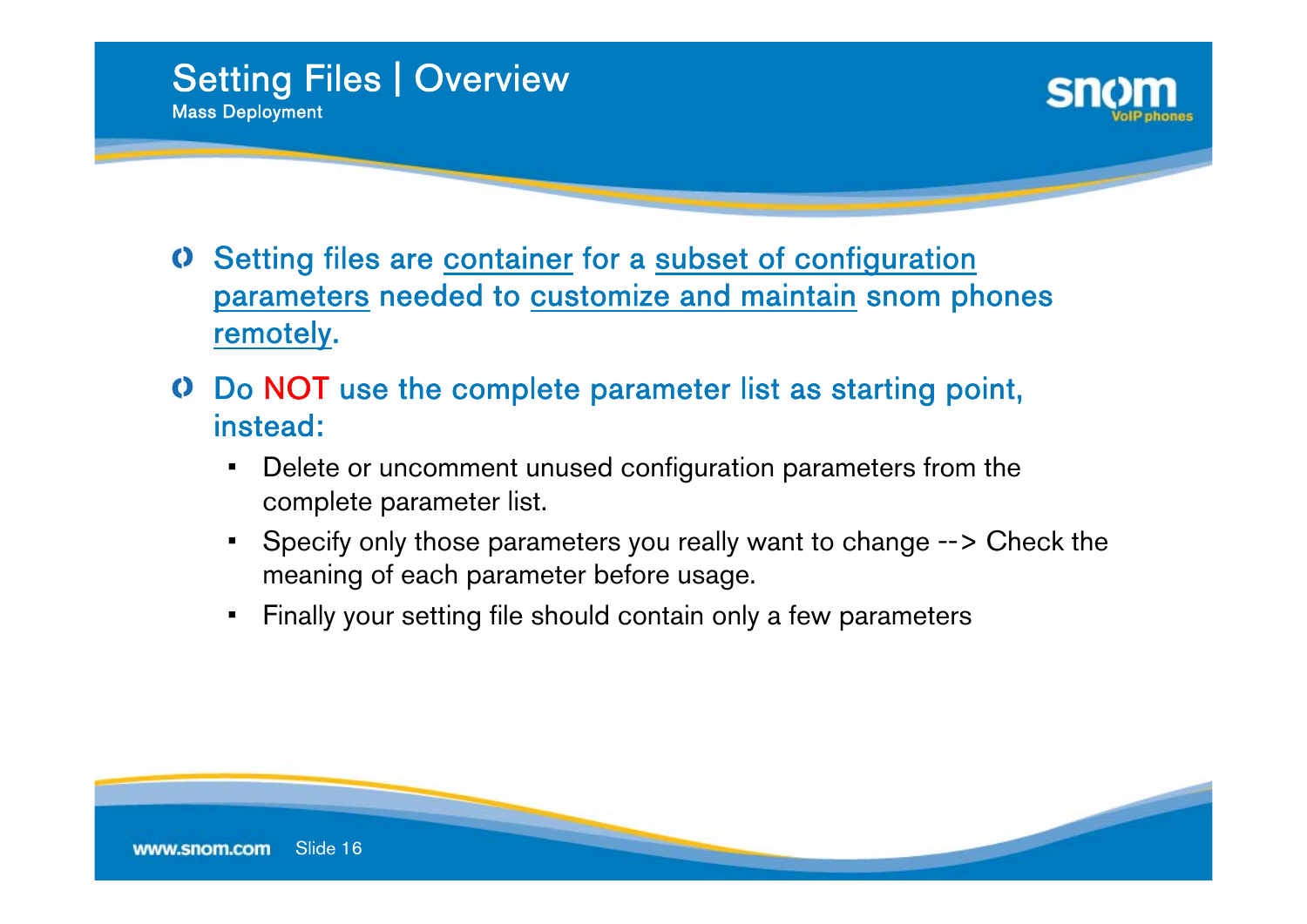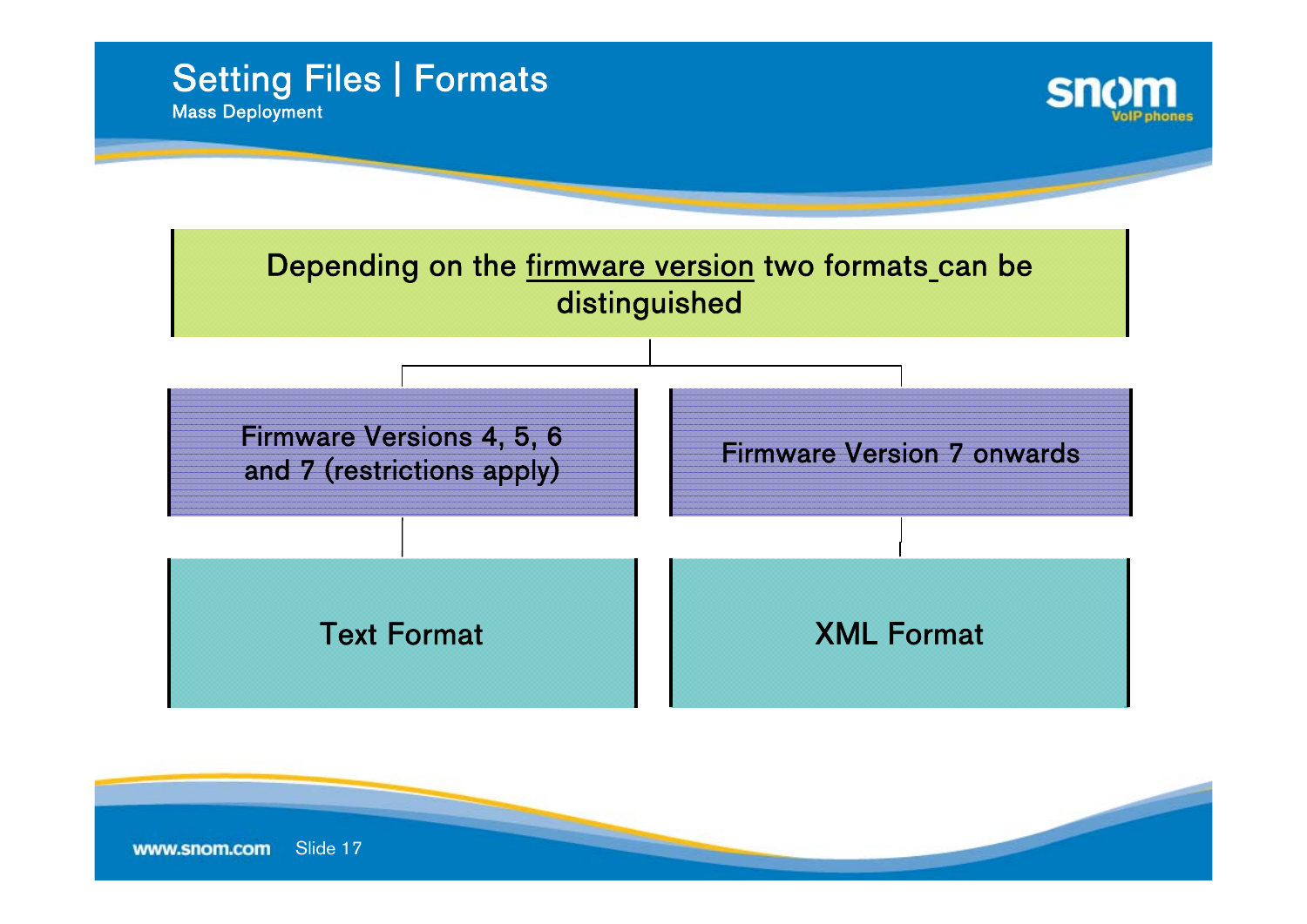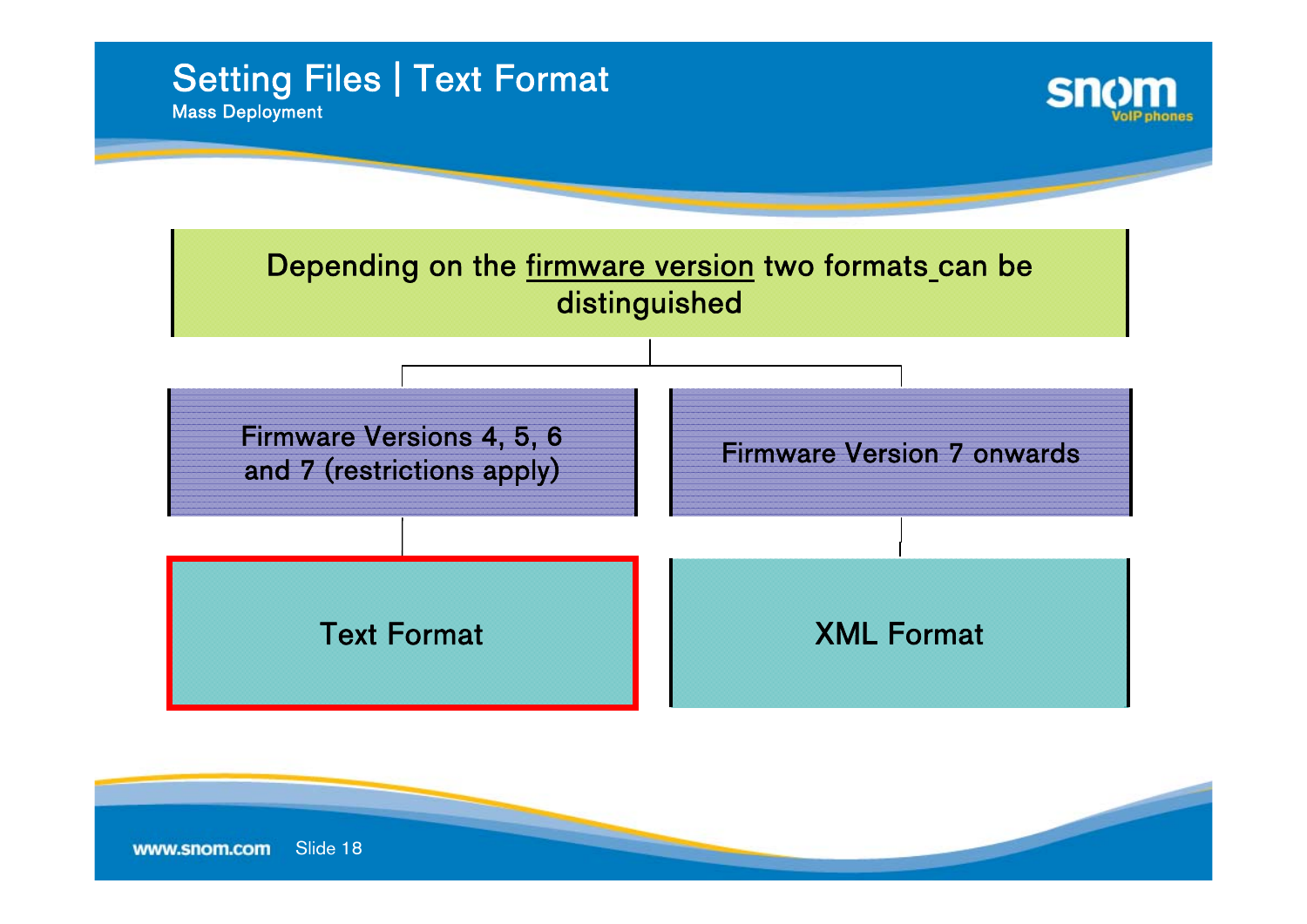#### Setting Files | Text Format (Version 4,5,6,7) Mass Deployment

Full provisioning support in firmware versions 4,5,6

### Limited provisioning support in firmware version 7:

- NO multiple language support
	- Only english phone user/web user interface languages are preinstalled (except snom370)
- NO script dial plan
- NO support of formerly used internal directory entries (Name (tn), Number (tu), Contact Type (tc), Outgoing Identity (to))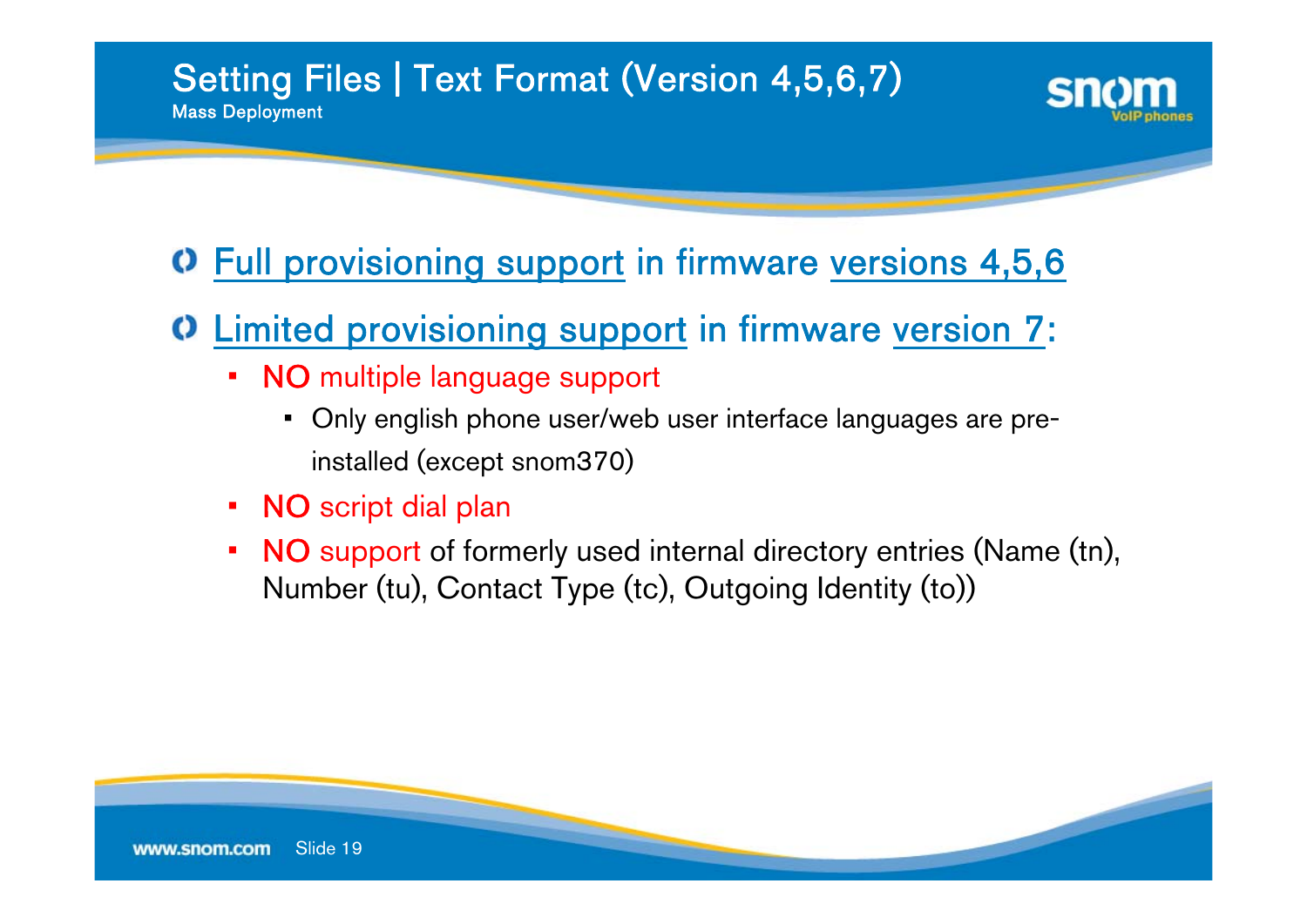#### Setting Files | Text Format | Syntax Mass Deployment



#### ASCII coded:  $\bf O$

- lines may end with newline or carriage return/newline pairs
- •Comments start with "#" or "<"
- •The "<" and ">" characters allow easy integration of HTML tags
- •Parameter names may consist of the characters a-z, A-Z, 0-9 and

#### **Description**  $\bf O$

<sup>&</sup>lt;*html*> <*pre*> Å The "<" and ">" characters allow easy integration of HTML tags #comment  $\leftarrow$  comment start with "#" or "<" <sup>&</sup>lt;*parameter(1) name*><*flag*>:<*value*> Å Parameter names can be retrieved from the WIKI ...<sup>&</sup>lt;*parameter(n) name*><*flag*>:<*value*> Å Parameter values can be retrieved from the WIKI </*pre*></*html*<sup>&</sup>gt;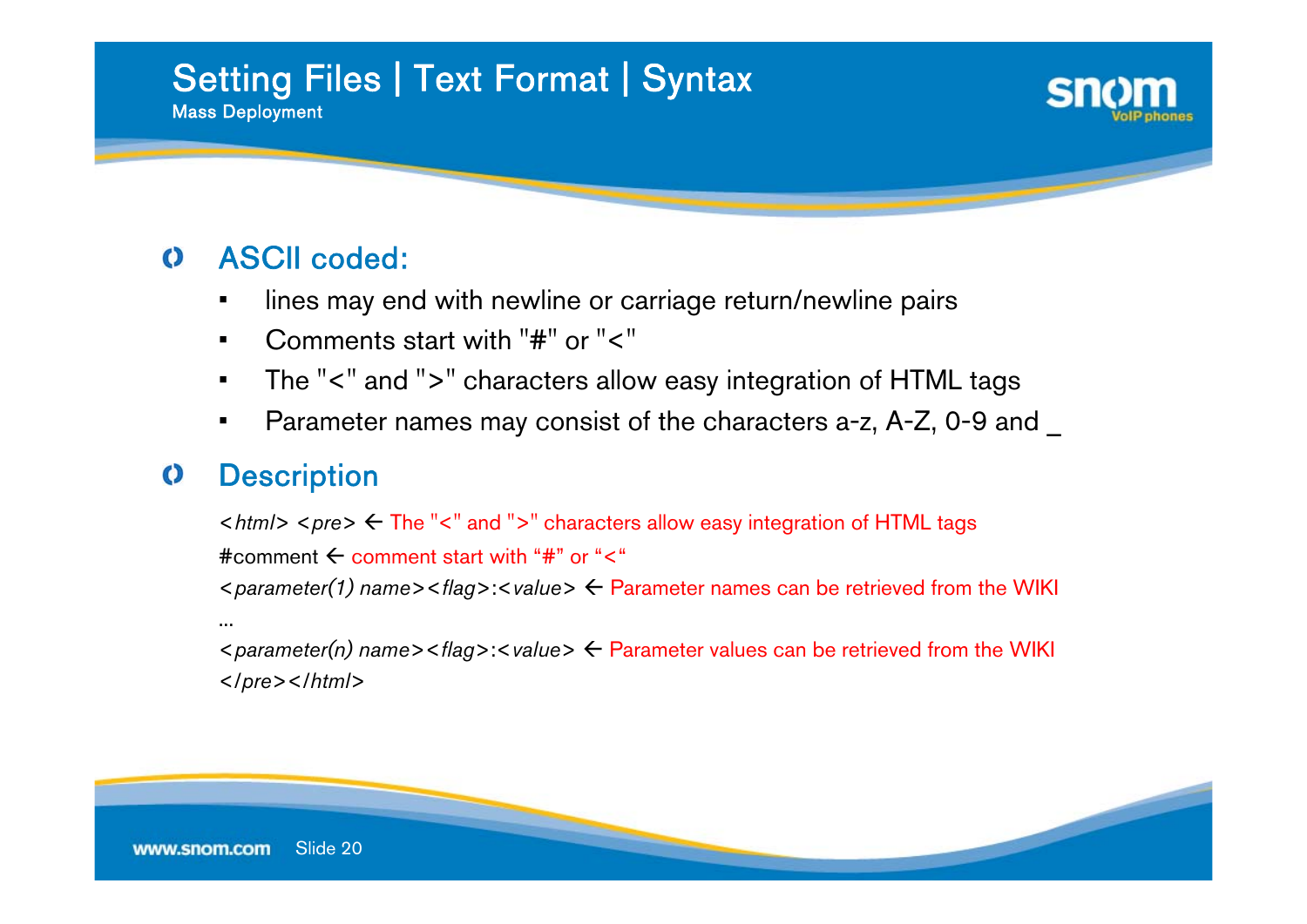

- $\bf O$ Parameter names can be followed by <u>one specific character</u> called "flag":
	- A parameter followed by "!" can be changed by the user. However the parameter value will only be stored if that parameter has not been configured yet. Only parameters followed by \$ can be overwritten, DO NOT use "!" in that case.
	- • A parameter followed by "&" or no flag becomes write-protected (read only)
	- • A parameter followed by "\$" can be changed but will be overwritten on reboot. \$ will appear on the Settings page as ! (available from firmware version 4.2 onwards)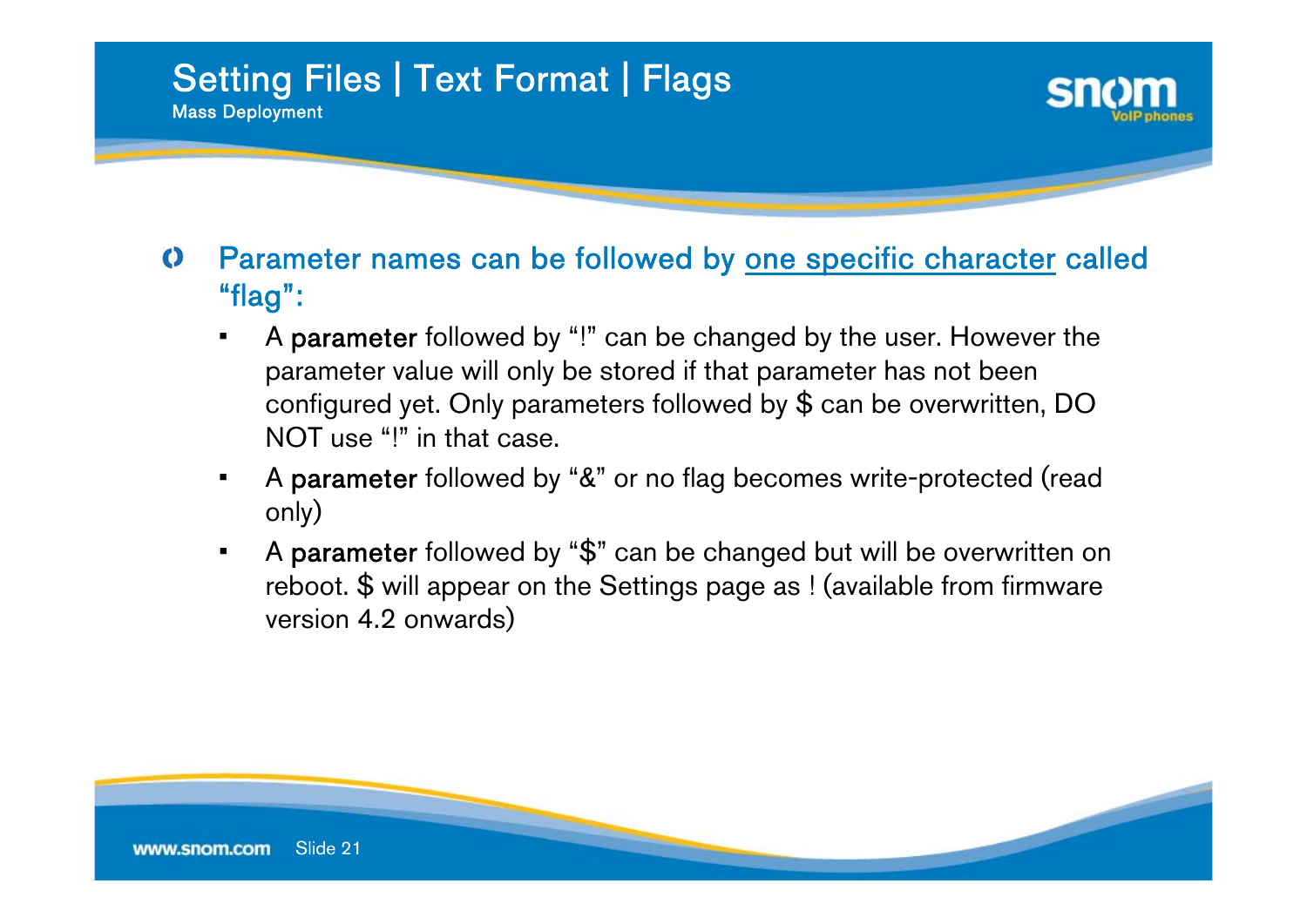

- $\bf O$ One "general setting file" per phone type containing general configuration parameters
	- <*protocol>": //"* <*IP* address or domain>"/" <*phonetype>"*.htm" → http://domain/snom360.htm
- $\bf{O}$ One "specific setting file" per phone containing phone specific configuration parameters
	- • *<protocol>*": //"*<IP address or domain>*"/"*<phonetype>*"-"<MAC address>".htm" → http://domain/snom360-0004132314A4.htm
- $\bf{O}$ One "firmware setting file" per phone type OR specific phone, containing <u>firmware related</u> configuration parameters in order to perform automated firmware updates
	- Any URL can be defined  $\rightarrow$  http://domain/snom360-firmware.htm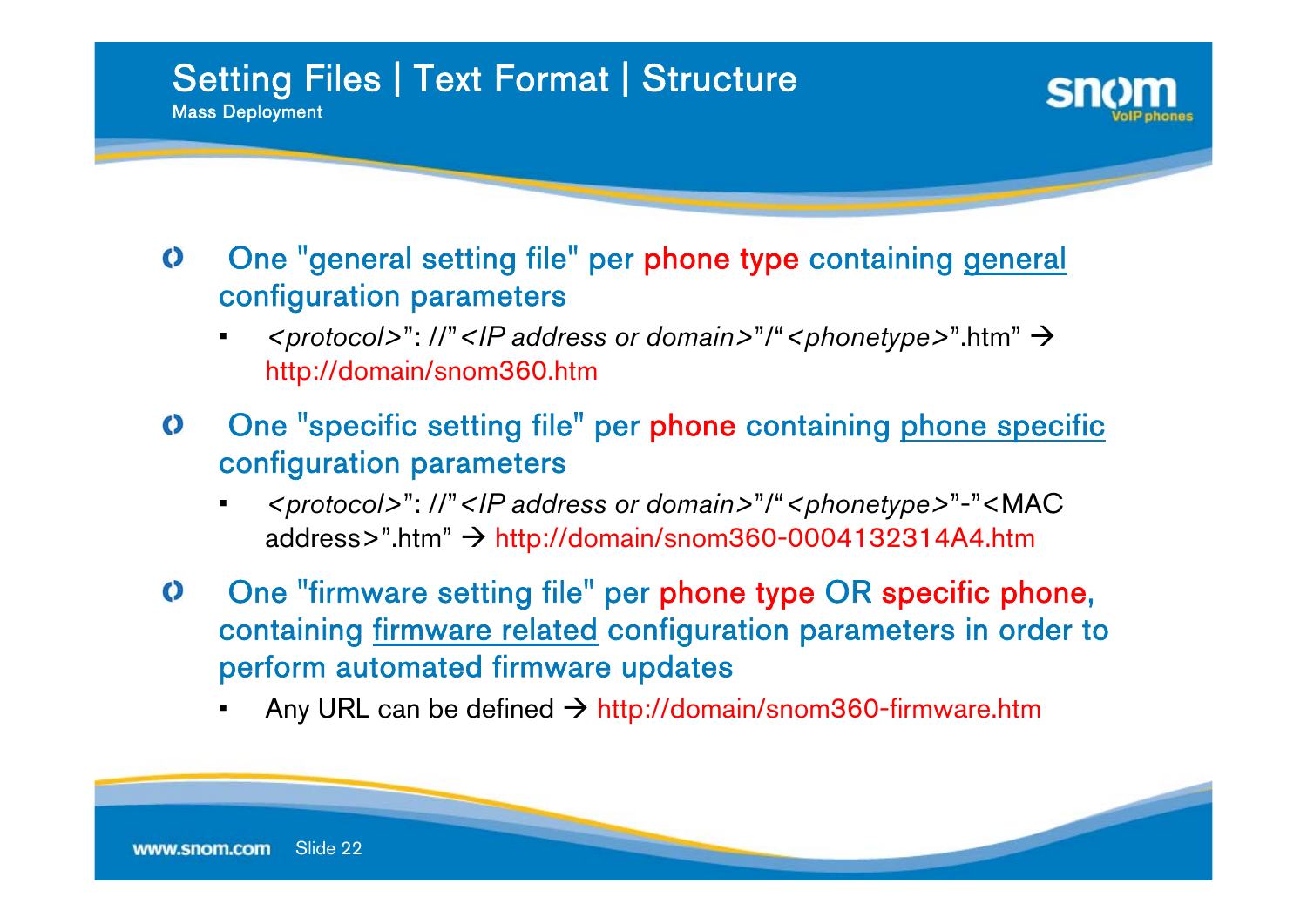## Setting Files | Text Format | Example (1)



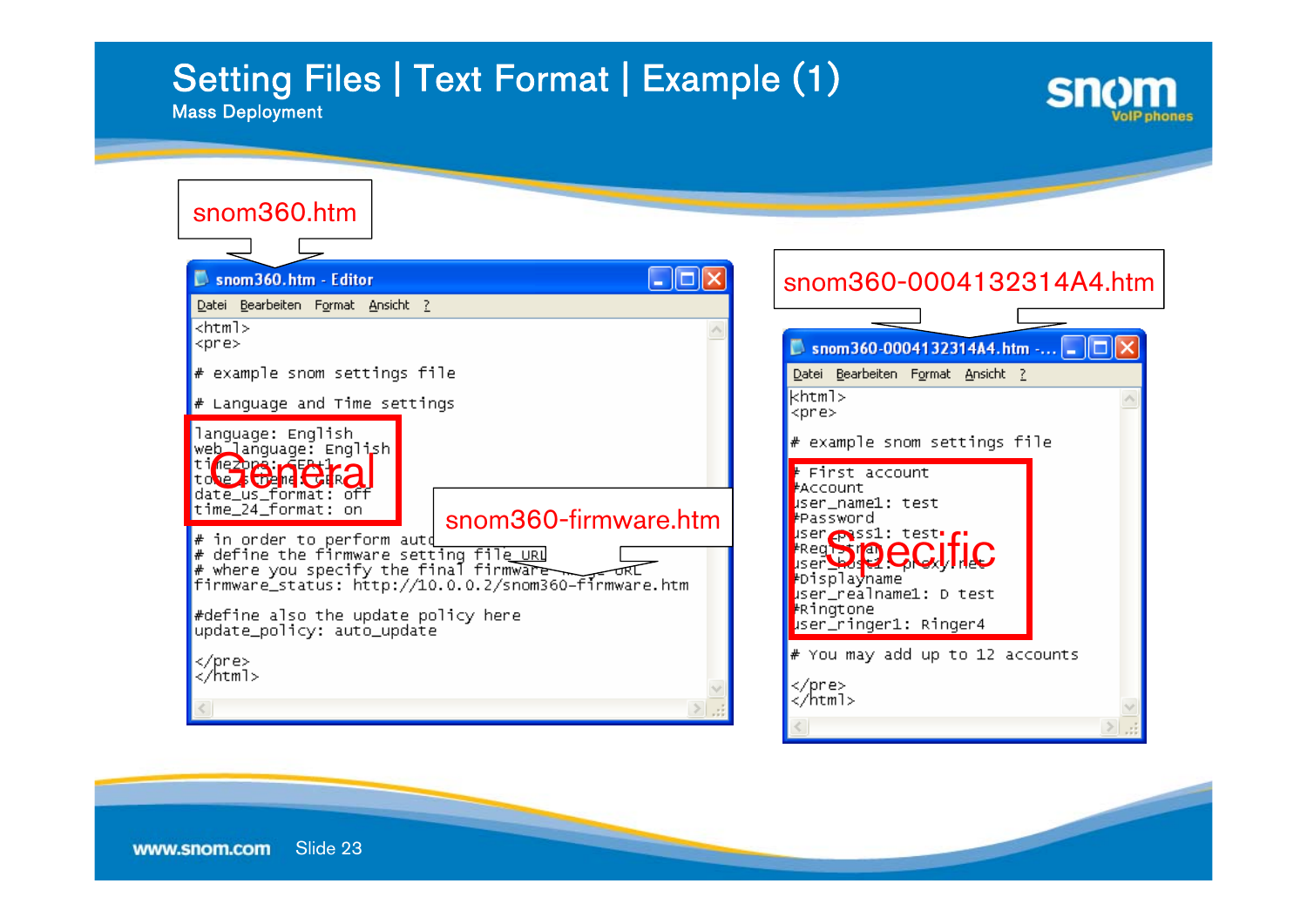### Setting Files | Text Format | Example (2)

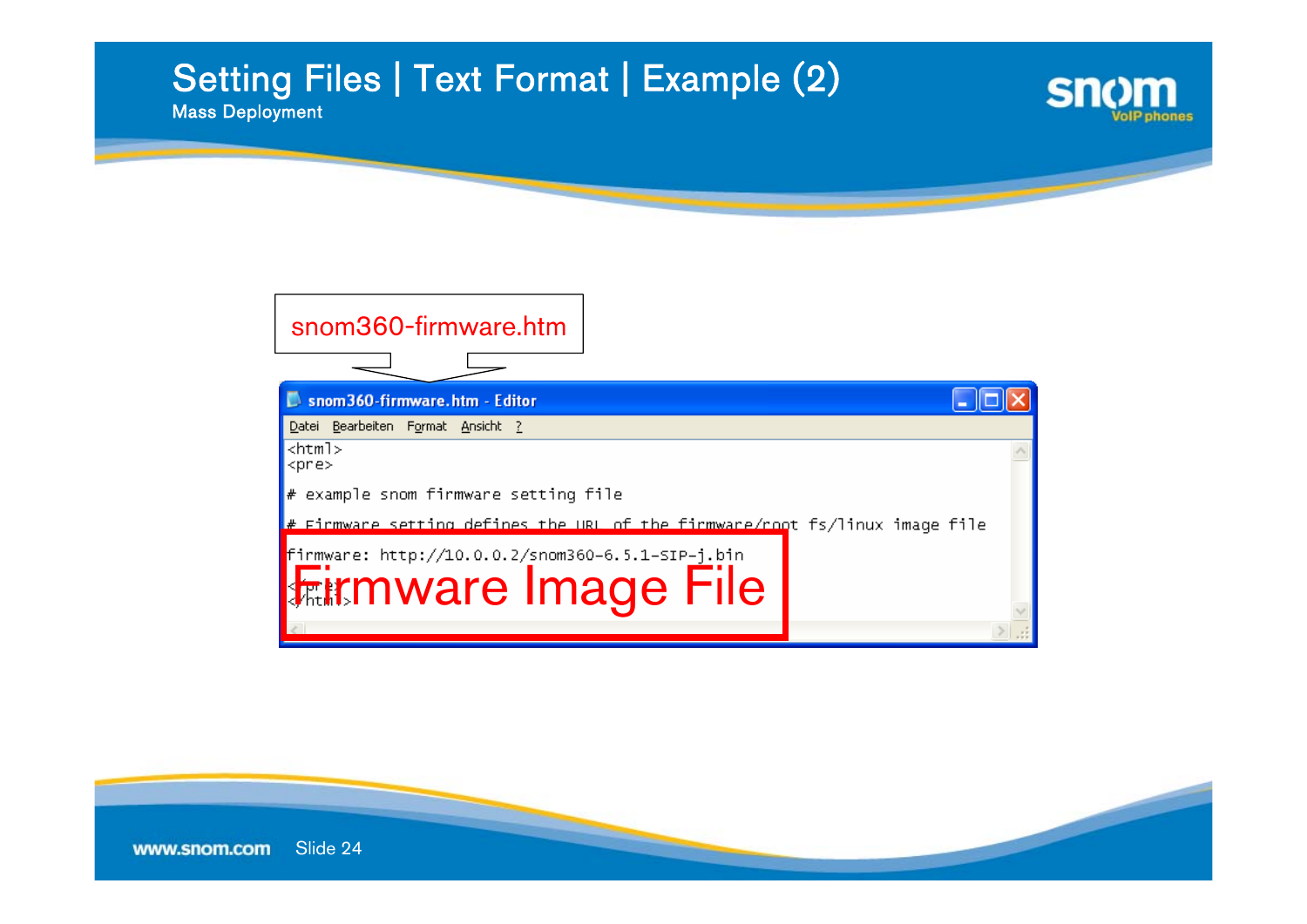### Setting Files | Text Format | Example (3)

Mass Deployment

### O Provisioning server "Apache"

•HTTP protocol

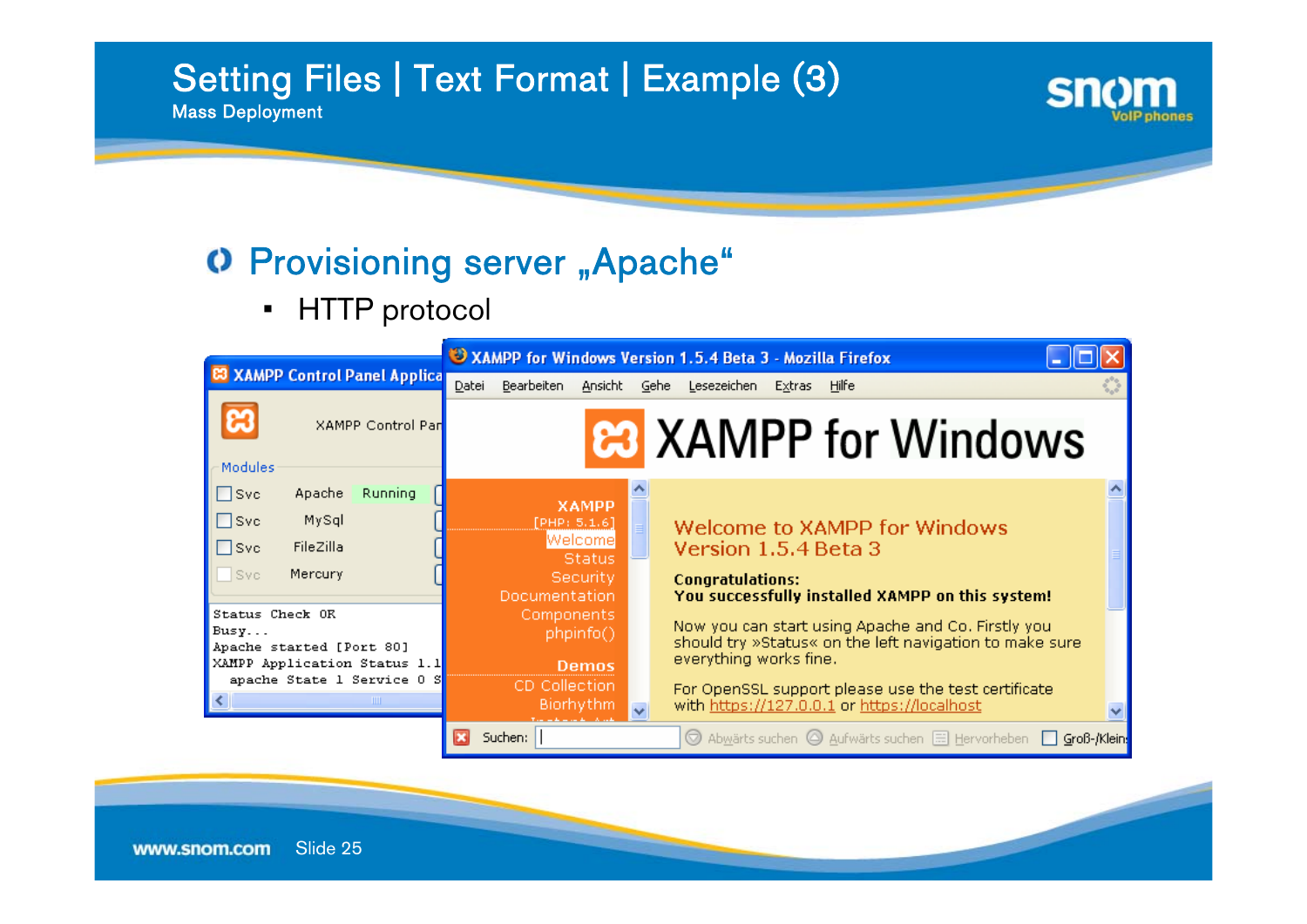## Setting Files | Text Format | Example (4)





### Copy files into "Apache" root directory

- "c:\...\xampp\htdocs"
- Start "Apache" and access the files from any web browser:
	- •*http://domain/snom360.htm*
	- •*http://domain/snom360-0004132314A4.htm*
	- •*http://domain/snom360-firmware.htm*
	- •http://domain/snom360<sup>a6</sup>.5.1-SIP<sup>n</sup>j.bin<sub>avoriten</sub> Extras ?

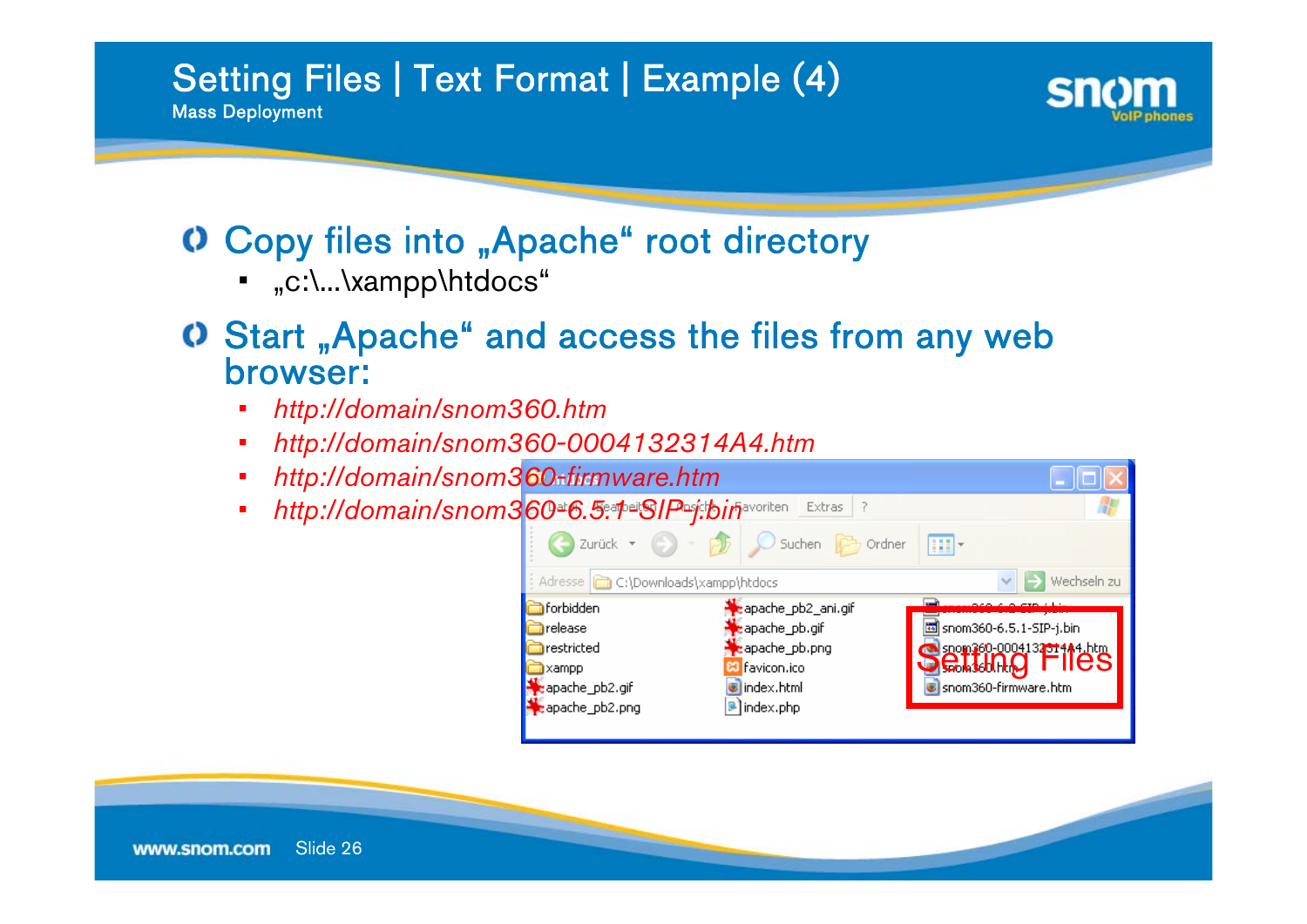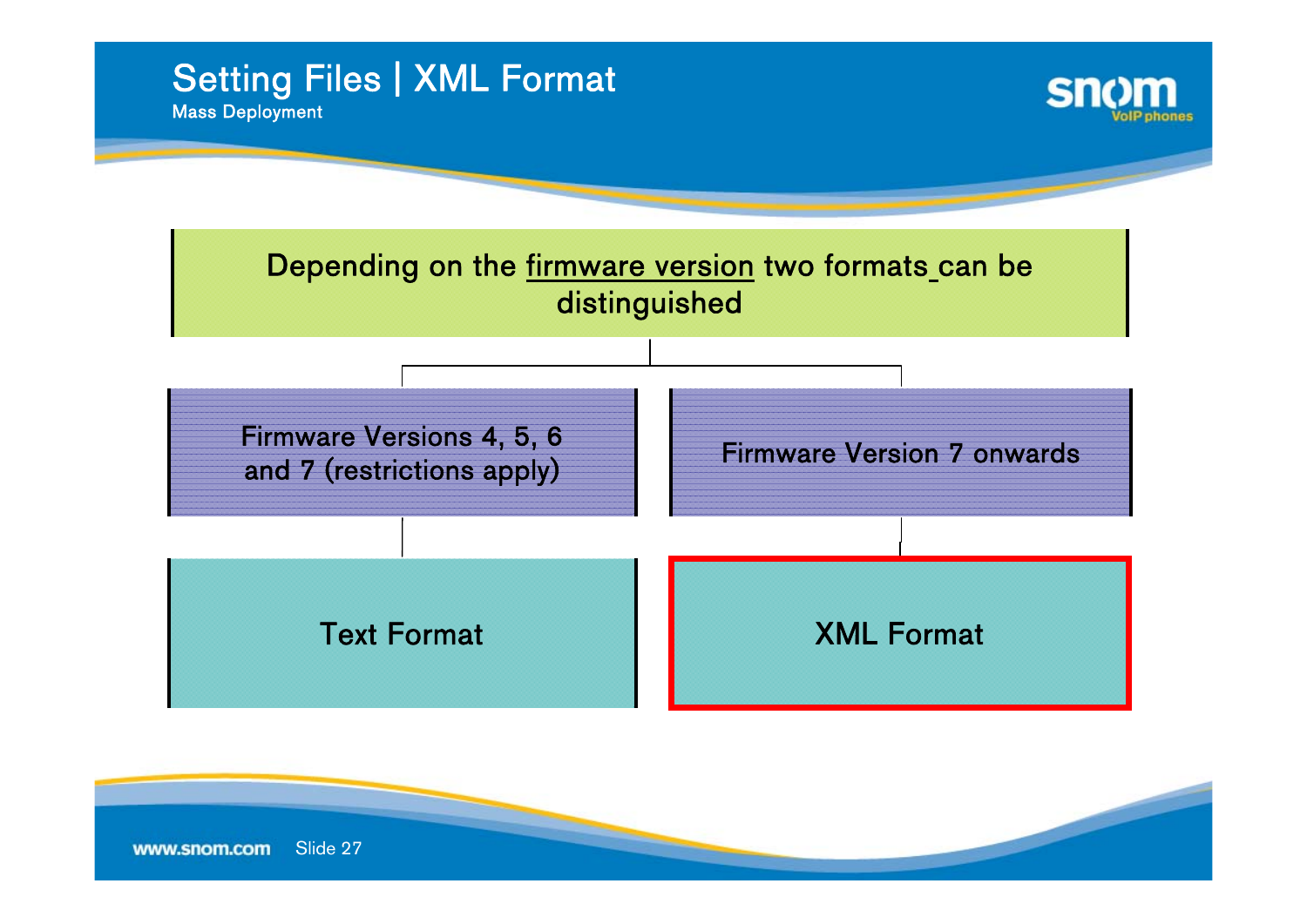# Setting Files | XML Format (Version 7)



### NOT APPLICABLE in firmware versions 4,5,6

## Full provisioning support in firmware version 7:

- Default phone configuration support •
- Automatic firmware update support
- • Multiple language suppor<sup>t</sup>
	- Only applicable to snom300/320/360
- Script dial plan support
- Directory provisioning support •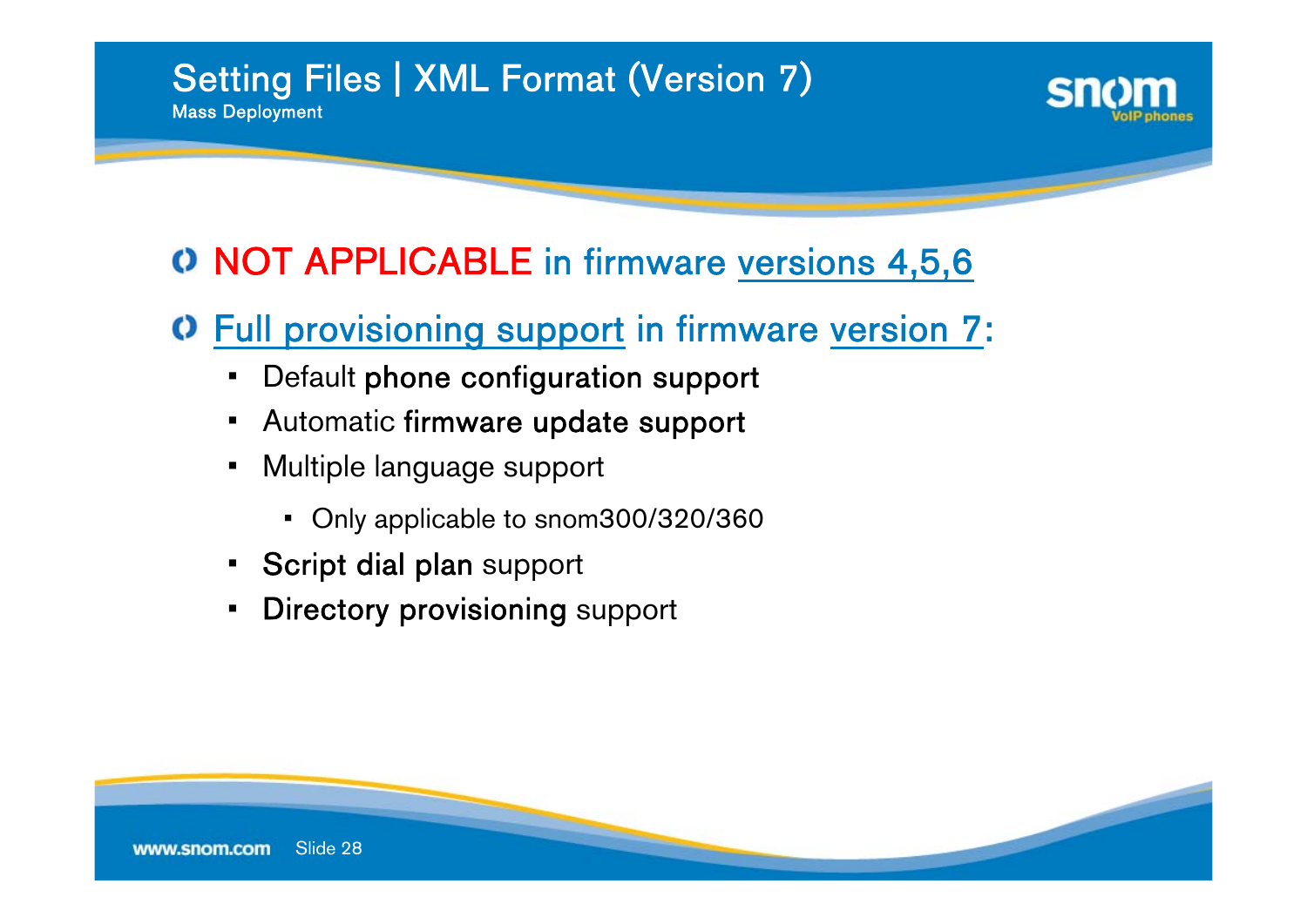#### Setting Files | XML Format | Overview Mass Deployment



### XML tagged UTF-8 coded files

- XML header is required
	- <?xml version="1.0" encoding="utf-8"?>
- The following XML tags are supported
	- • <phone-settings>, <functionkeys>, <tbook>, <dialplan>, <firmwaresettings>, <setting-files>, <settings>, <gui-languages>, <phrases>, <weblanguages>, <w\_phrases>

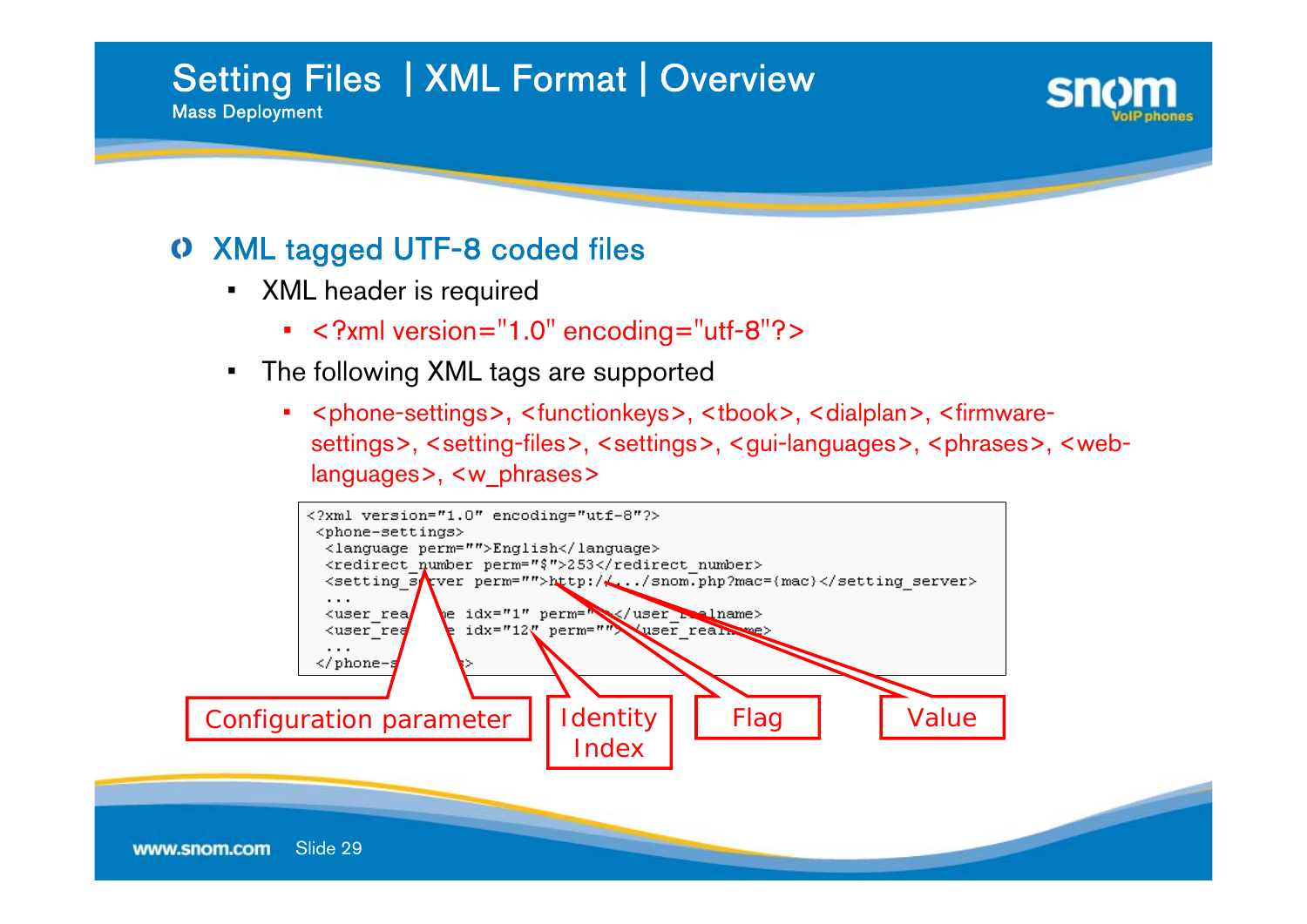## Setting Files | XML | Provisioning Scheme



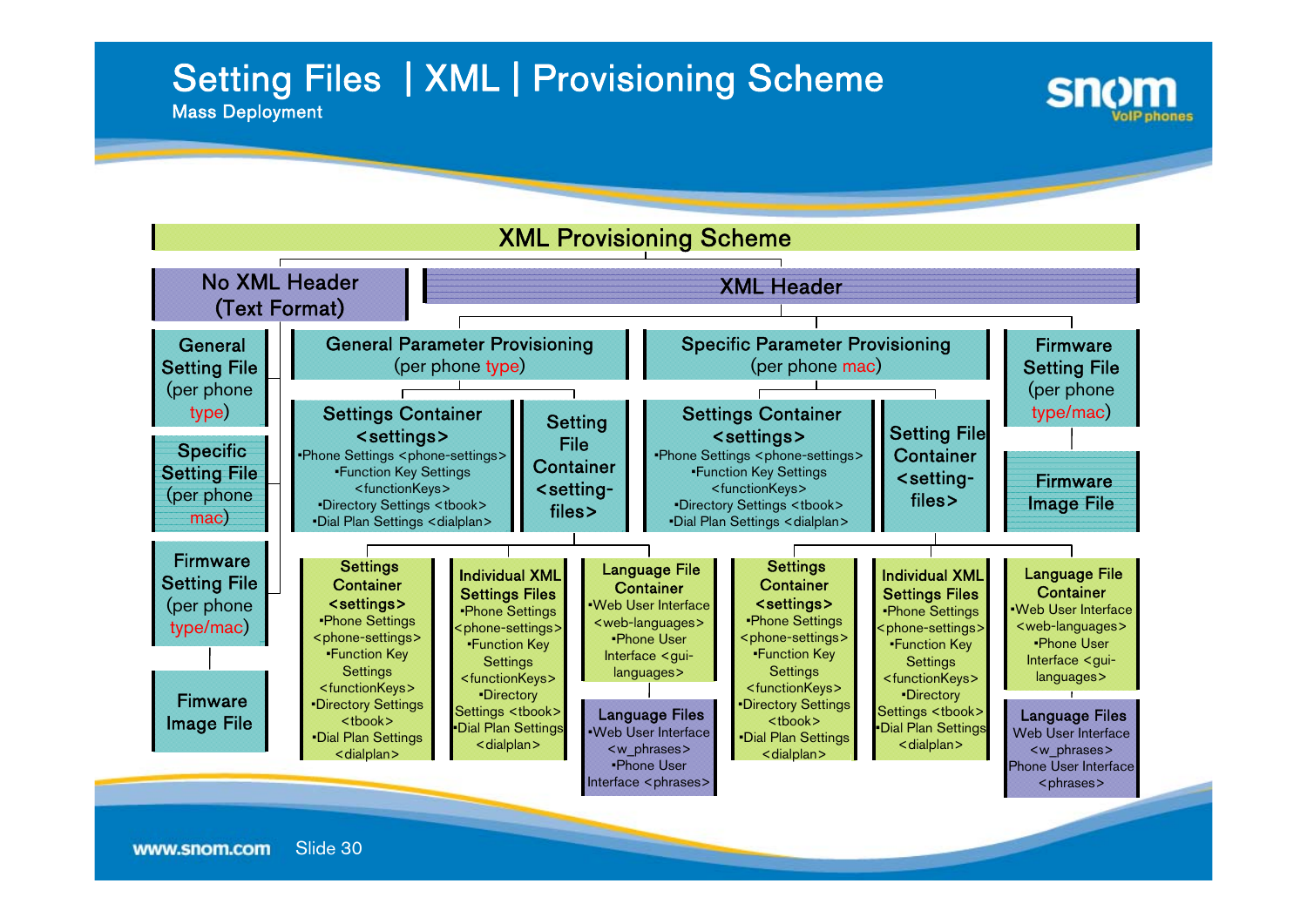## Setting Files | XML | Provisioning Scheme



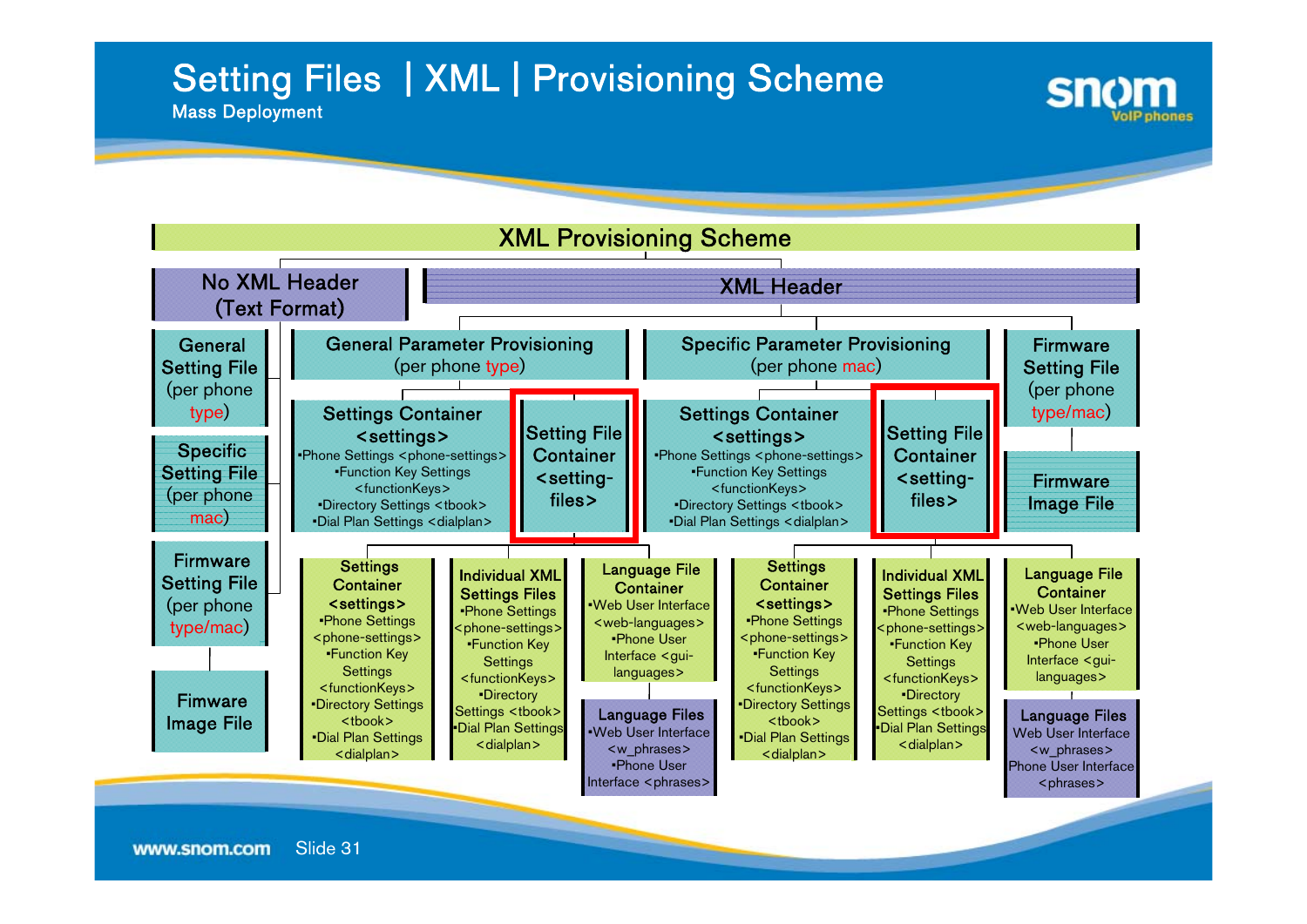

- "Setting File Container" <setting-files> is a file construct which allows to load more then one file type in one go onto the phone
- Should be the first XML file provided to the phone
- Contains URL's to all setting files to be provisioned
- The files are requested in the given order
- Backwards compatibility: Setting files encoded in ASCII text format can be included (restrictions apply)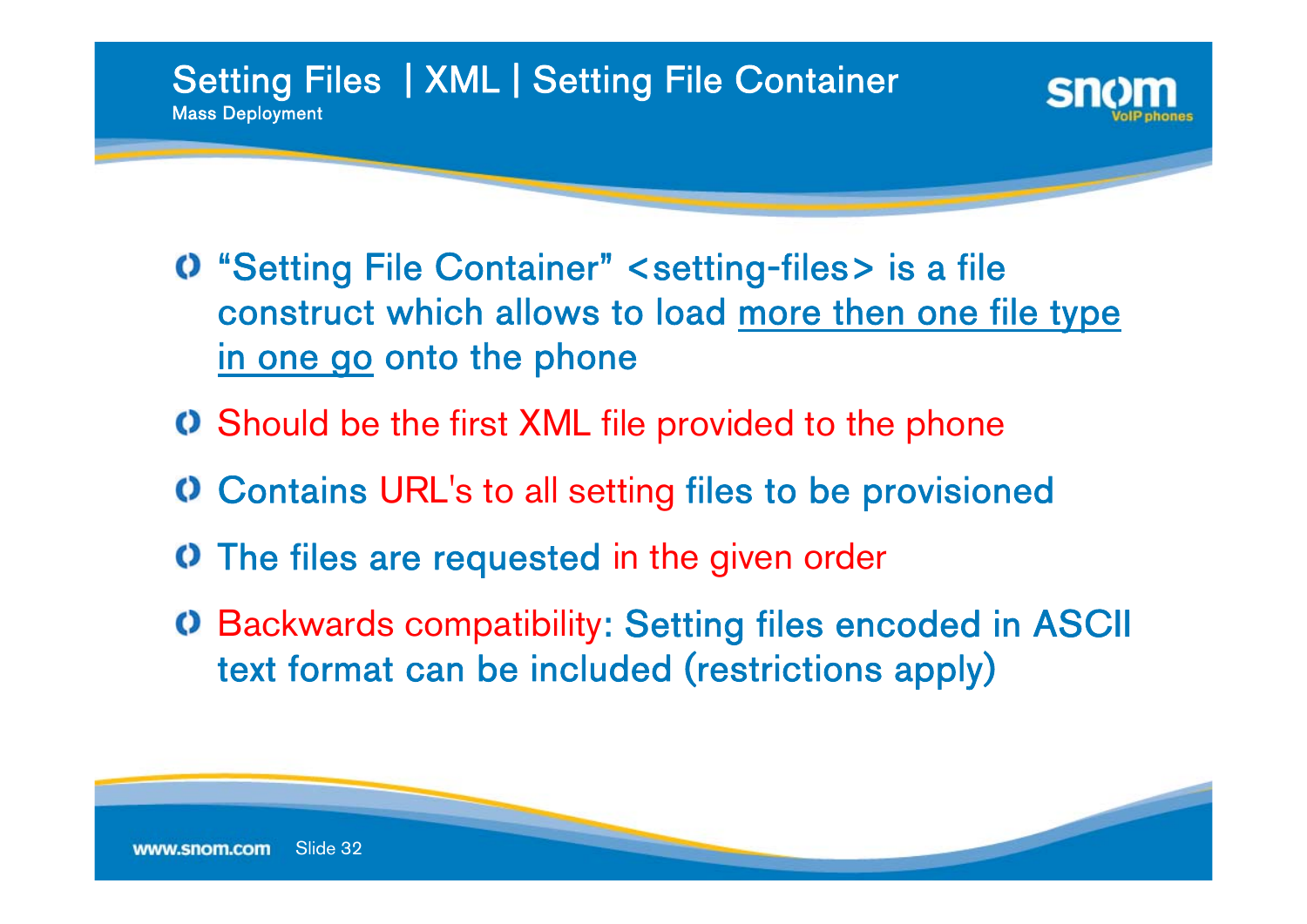Setting Files | XML | Setting File Container Mass Deployment

### One "General setting file container" per phone type providing a list of setting file URLs

- • *http://domain/snom3x0.htm (due to backwards compatibility reasons in mixed phone type environments use "htm" extension instead of "xml" for automatic phone type recognition)*
- One "Specific setting file container" per phone, i.e. based on the MAC address, providing a list of setting file URLs:
	- •*http://domain/snom3x0-mac.htm (the "-mac" string is automatically appended by the phone)*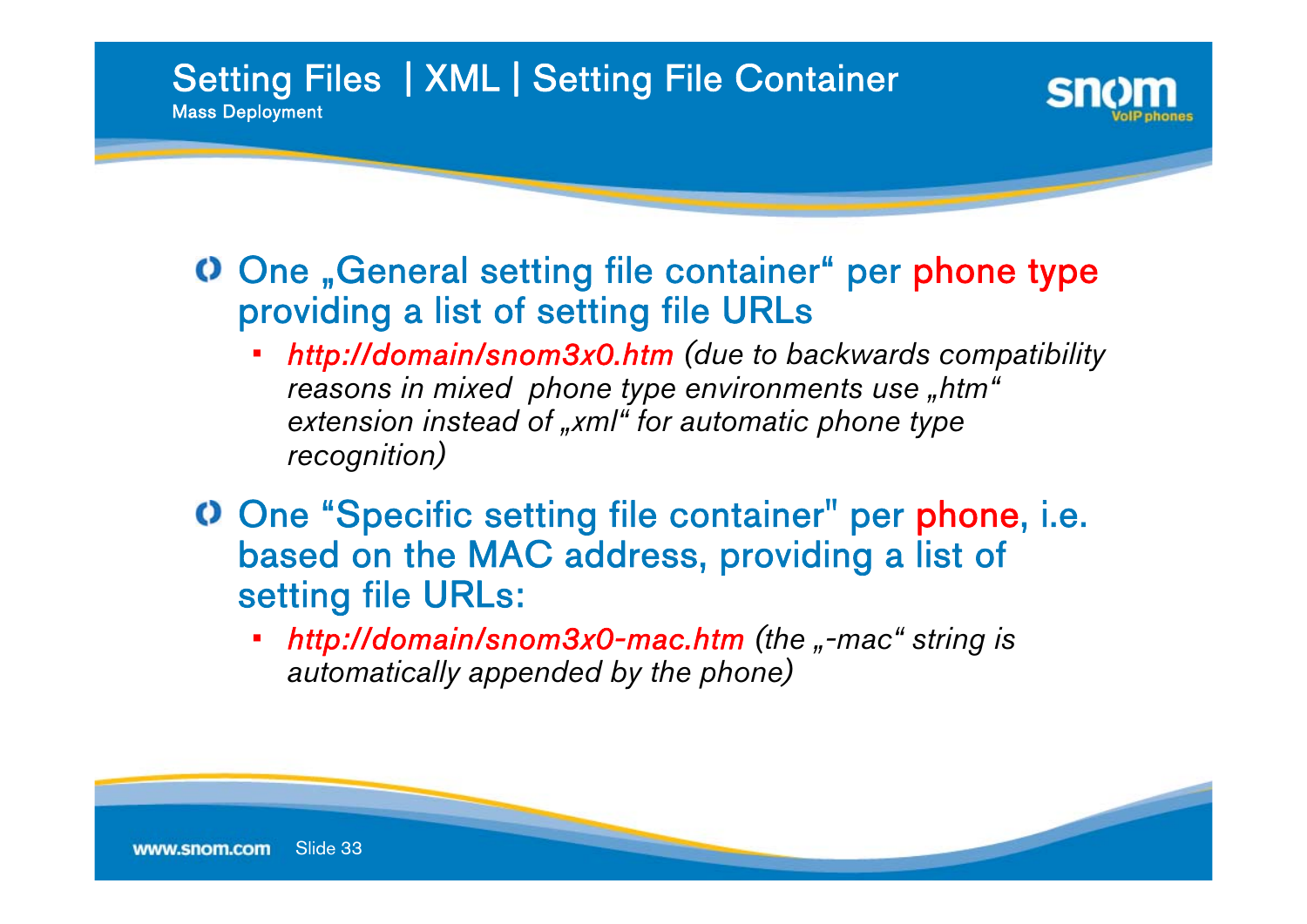#### Setting Files | XML | Container <setting-files> Mass Deployment



#### http://domain/snom3x0.htm

```
<?xml version="1.0" encoding="utf-8" ?>
<setting-files>
```
</setting-files>

http://domain/snom3x0-mac.htm

<?xml version="1.0" encoding="utf-8" ?> <setting-files>

</setting-files>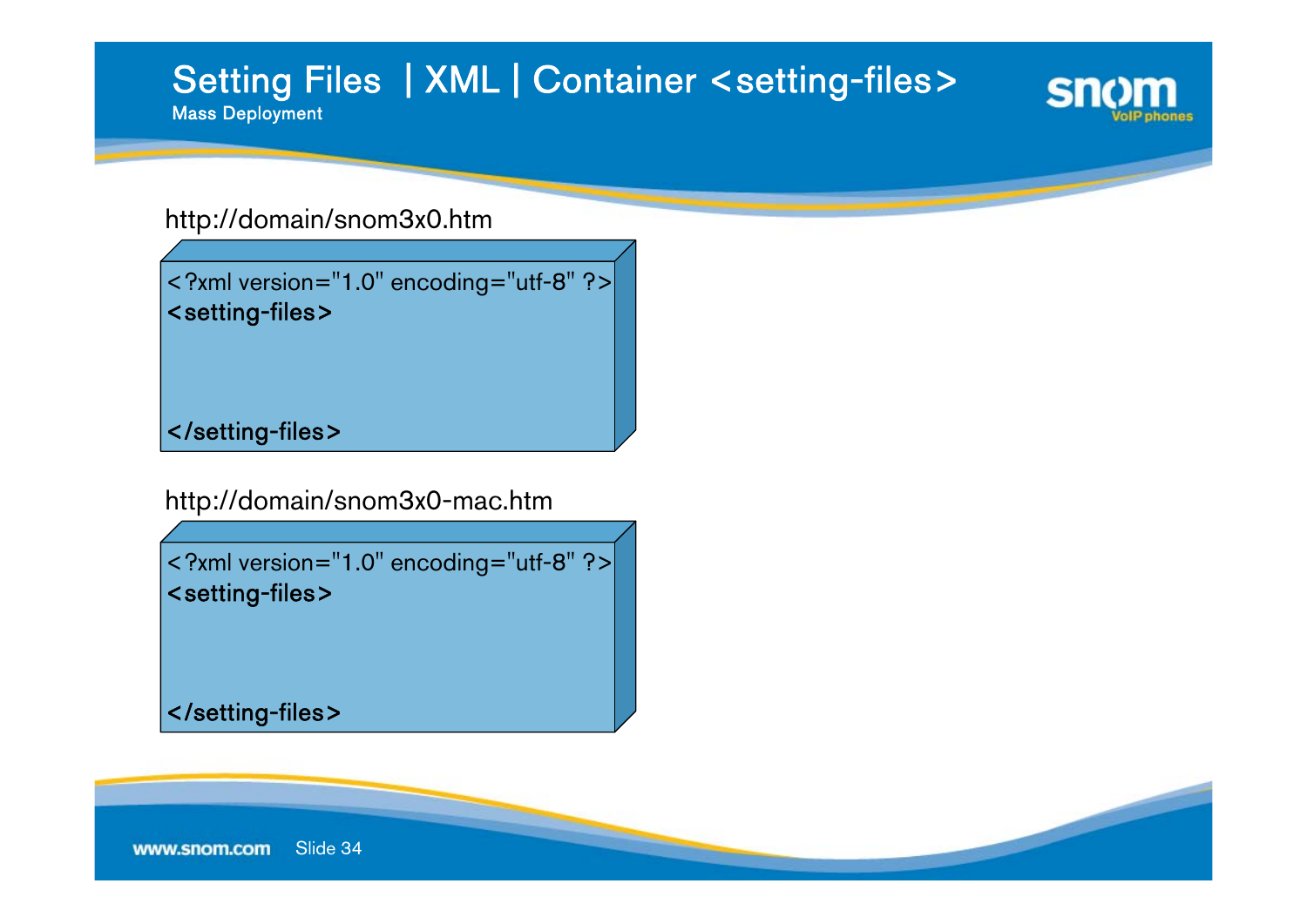## Setting Files | XML | Provisioning Scheme



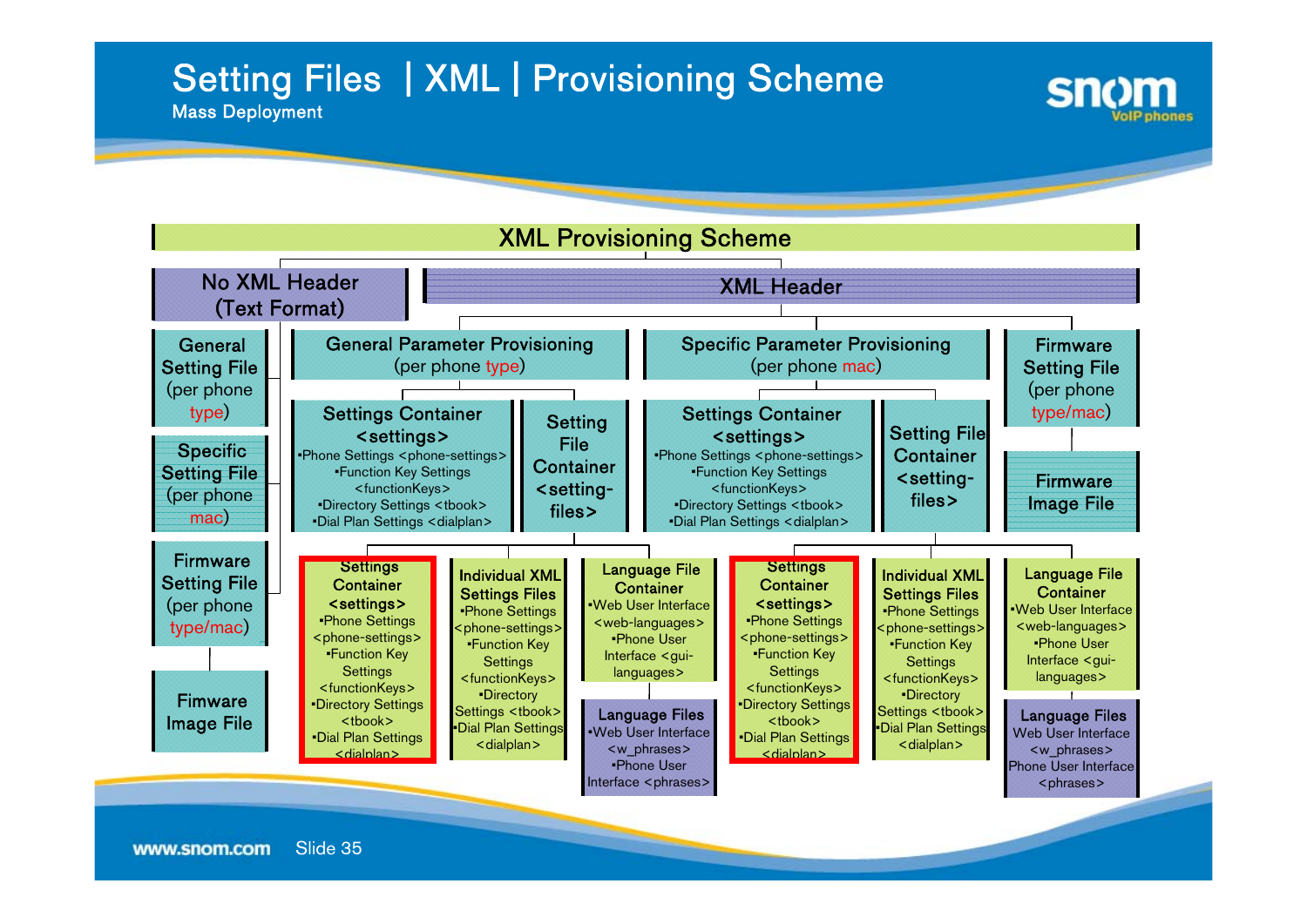

- "Settings Container" <settings>: XML structure to specify a list of XML tags containing configuration parameters:
	- •*<phone-settings>, <functionKeys>, <tbook>, <dialplan>*
- One "Settings Container" per phone type containing general configuration parameters:
	- *http://domain/3x0/general.xml* •
- One "Settings Container" per phone mac containing specific configuration parameters:
	- *http://domain/3x0/mac.xml*•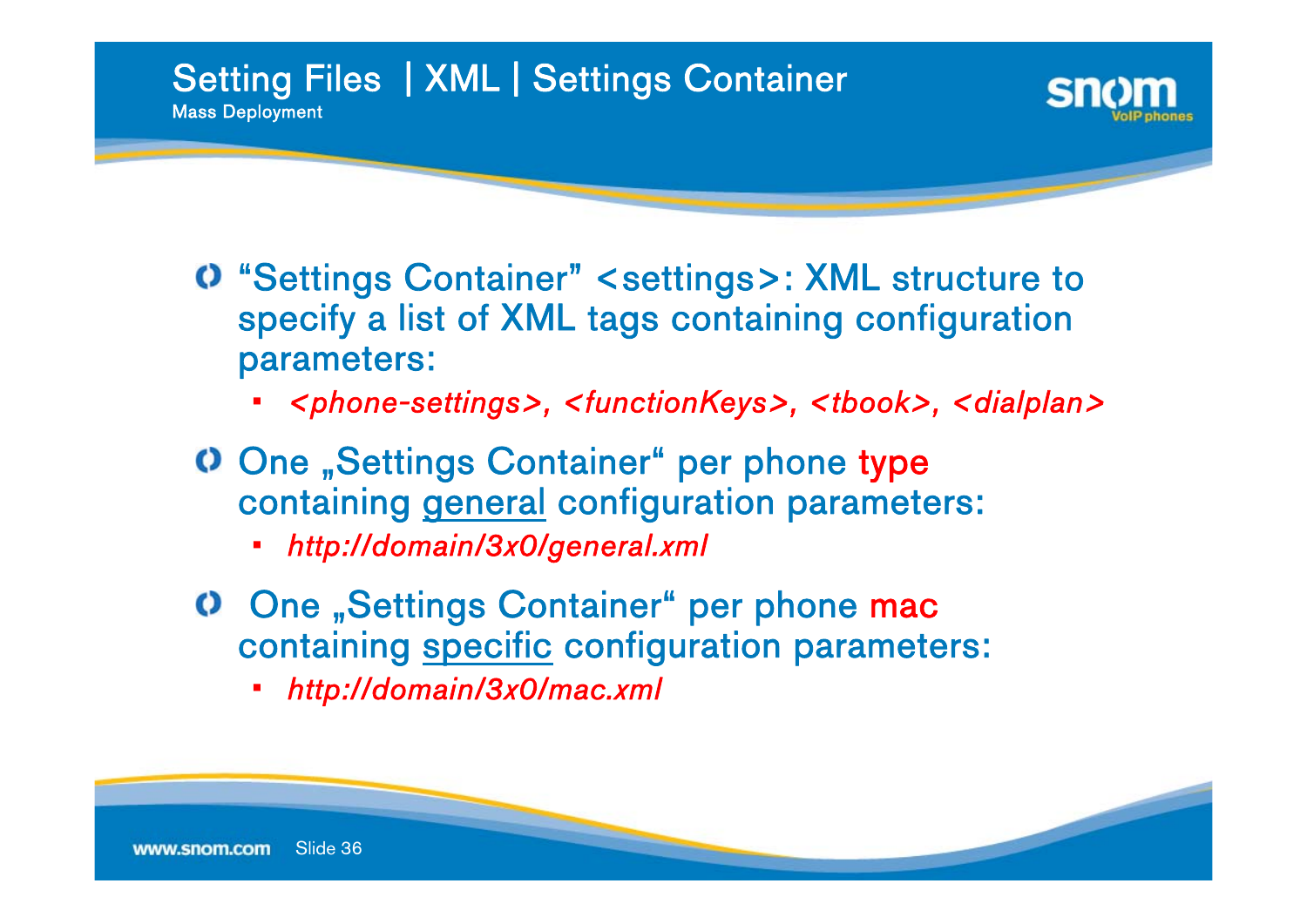### Setting Files | XML | Container <setting-files> Mass Deployment



#### http://domain/snom3x0.htm

<?xml version="1.0" encoding="utf-8" ?> <setting-files>

<file url="http://domain/3x0/general.xml"/>

</setting-files>

http://domain/snom3x0-mac.htm

<?xml version="1.0" encoding="utf-8" ?> <setting-files> <file url="http://domain/3x0/mac.xml"/>

</setting-files>

http://domain/3x0/general.xml

<?xml version="1.0" encoding="utf-8" ?> <settings> <phone-settings>…</phone-settings> <function-keys>…</function-keys> <phone-book>…</phone-book> <dial-plan>...</dial-plan> </settings>

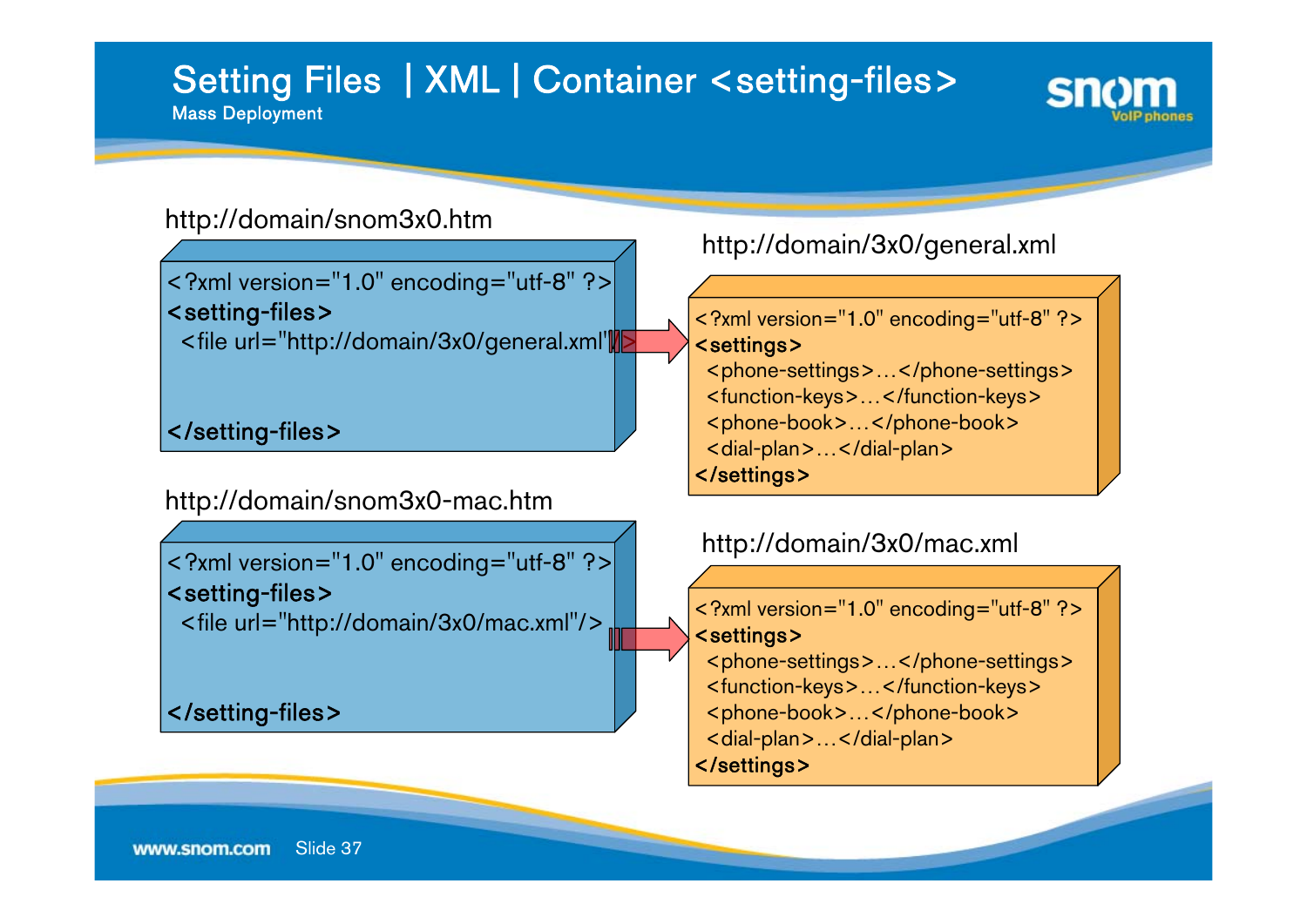## Setting Files | XML | Provisioning Scheme



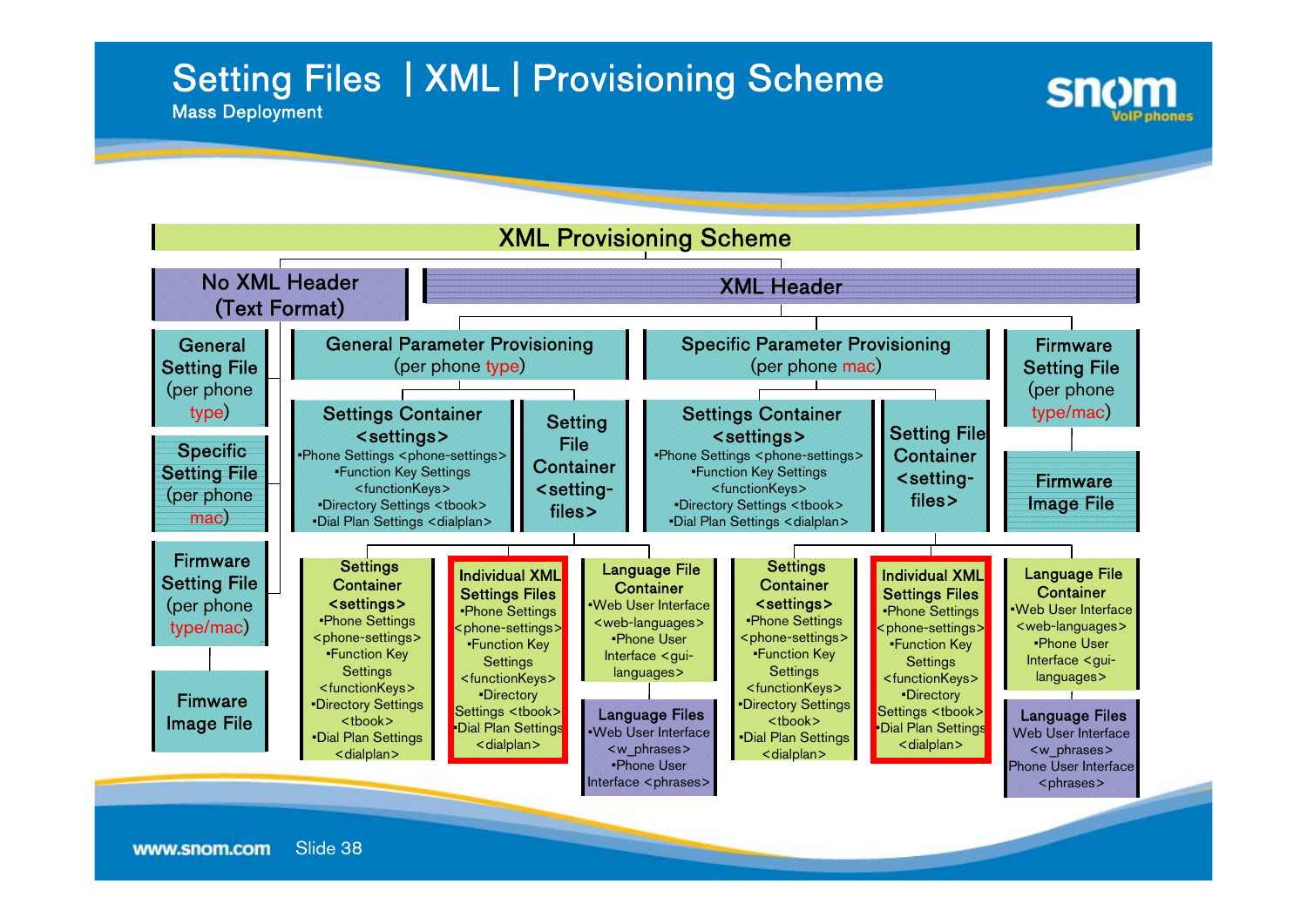### Setting Files | XML | Container <setting-files> Mass Deployment



#### http://domain/snom3x0.htm

<?xml version="1.0" encoding="utf-8" ?> <setting-files>

<file url="http://domain/3x0/phone.xml"/> <file url="http://domain/3x0/fkeys.xml"/> <file url="http://domain/3x0/tbook.xml"/> <file url="http://domain/3x0/dplan.xml"/> </setting-files>

#### http://domain/snom3x0-mac.htm

<?xml version="1.0" encoding="utf-8" ?> <setting-files>

<file url="http://domain/3x0/mac/phone.xml"/> <file url="http://domain/3x0/mac/fkeys.xml"/> <file url="http://domain/3x0/mac/tbook.xml"/> <file url="http://domain/3x0/mac/dplan.xml"/> </setting-files>

<?xml version="1.0" encoding="utf-8" ?> <phone-settings>…</phone-settings> <?xml version="1.0" encoding="utf-8" ?> <functionKeys>…</functionKeys> <?xml version="1.0" encoding="utf-8" ?> <dialplan>...</dialplan>

> <?xml version="1.0" encoding="utf-8" ?> <tbook>…</tbook>

<?xml version="1.0" encoding="utf-8" ?> <phone-settings>…</phone-settings>

<?xml version="1.0" encoding="utf-8" ?> <functionKeys>…</functionKeys>

<?xml version="1.0" encoding="utf-8" ?> <dialplan>…</dialplan>

<?xml version="1.0" encoding="utf-8" ?> <tbook>…</tbook>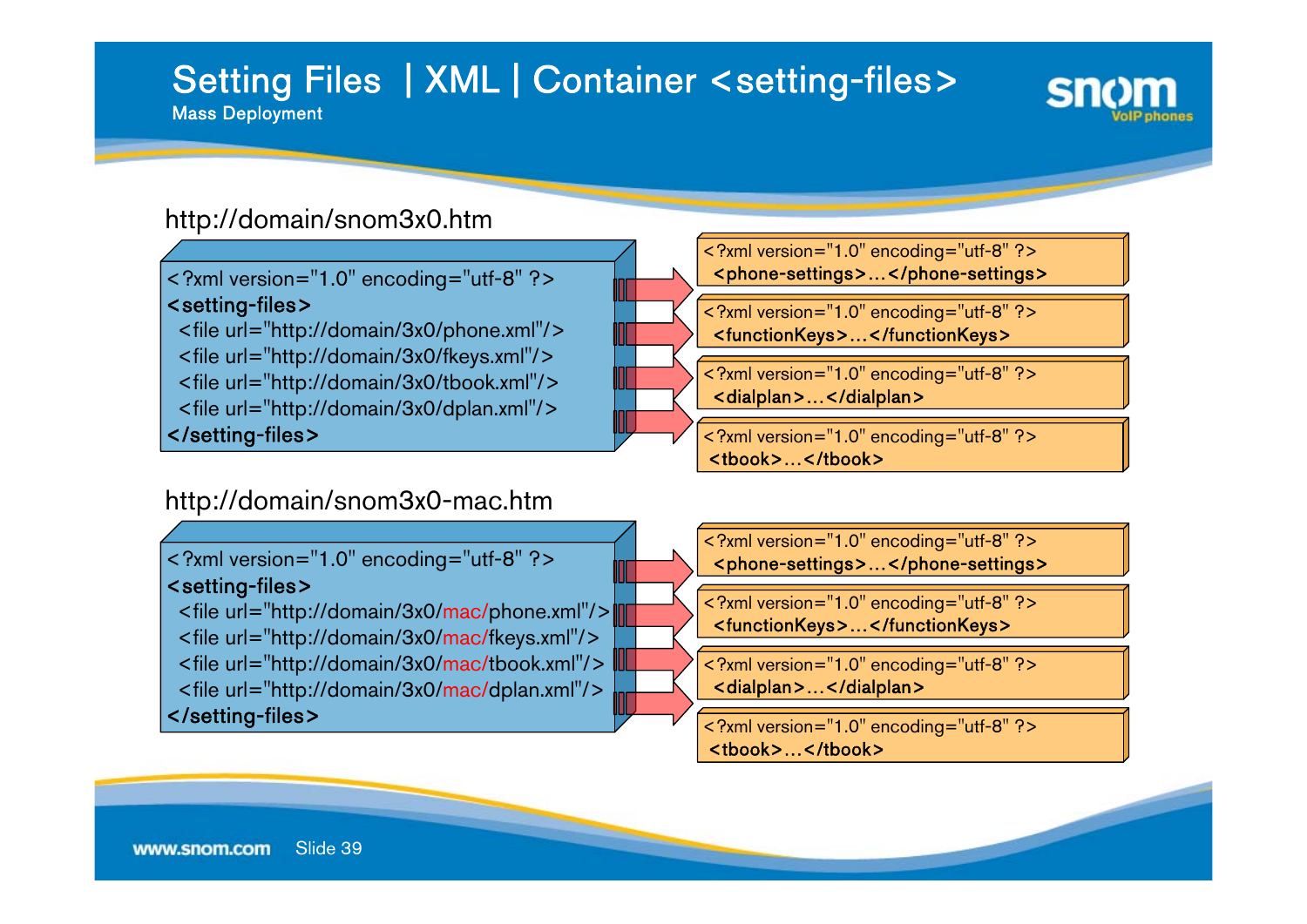## Setting Files | XML | Phone Settings

Mass Deployment



#### http://domain/snom3x0.htm

<?xml version="1.0" encoding="utf-8" ?> <setting-files>

<file url="http://domain/3x0/phone.xml"/> <file url="http://domain/3x0/fkeys.xml"/> <file url="http://domain/3x0/tbook.xml"/> <file url="http://domain/3x0/dplan.xml"/> </setting-files>

#### http://domain/snom3x0-mac.htm

<?xml version="1.0" encoding="utf-8" ?> <setting-files>

<file url="http://domain/3x0/mac/phone.xml"/> <file url="http://domain/3x0/mac/fkeys.xml"/> <file url="http://domain/3x0/mac/tbook.xml"/> <file url="http://domain/3x0/mac/dplan.xml"/> </setting-files>

<?xml version="1.0" encoding="utf-8" ?> <phone-settings>...</phone-settings> <?xml version="1.0" encoding="utf-8" ?>

<functionKeys>…</functionKeys>

<?xml version="1.0" encoding="utf-8" ?> <dial-plan>…</dial-plan>

<?xml version="1.0" encoding="utf-8" ?> <phone-book>…</phone-book>

<?xml version="1.0" encoding="utf-8" ?> <phone-settings>...</phone-settings>

<?xml version="1.0" encoding="utf-8" ?> <functionKeys>…</functionKeys>

<?xml version="1.0" encoding="utf-8" ?> <dial-plan>…</dial-plan>

<?xml version="1.0" encoding="utf-8" ?> <phone-book>…</phone-book>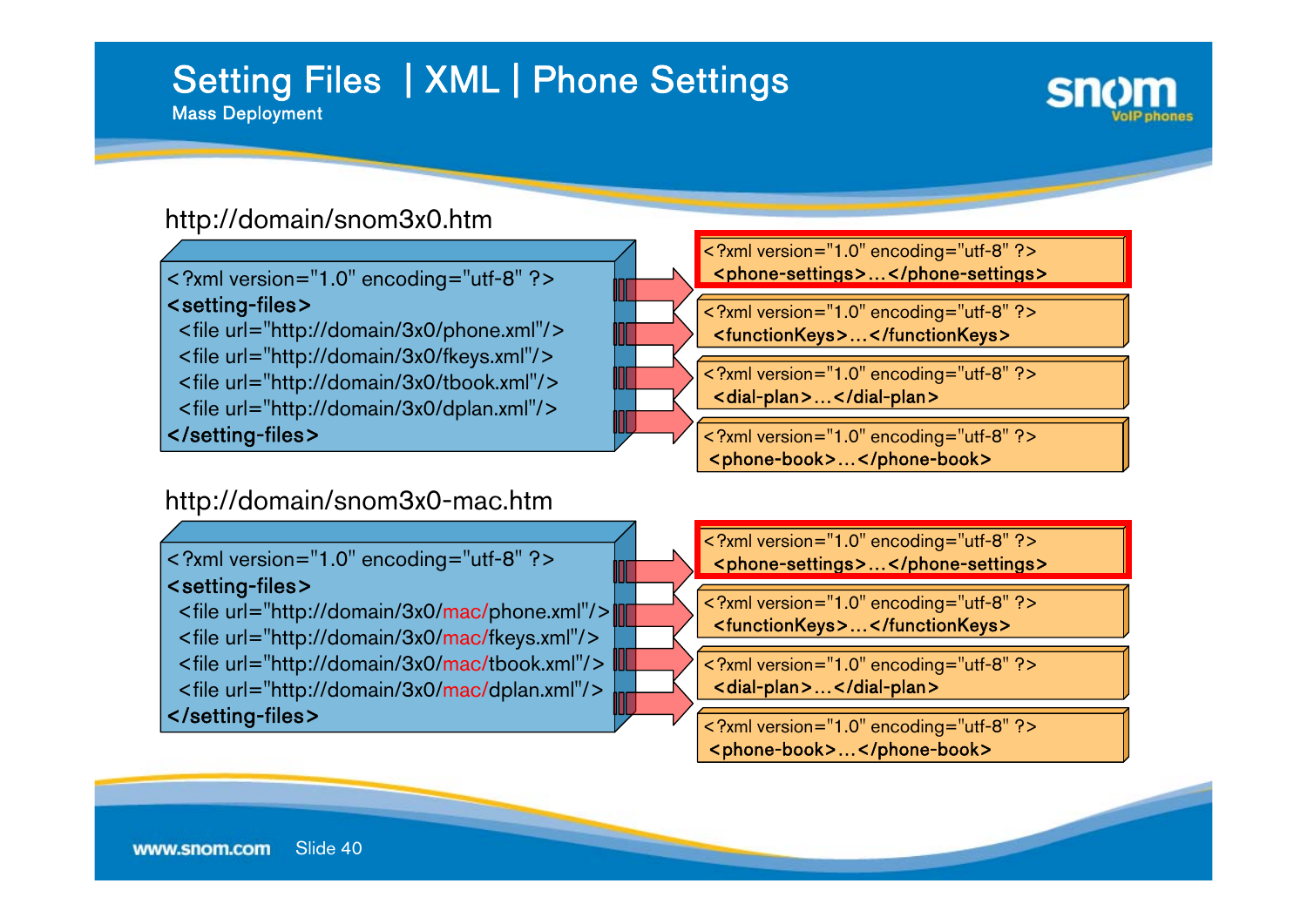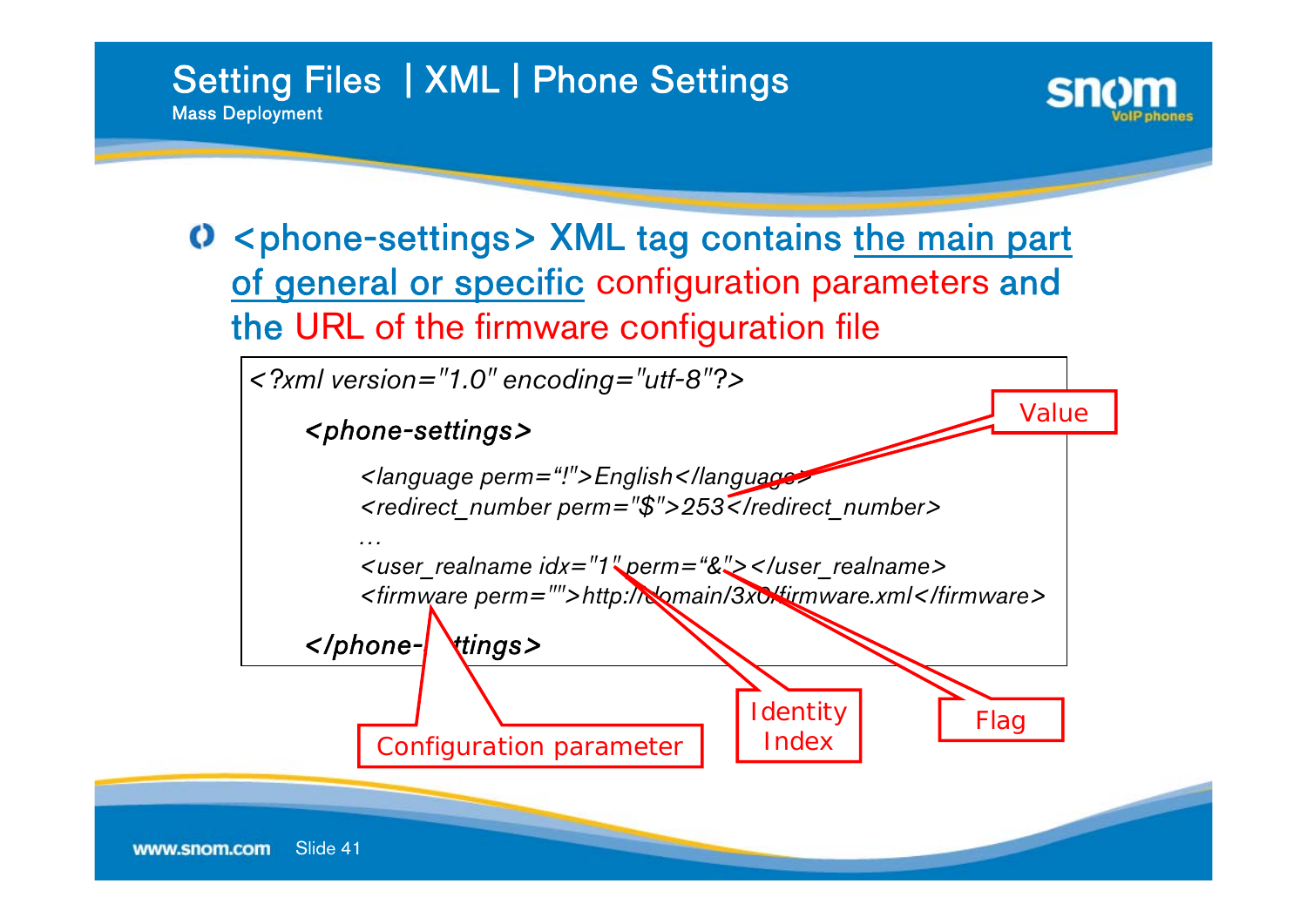# Setting Files | XML | Function Key Settings

Mass Deployment



#### http://domain/snom3x0.htm

<?xml version="1.0" encoding="utf-8" ?> <setting-files>

<file url="http://domain/3x0/phone.xml"/> <file url="http://domain/3x0/fkeys.xml"/> <file url="http://domain/3x0/tbook.xml"/> <file url="http://domain/3x0/dplan.xml"/> </setting-files>

#### http://domain/snom3x0-mac.htm

<?xml version="1.0" encoding="utf-8" ?> <setting-files>

<file url="http://domain/3x0/mac/phone.xml"/> <file url="http://domain/3x0/mac/fkeys.xml"/> <file url="http://domain/3x0/mac/tbook.xml"/> <file url="http://domain/3x0/mac/dplan.xml"/> </setting-files>

<?xml version="1.0" encoding="utf-8" ?> <phone-settings>…</phone-settings> <?xml version="1.0" encoding="utf-8" ?> <functionKeys>…</functionKeys> <?xml version="1.0" encoding="utf-8" ?>

<dialplan>…</dialplan>

<?xml version="1.0" encoding="utf-8" ?> <tbook>…</tbook>

<?xml version="1.0" encoding="utf-8" ?> <phone-settings>…</phone-settings>

<?xml version="1.0" encoding="utf-8" ?> <functionKeys>…</functionKeys>

<?xml version="1.0" encoding="utf-8" ?> <dialplan>…</dialplan>

<?xml version="1.0" encoding="utf-8" ?> <tbook>…</tbook>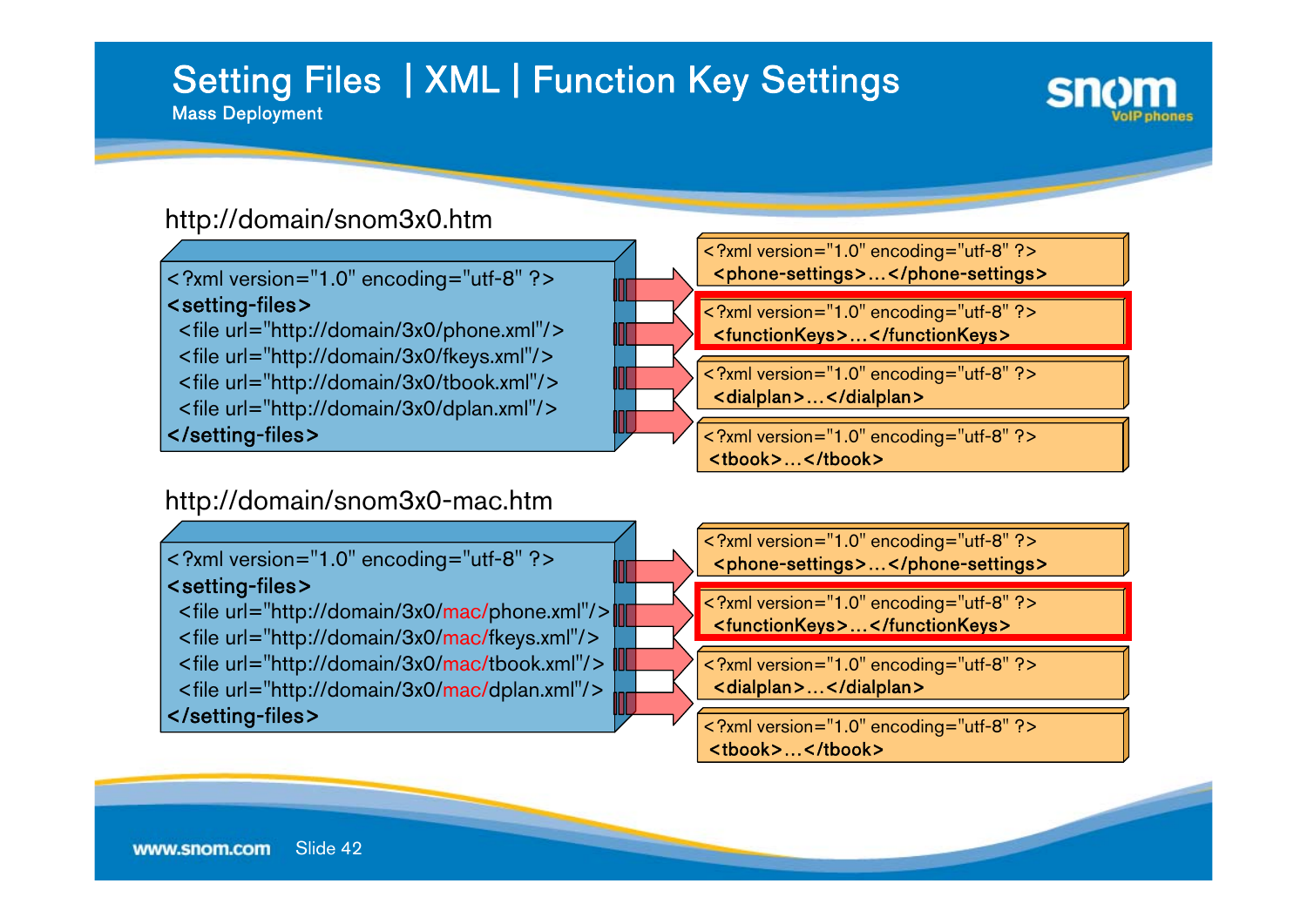Setting Files | XML | Function Key Setting Mass Deployment



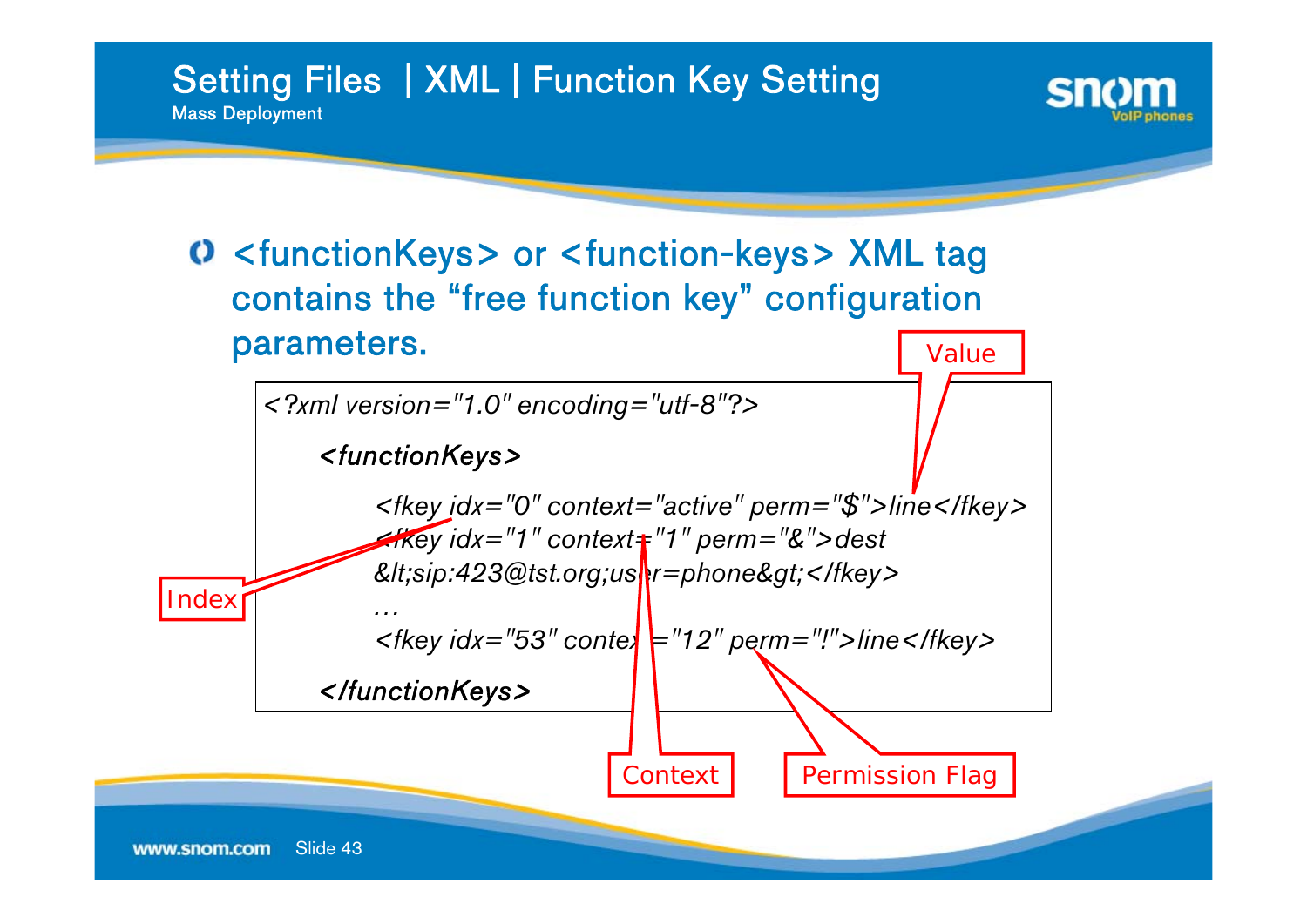# Setting Files | XML | Dialplan Settings

Mass Deployment



#### http://domain/snom3x0.htm

<?xml version="1.0" encoding="utf-8" ?> <setting-files>

<file url="http://domain/3x0/phone.xml"/> <file url="http://domain/3x0/fkeys.xml"/> <file url="http://domain/3x0/tbook.xml"/> <file url="http://domain/3x0/dplan.xml"/> </setting-files>

#### http://domain/snom3x0-mac.htm

<?xml version="1.0" encoding="utf-8" ?> <setting-files>

<file url="http://domain/3x0/mac/phone.xml"/> <file url="http://domain/3x0/mac/fkeys.xml"/> <file url="http://domain/3x0/mac/tbook.xml"/> <file url="http://domain/3x0/mac/dplan.xml"/> </setting-files>



<dialplan>…</dialplan>

<?xml version="1.0" encoding="utf-8" ?> <tbook>…</tbook>

<?xml version="1.0" encoding="utf-8" ?> <phone-settings>…</phone-settings>

<?xml version="1.0" encoding="utf-8" ?> <functionKeys>…</functionKeys>

<?xml version="1.0" encoding="utf-8" ?> <dialplan>…</dialplan>

<?xml version="1.0" encoding="utf-8" ?> <tbook>…</tbook>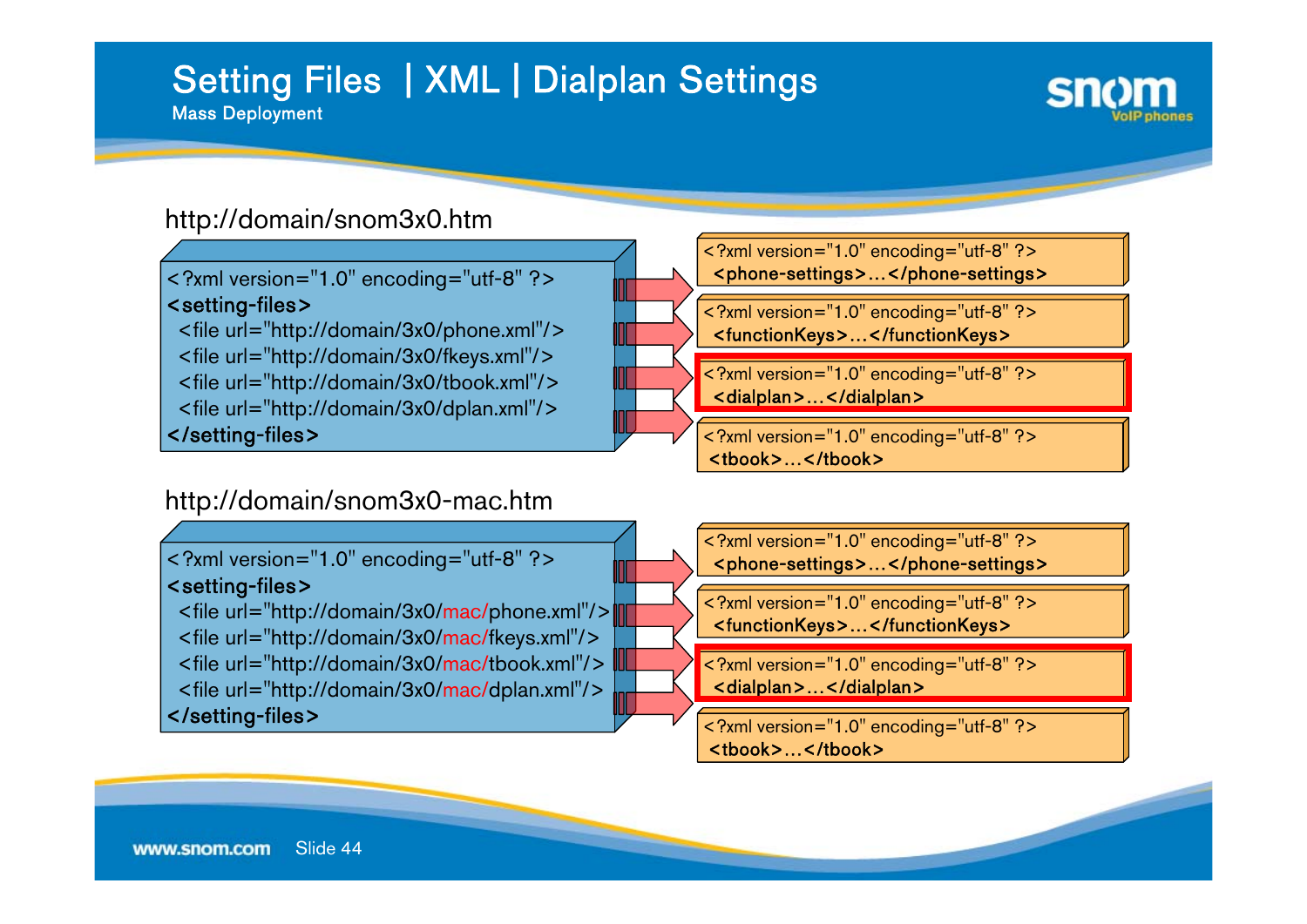

## O <dialplan> or <dial-plan> XML tag define global dial plans

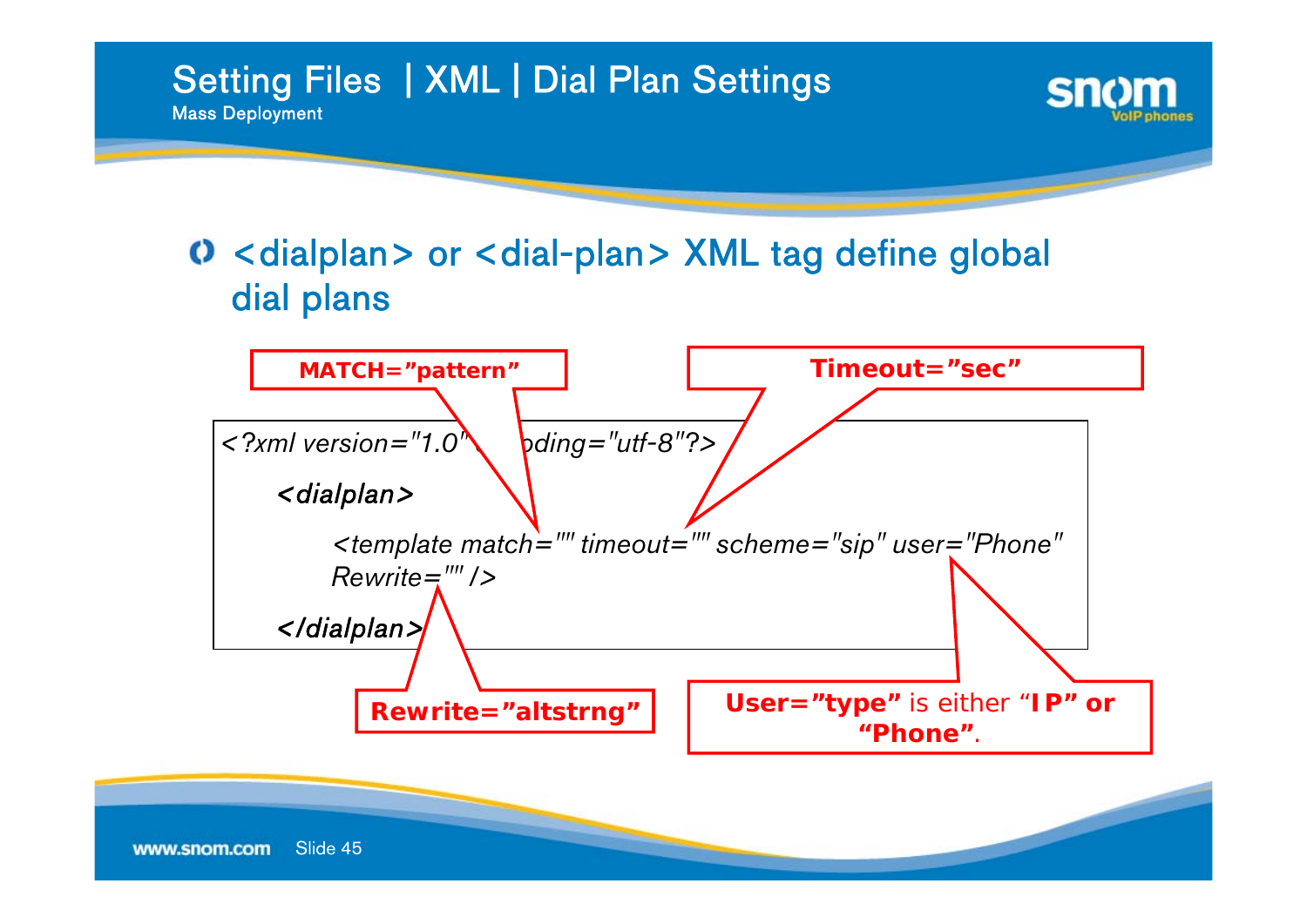# Setting Files | XML | <dialplan> Mass Deployment

#### MATCH="pattern" O

• is the dial pattern to match. While entering the pattern: use a period (.) to have the phone generate a secondary dial tone when the part of the template match any character or use an asterisk (\*) to match one or more characters. To matches, use a comma (,).

#### $\mathbf O$ Timeout="sec"

• is the number of seconds before a timeout will occur and the number will be dialed as entered by the user. To have the number dial immediately, specify 0.

#### Rewrite="altstrng"  $\bf{O}$

 is the alternate string to be dialed instead of what the user enters. This field can be left empty.

#### User="type"  $\bf{O}$

 is either IP or Phone. Enter User=phone or User=IP to have the tag automatically added to the dialed number. Currently User=phone is supported.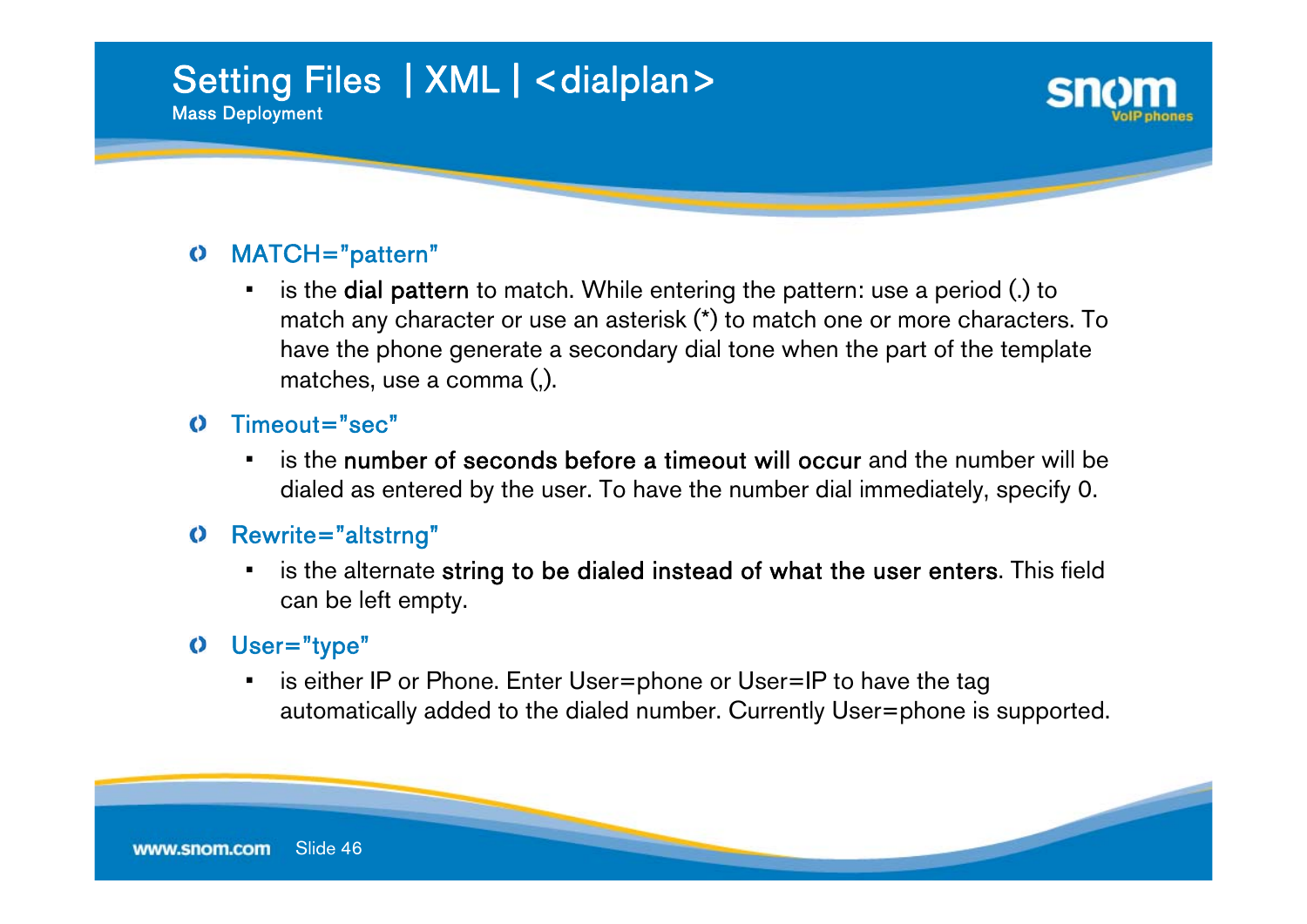# Setting Files | XML | Directory Settings

Mass Deployment



#### http://domain/snom3x0.htm

<?xml version="1.0" encoding="utf-8" ?> <setting-files>

<file url="http://domain/3x0/phone.xml"/> <file url="http://domain/3x0/fkeys.xml"/> <file url="http://domain/3x0/tbook.xml"/> <file url="http://domain/3x0/dplan.xml"/> </setting-files>

#### http://domain/snom3x0-mac.htm

<?xml version="1.0" encoding="utf-8" ?> <setting-files>

<file url="http://domain/3x0/mac/phone.xml"/> <file url="http://domain/3x0/mac/fkeys.xml"/> <file url="http://domain/3x0/mac/tbook.xml"/> <file url="http://domain/3x0/mac/dplan.xml"/> </setting-files>

<?xml version="1.0" encoding="utf-8" ?> <phone-settings>…</phone-settings>

<?xml version="1.0" encoding="utf-8" ?> <functionKeys>…</functionKeys>

<?xml version="1.0" encoding="utf-8" ?> <dial-plan>…</dial-plan>

<?xml version="1.0" encoding="utf-8" ?> <tbook>…</tbook>

<?xml version="1.0" encoding="utf-8" ?> <phone-settings>…</phone-settings>

<?xml version="1.0" encoding="utf-8" ?> <functionKeys>…</functionKeys>

<?xml version="1.0" encoding="utf-8" ?> <dialplan>…</dialplan>

<?xml version="1.0" encoding="utf-8" ?> <tbook>…</tbook>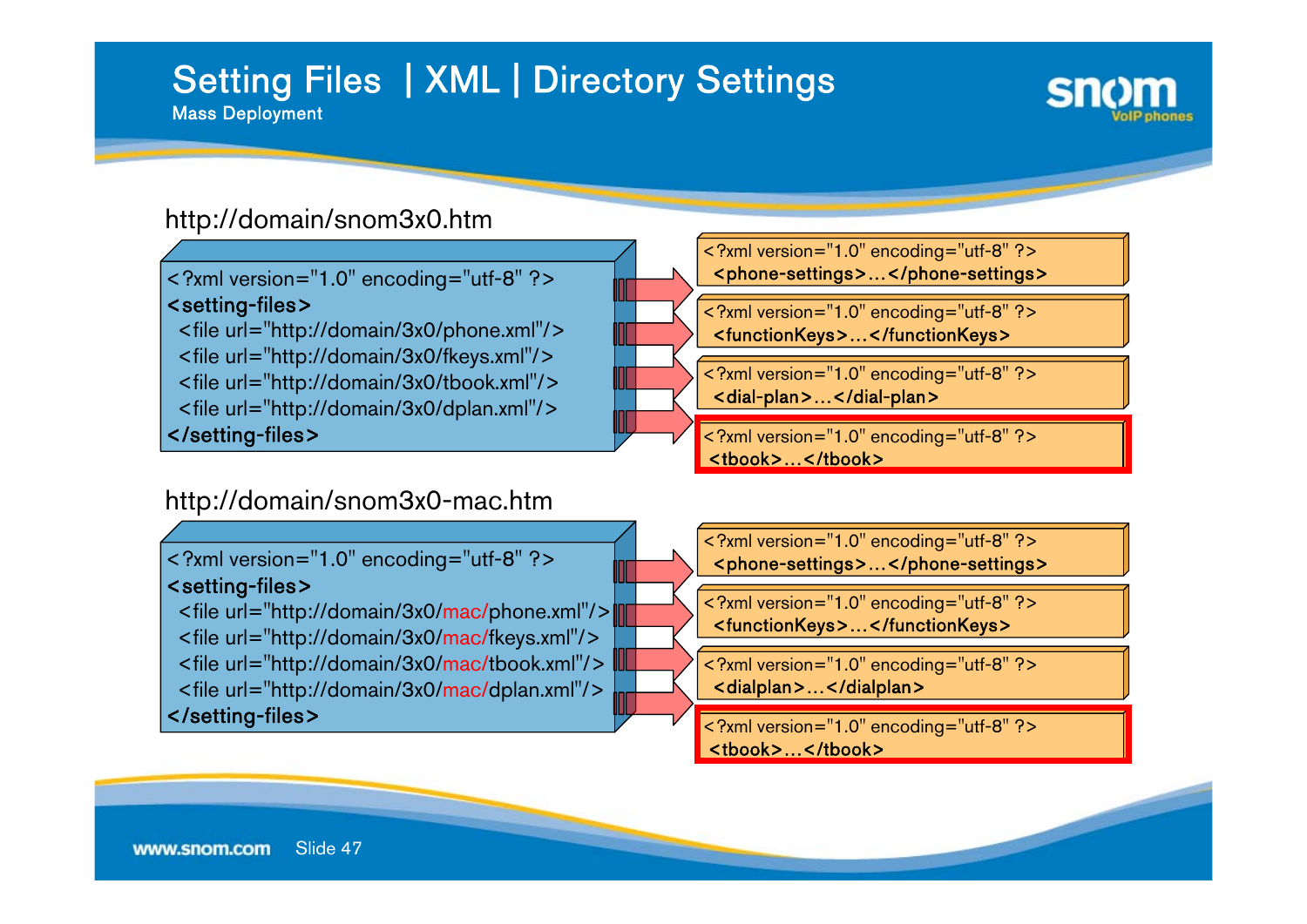Setting Files | XML | <phone-book> Mass Deployment



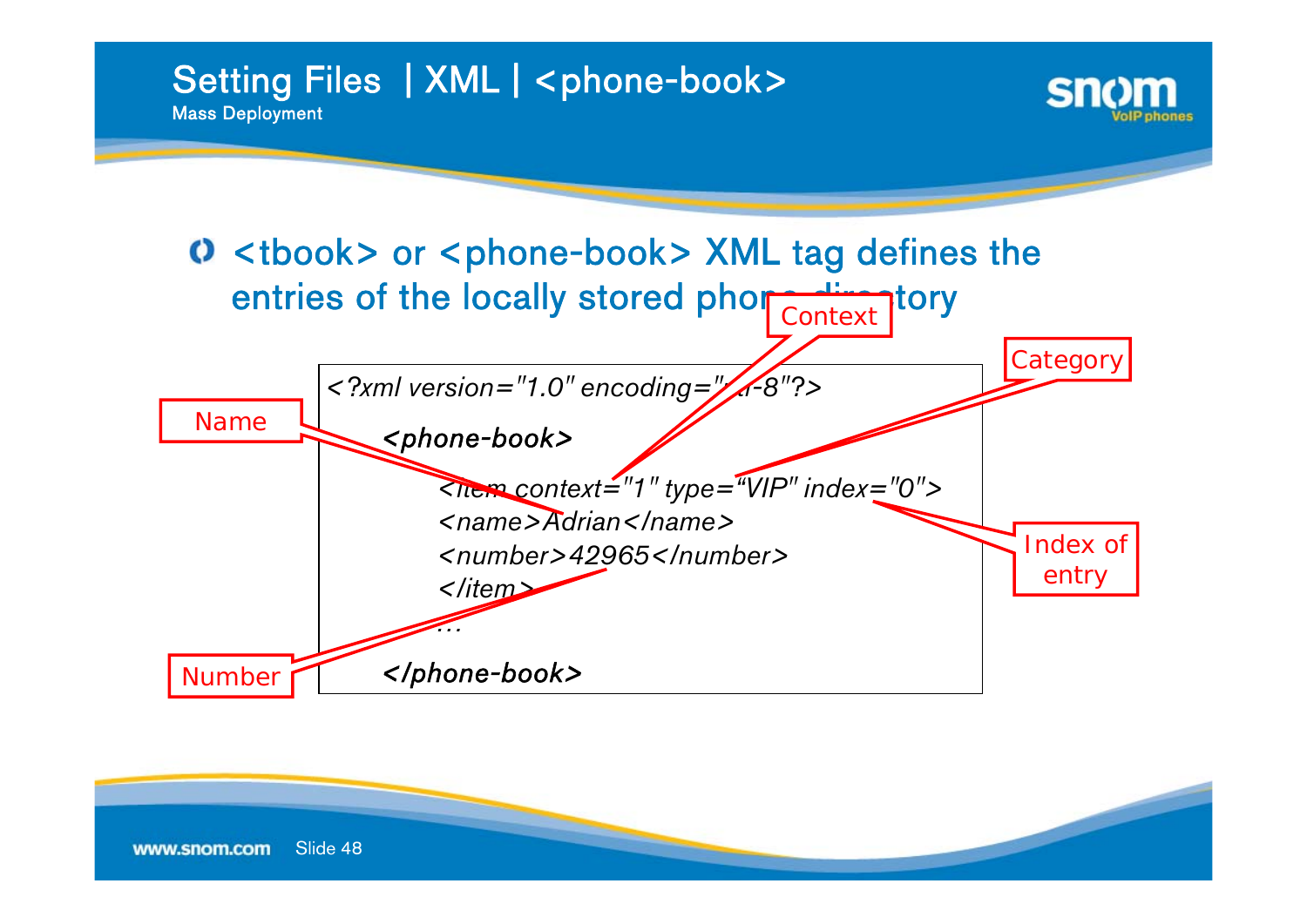## Setting Files | XML | Firmware Setting Files



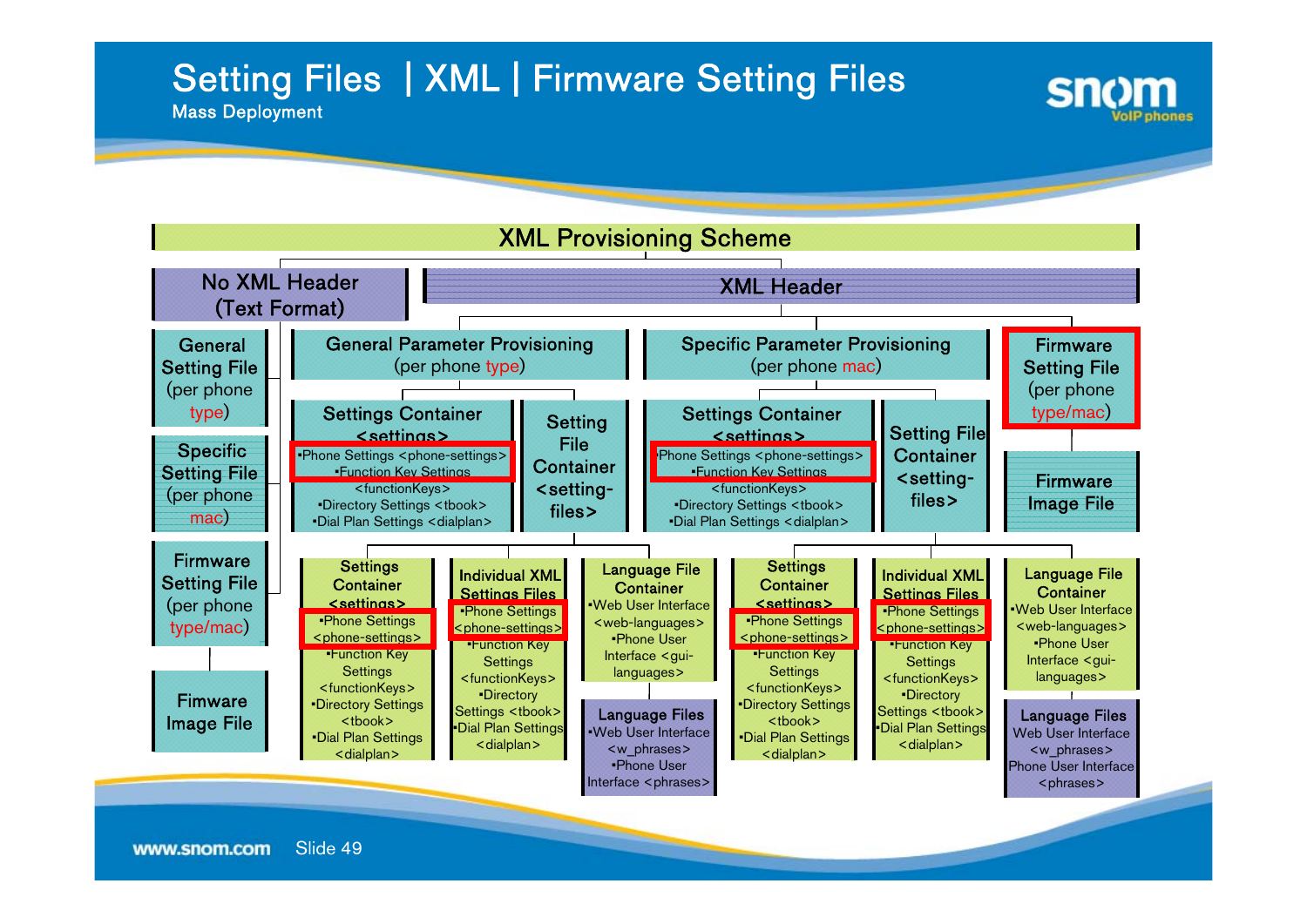

- "Firmware setting file" contains a subset of firmware related configuration parameters allowing automated firmware updates
- "Firmware setting file" URL must only be specified in the <code><phone-settings></code> tag
- One "Firmware setting file" per phone type / mac address containing <u>"Firmware image file URL"</u>:
	- *http://domain/3x0/firmware.xml*
	- •*http://domain/3x0/mac/firmware.xml*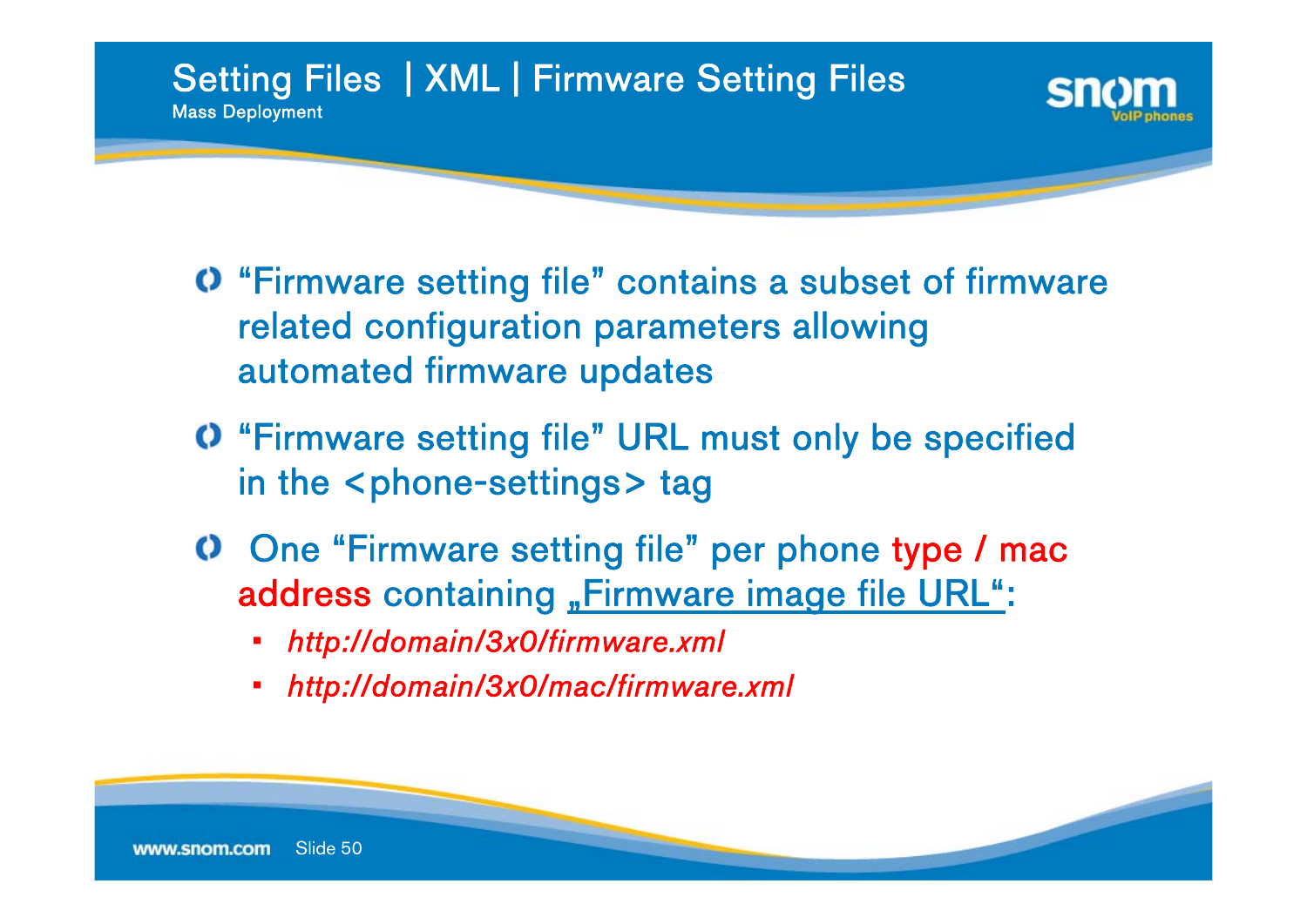### Setting Files | XML | Firmware Update Files Mass Deployment



#### http://domain/snom3x0.htm

<?xml version="1.0" encoding="utf-8" ?> <setting-files> <file url="http://domain/3x0/general.xml"/>

</setting-files>

*…*

*…*

*<?xml version="1.0" encoding="utf-8"?> <phone-settings>*

*<firmware\_status perm=""> http://domain/3x0/firmware.xml </firmware\_status>*

*</phone-settings>*

http://domain/3x0/general.xml

<?xml version="1.0" encoding="utf-8" ?> <settings>

<phone-settings>…</phone-settings>

<function-keys>…</function-keys> <phone-book>...</phone-book> <dialplan>…</dialplan> </settings>

http://domain/3x0/firmware.xml

*<?xml version="1.0" encoding="utf-8" ?> <firmware-settings> <firmware perm=""> http://domain/3x0/snom3x0-7.X-SIP-f.bin </firmware></firmware-settings>*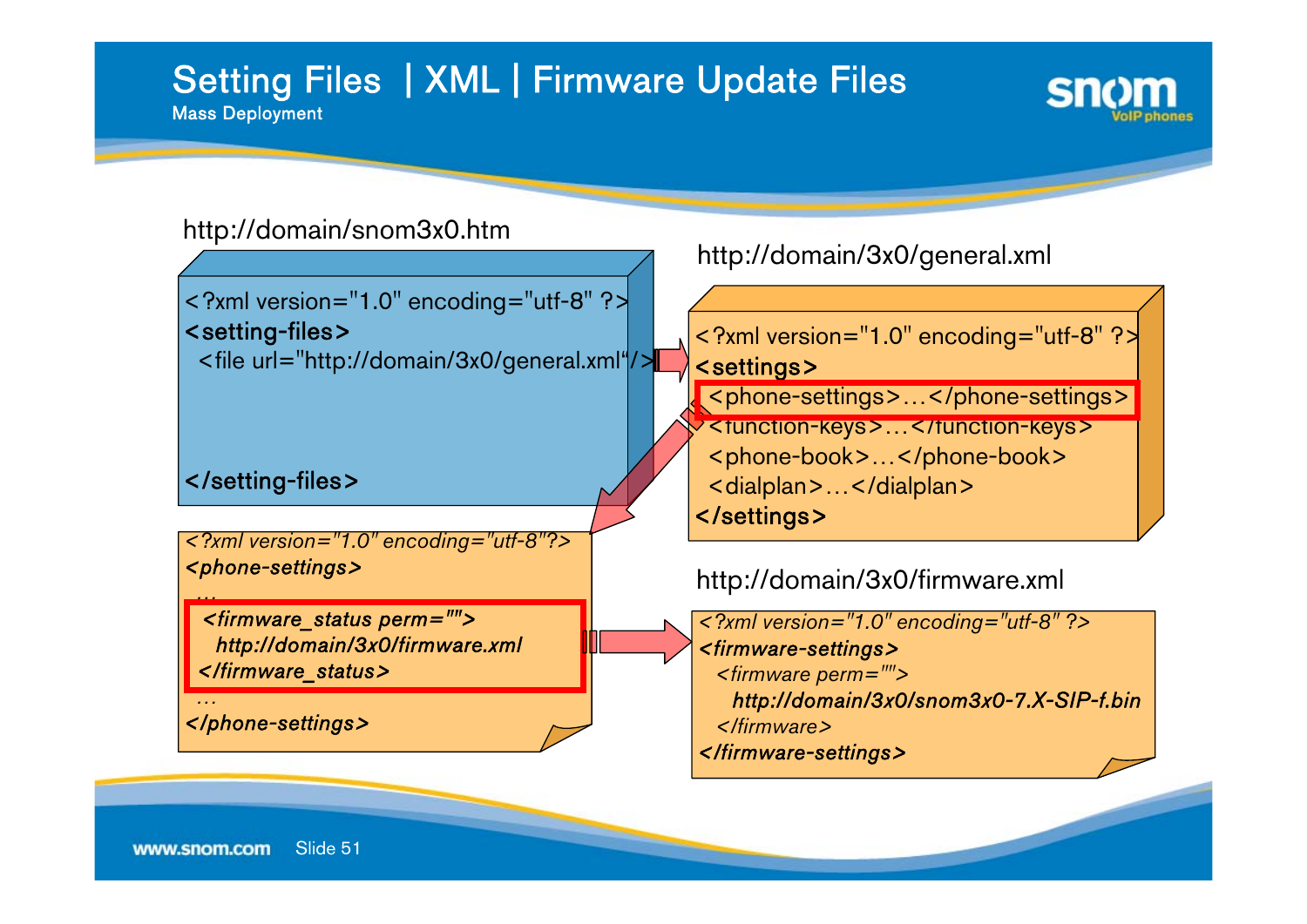Setting Files | XML | <firmware-settings> Mass Deployment

- This XML file type must not be included in container setting files
- The phone will download the firmware XML file specified in the O URL configured under *firmware\_status*
- The setting *firmware\_status* can ONLY be defined in the settings file of type <phone-settings>

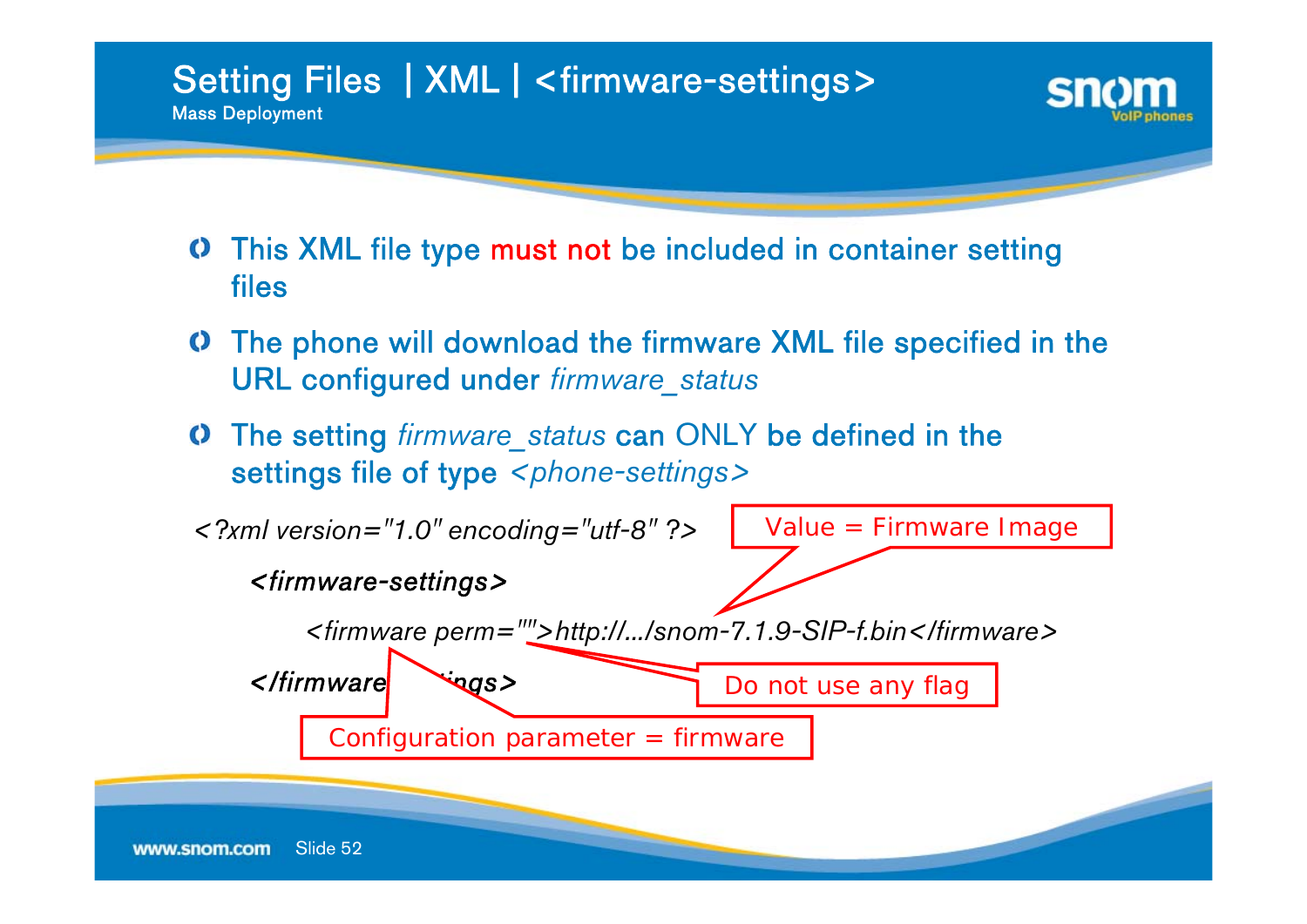### Setting Files | XML | Language Support Mass Deployment



## O Multiple language support with Version 7

- • snom370: *several* languages (default "English") come pre-installed with the firmware
- snom300, 320, 360: ONLY english language is pre-installed
- •multiple languages can ONLY be provided via auto provisioning  $\rightarrow$ the selected language will be loaded on request into the phone's RAM

## Language files must match the phone's application firmware

- • Download always the newest language files from: http://fox.snom.com/config, e.g. http://fox.snom.com/config/snomlang-7.1.33.tgz
- • Automatic language provisioning using http://fox.snom.com/config/settings.xml as Setting Server URL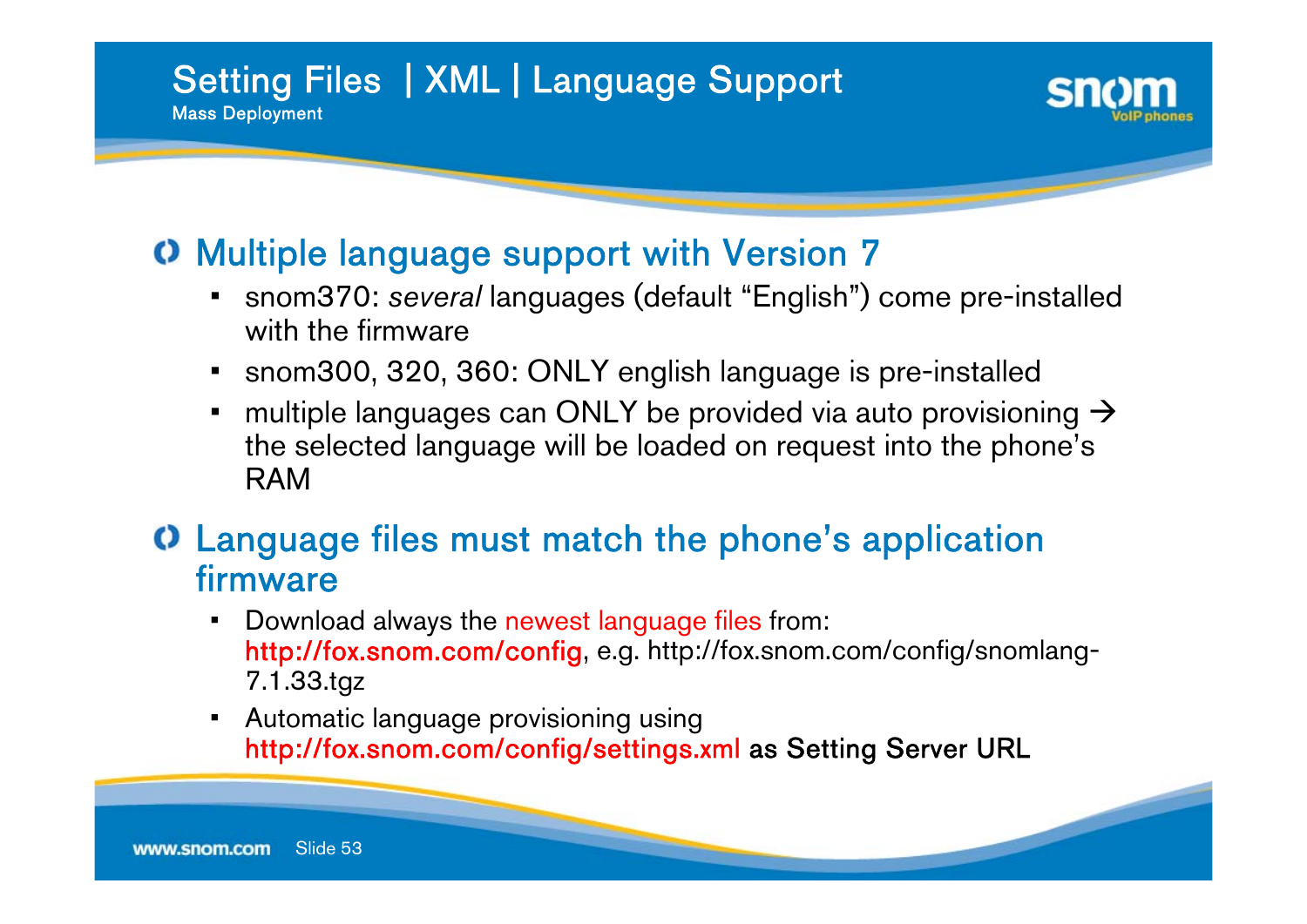## Setting Files | XML | Language File Container



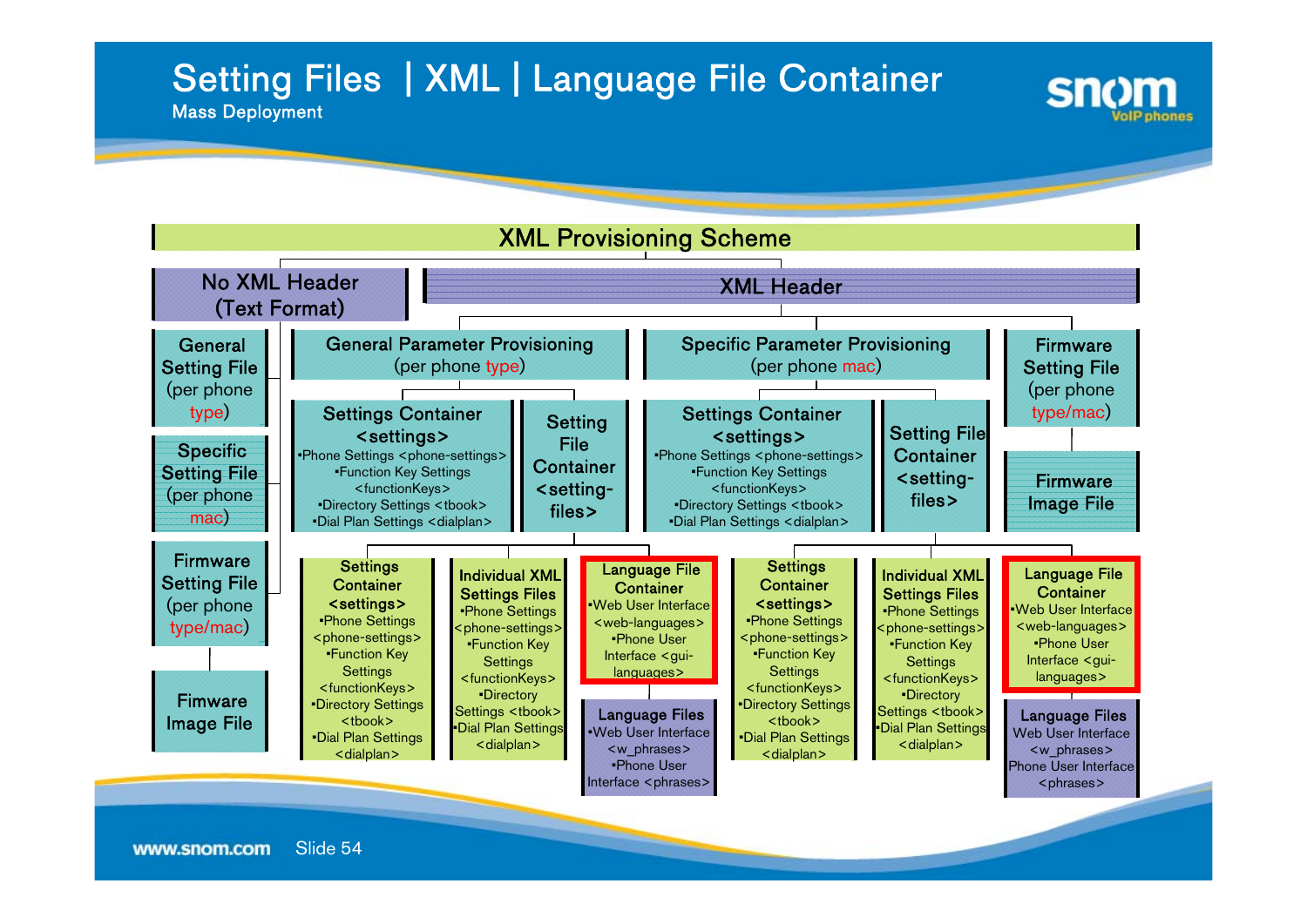

- "Language File Container" are XML files containing a list of <u>language file URLs each one representing a</u> different language:
- Phone User Interface Language File Container (<gui-languages> tag)
- Web User Interface Language File Container (<web-languages> tag)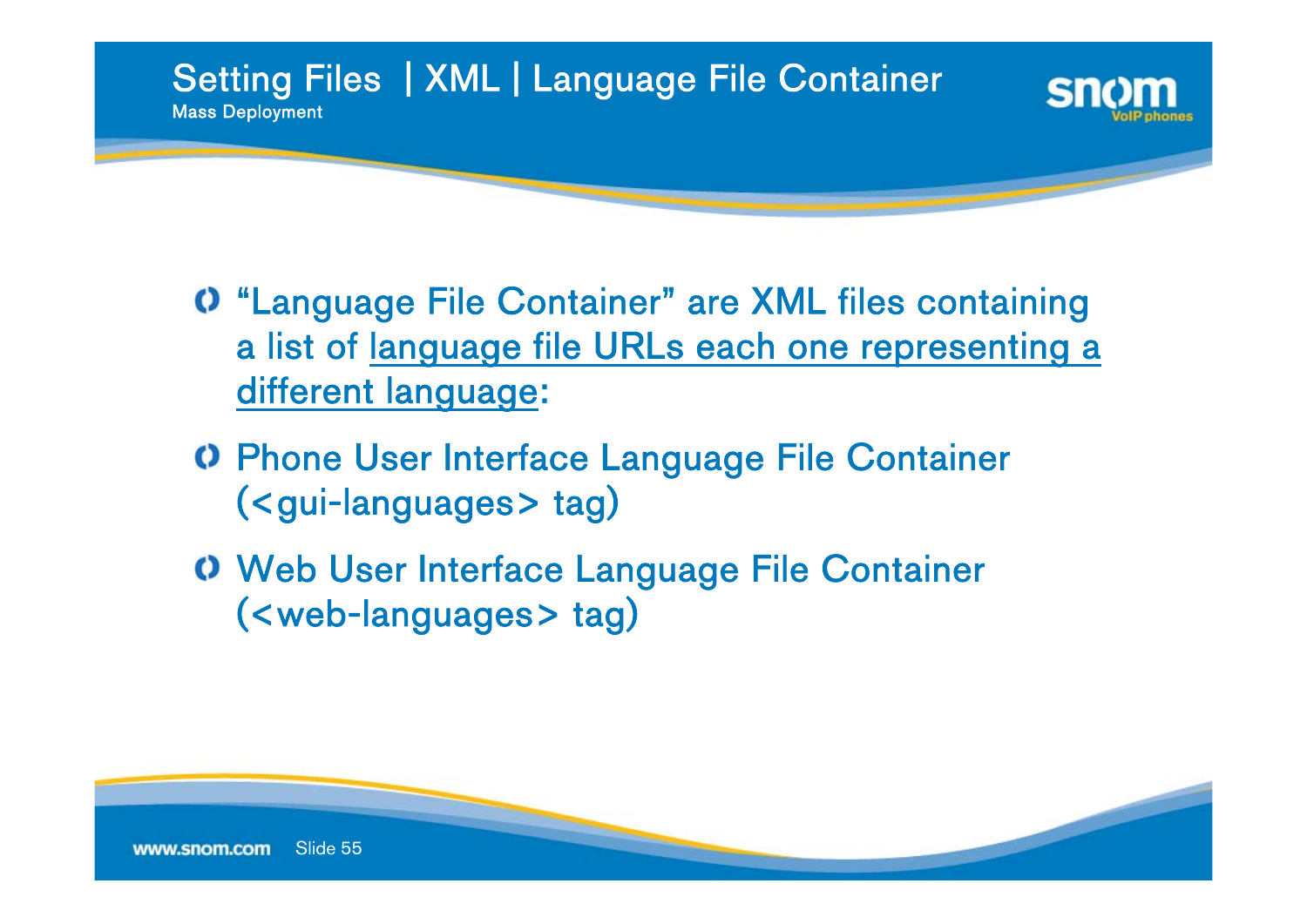Setting Files | XML | Language File Container Mass Deployment

- One "Language File Container" per phone type / mac address containing <u>general / specific</u> "phone User Interface Language File URLs"
	- *http://domain/3x0/pui.xml*
	- •*http://domain/3x0/mac/pui.xml*
	- One "Language File Container" per phone type / mac address containing <u>general / specific</u> "Web User Interface Language File URLs"
		- *http://domain/3x0/wui.xml*
		- •*http://domain/3x0/mac/wui.xml*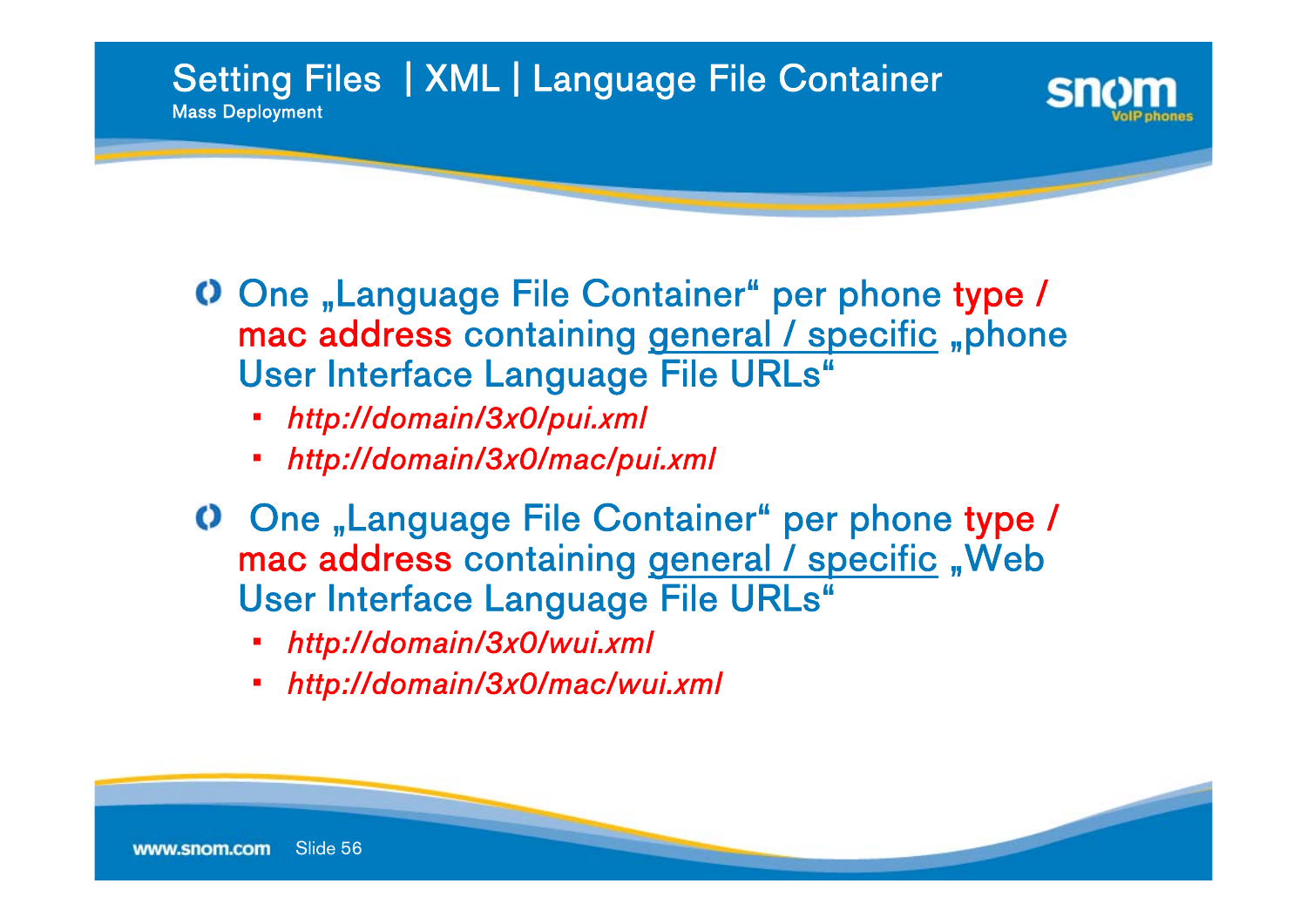# Setting Files | XML | Language File Container

Mass Deployment



#### http://domain/snom3x0.htm

<?xml version="1.0" encoding="utf-8" ?> <setting-files> <file url="http://domain/3x0/general.xml"/> <file url="http://domain/3x0/pui.xml"/>

<file url="http://domain/3x0/wui.xml"/>

</setting-files>

#### http://domain/3x0/wui.xml

<?xml version="1.0" encoding="utf-8" ?> <web-languages>

<language url=http://domain/lang/web\_de.xml name="Deutsch" />

</web-languages>

…

#### http://domain/3x0/pui.xml

<?xml version="1.0" encoding="utf-8" ?> <gui-languages>

<language url=http://domain/lang/gui\_de.xml name="Deutsch" />

#### </gui-languages>

…

Slide 57www.snom.com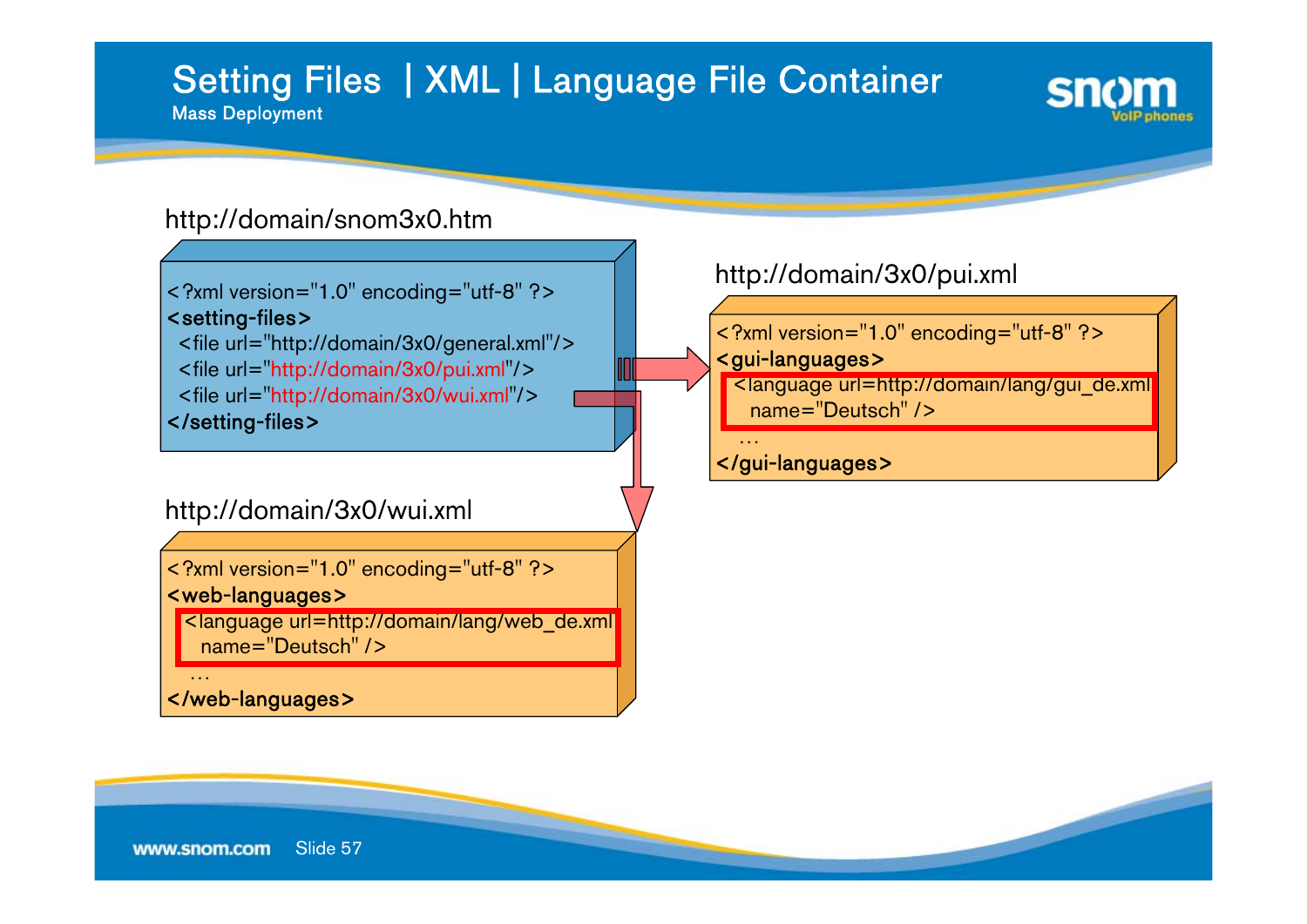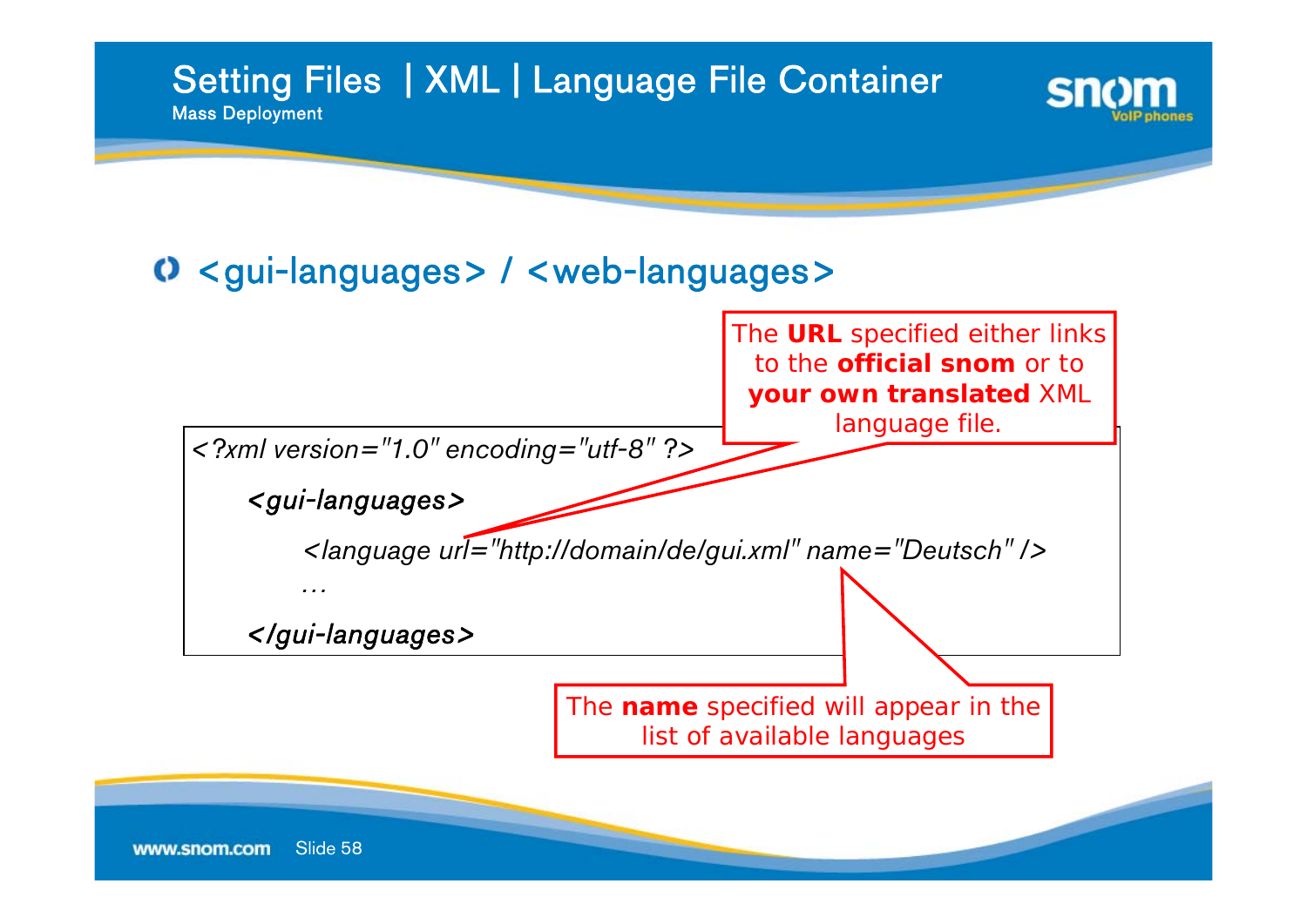## Setting Files | XML | Language Files



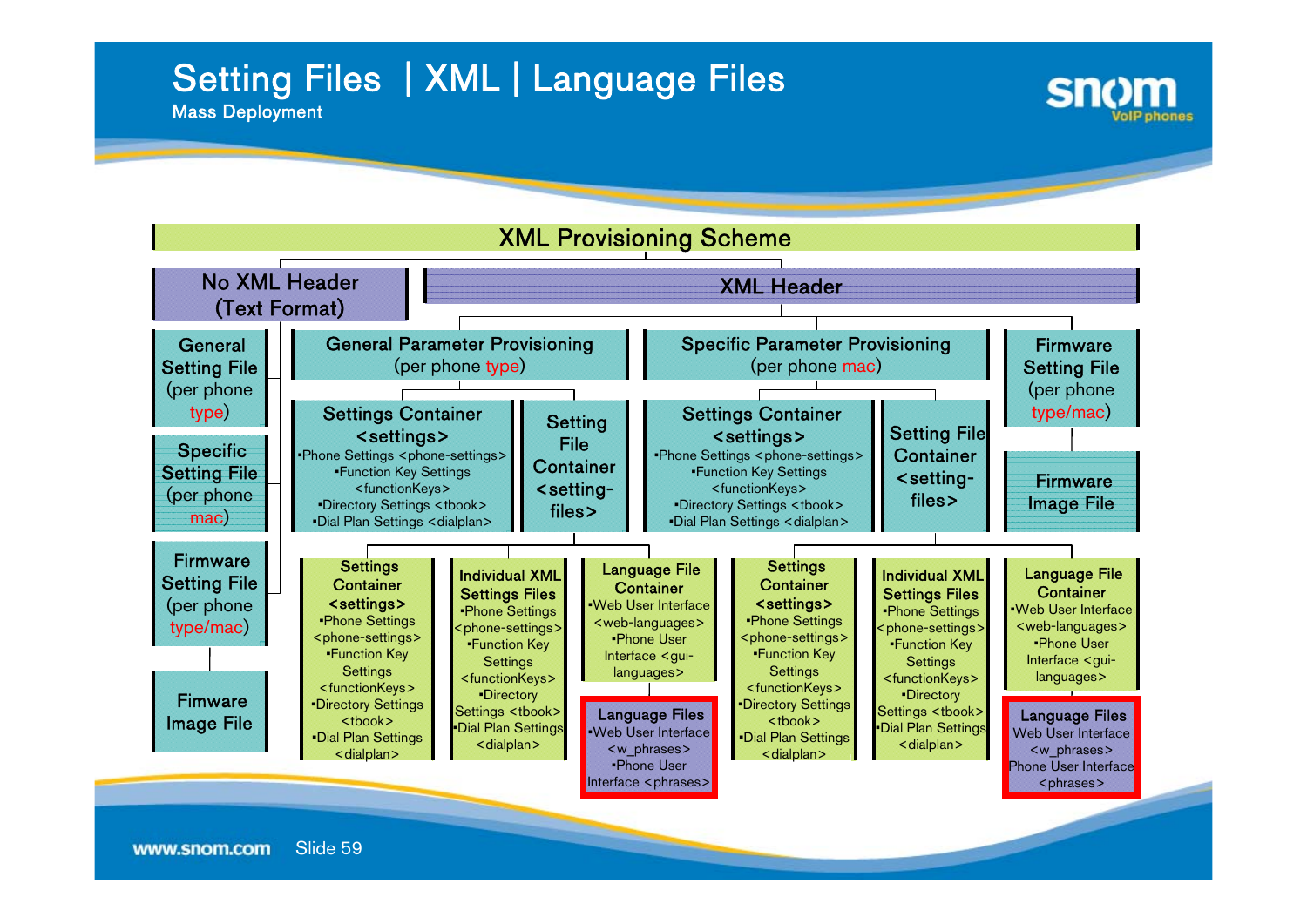Setting Files | XML | Language Files Mass Deployment



### "Language files" are XML files containing the language phrases:

- •Phone User Interface language files (<phrases> tag)
- Web User Interface language files (<w\_phrases> tag)
- When selecting a new language from the phone or web user interface language list the content of the associated file will be stored in the phone´s RAM.

## Language files depend on the firmware version

- each file is unique per firmware version
- • language files of the latest release are always backwards compatible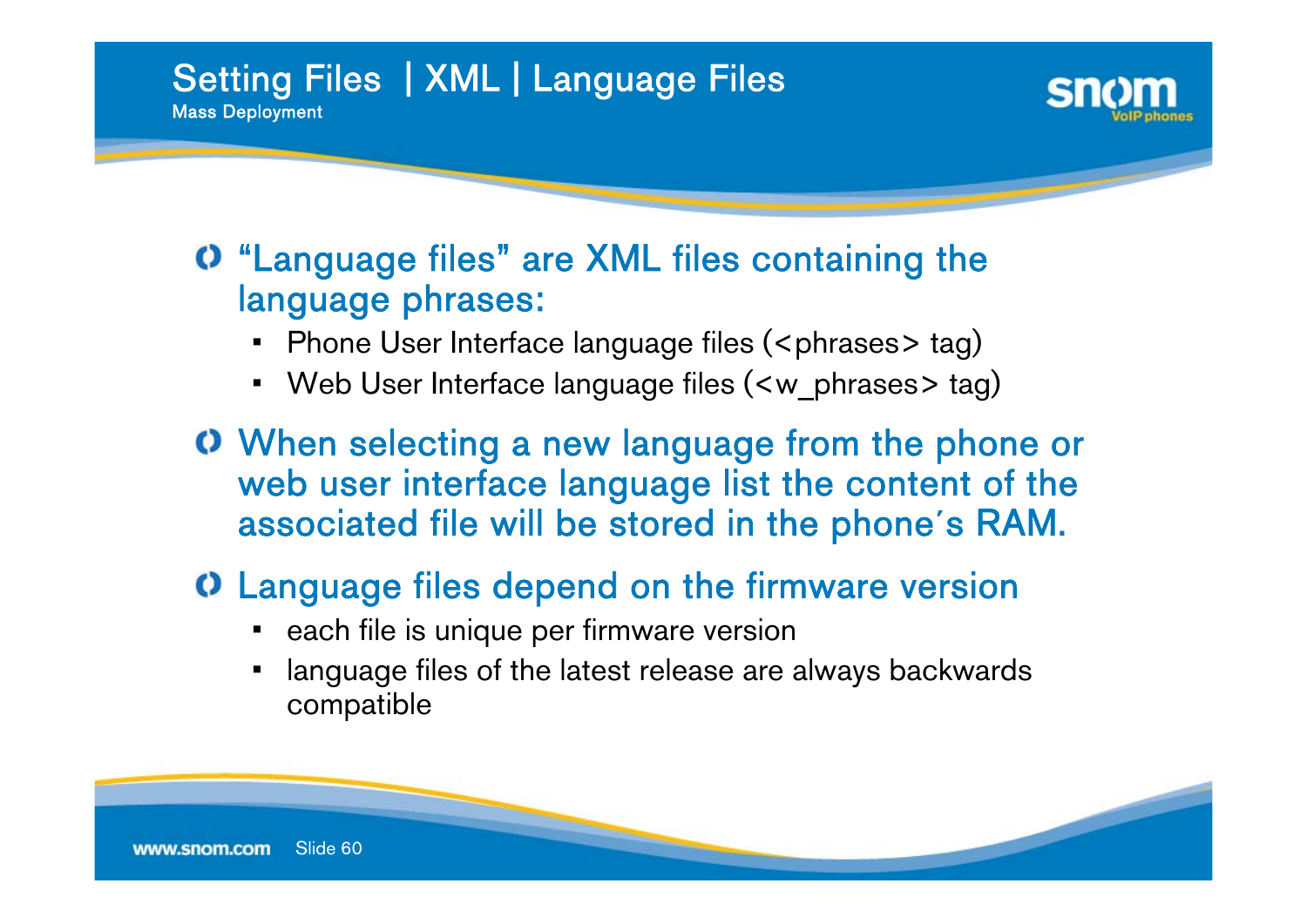Setting Files | XML | Language File Container Mass Deployment

- Several "Language Files" <phrases> per phone type / mac address contain "Phone User Interface" languages
	- •*http://domain/3x0/lang/pui\_de.xml*
	- •*http://domain/3x0/mac/lang/pui\_de.xml*
- Several "Language Files" <w\_phrases per phone type / mac address contain "Web User Interface" languages
	- •*http://domain/3x0/lang/wui\_de.xml*
	- •*http://domain/3x0/mac/lang/wui\_de.xml*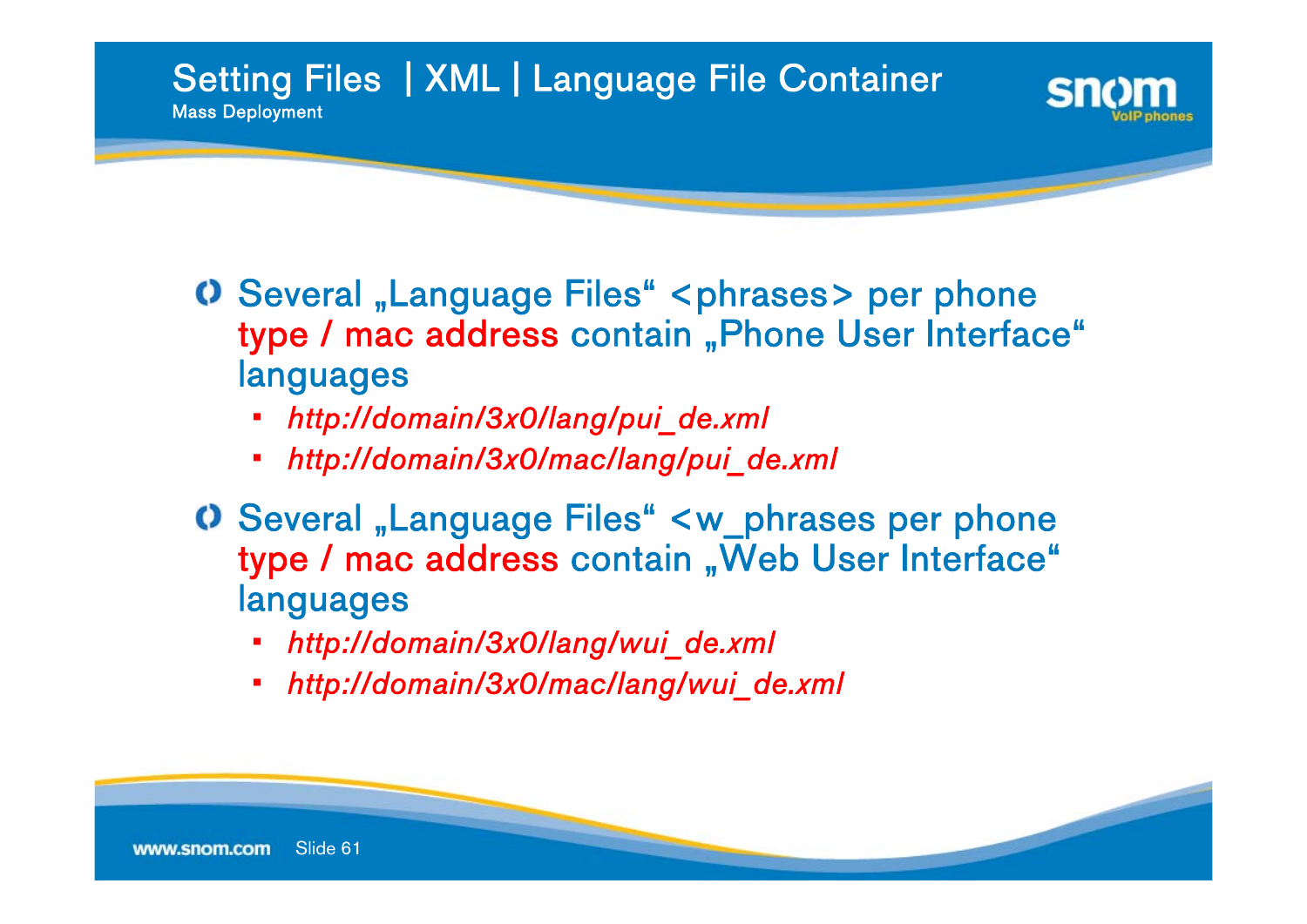#### Setting Files | XML | Language Files Mass Deployment



#### http://domain/snom3x0.htm

<?xml version="1.0" encoding="utf-8" ?> <setting-files> <file url="http://domain/3x0/general.xml"/> <file url="http://domain/3x0/pui.xml"/> <file url="http://domain/3x0/wui.xml"/>

</setting-files>

#### http://domain/3x0/wui.xml

<?xml version="1.0" encoding="utf-8" ?> <web-languages> <language url=http://domain/lang/wui\_de.xml

name="Deutsch" />

```
</web-languages>
```
…

#### http://domain/3x0/pui.xml

<?xml version="1.0" encoding="utf-8" ?> <gui-languages> <language url=http://domain/lang/pui\_de.xml name="Deutsch" />

#### </gui-languages>

…

http://domain/lang/wui\_de.xml

```
<?xml version="1.0" encoding="utf-8" ?>
<w_phrases>
 \epsilon <phrase i="0" n="lang_none" t="" />
  …</w_phrases>
```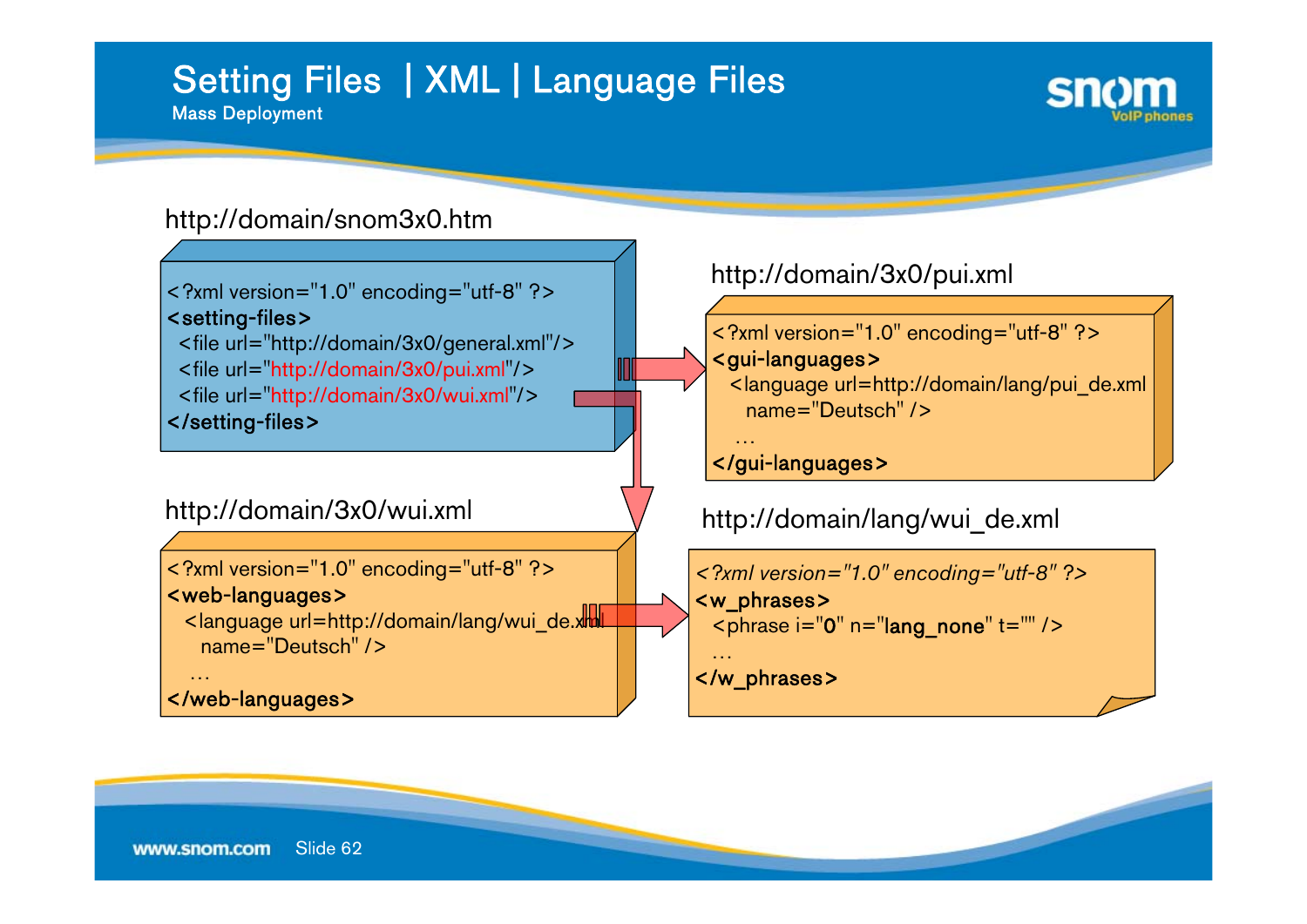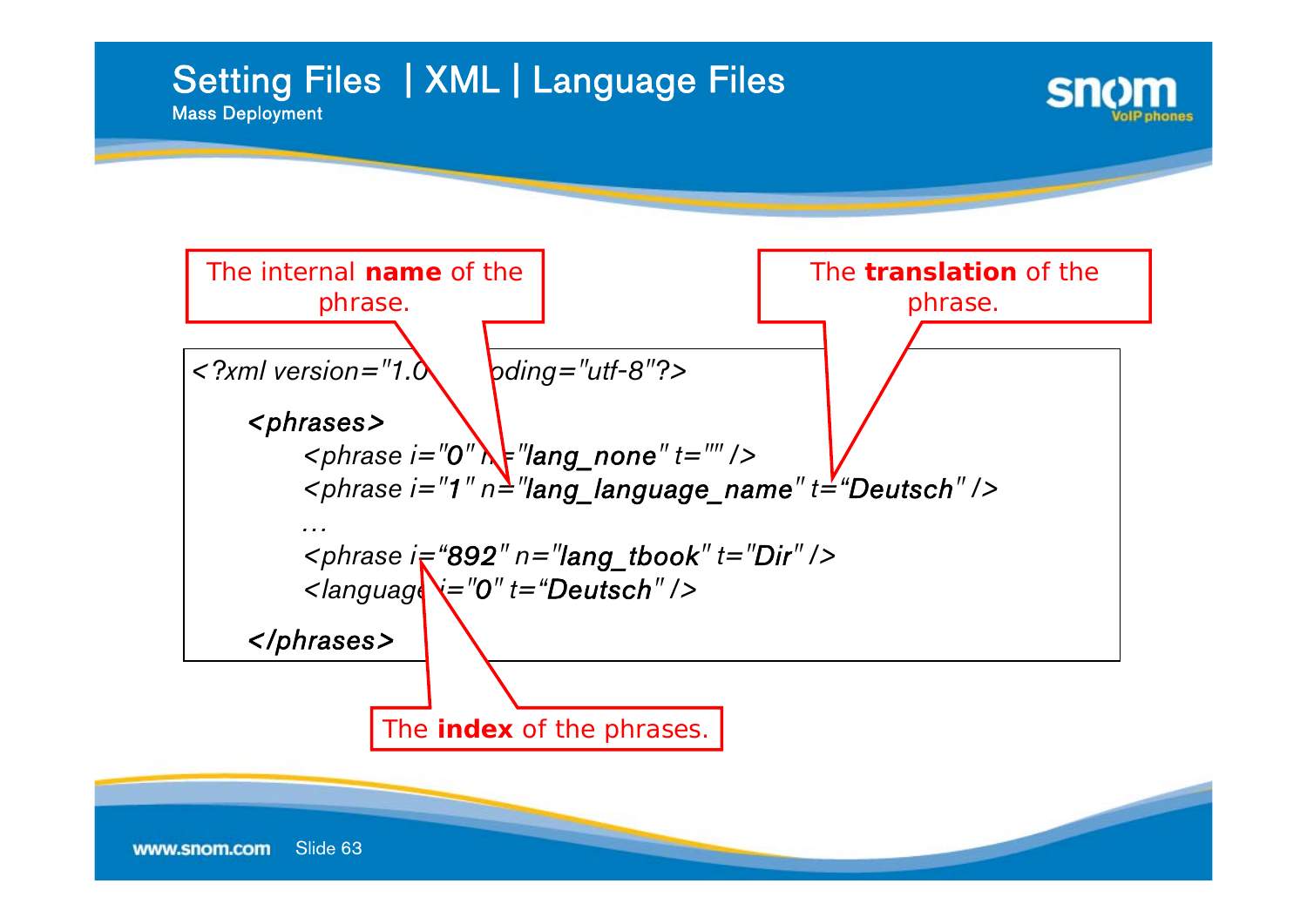#### Slide 64www.snom.com

### **O** Overview

- Introduction
- •Requirements
- •**Scenarios**

### **O** Requirements in Detail

- •Provisioning Server
- Configuration Parameters
- •Setting Files

### Scenarios in Detail

- •Scenario 1: DHCP
- •Scenario 2: Plug&Play
- •Scenario 3: Manual Redirection
- •Scenario 4: Automatic Redirection
- •Scenario 5: Fix Redirection



# Mass Deployment

snom advanced training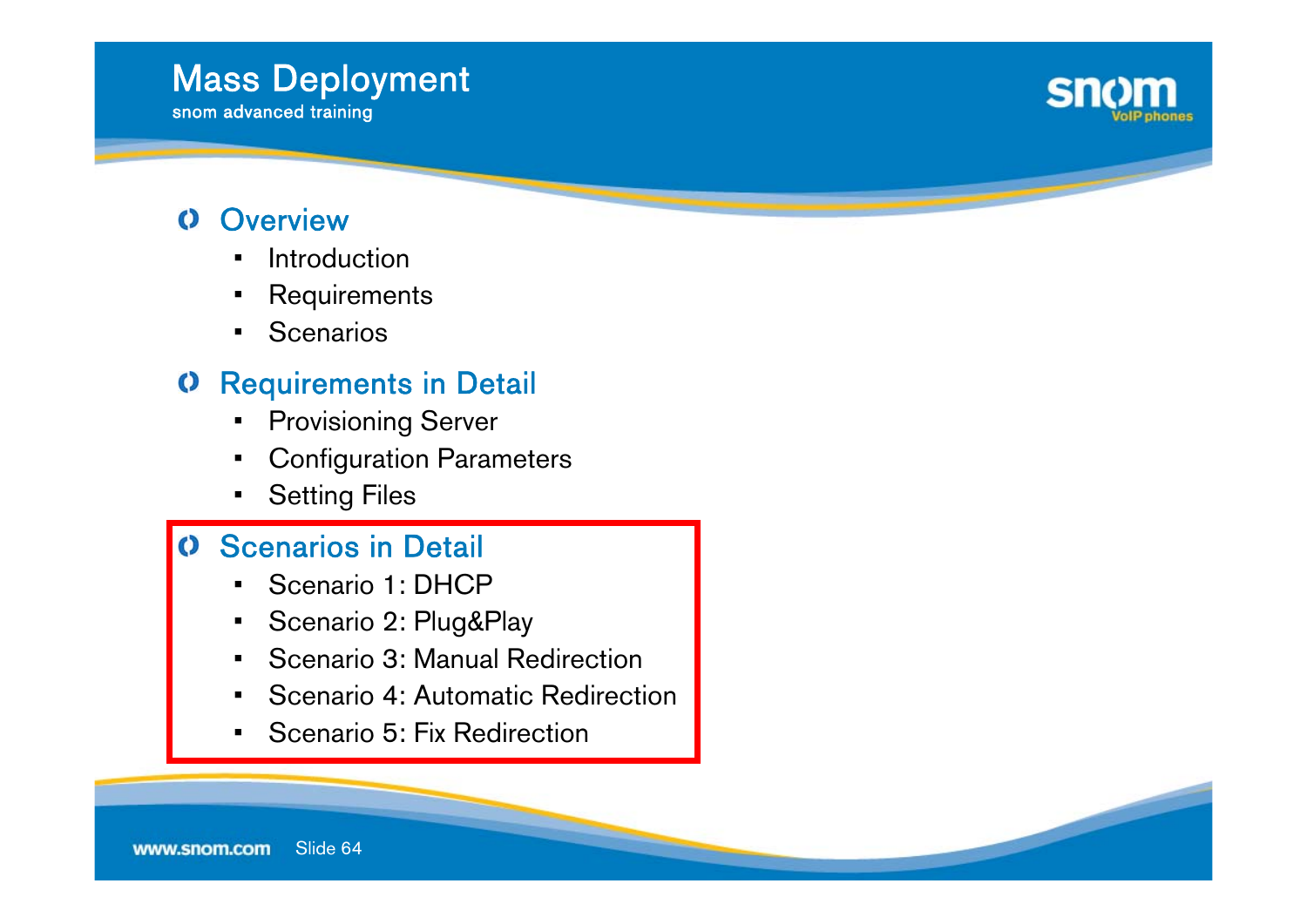

## Setting Server

- **-** Running TFTP or HTTP(S) Server •
- • $\textcolor{red}{\bullet}$  Provide setting files and firmware images

## O DHCP Server

- • Configure sname/ option 66 (tftp-server-name) pointing to setting server URL e.g. http://192.168.1.3
- • Optional: Configure file / option 67 (*bootfile-name*) containing setting file path, e.g. snom/snom3xx.htm

## snom3x0

• $\hspace{0.1mm}$  - Make sure the parameter "Setting Server URL" has not been changed manually before  $\rightarrow$  Reset to factory values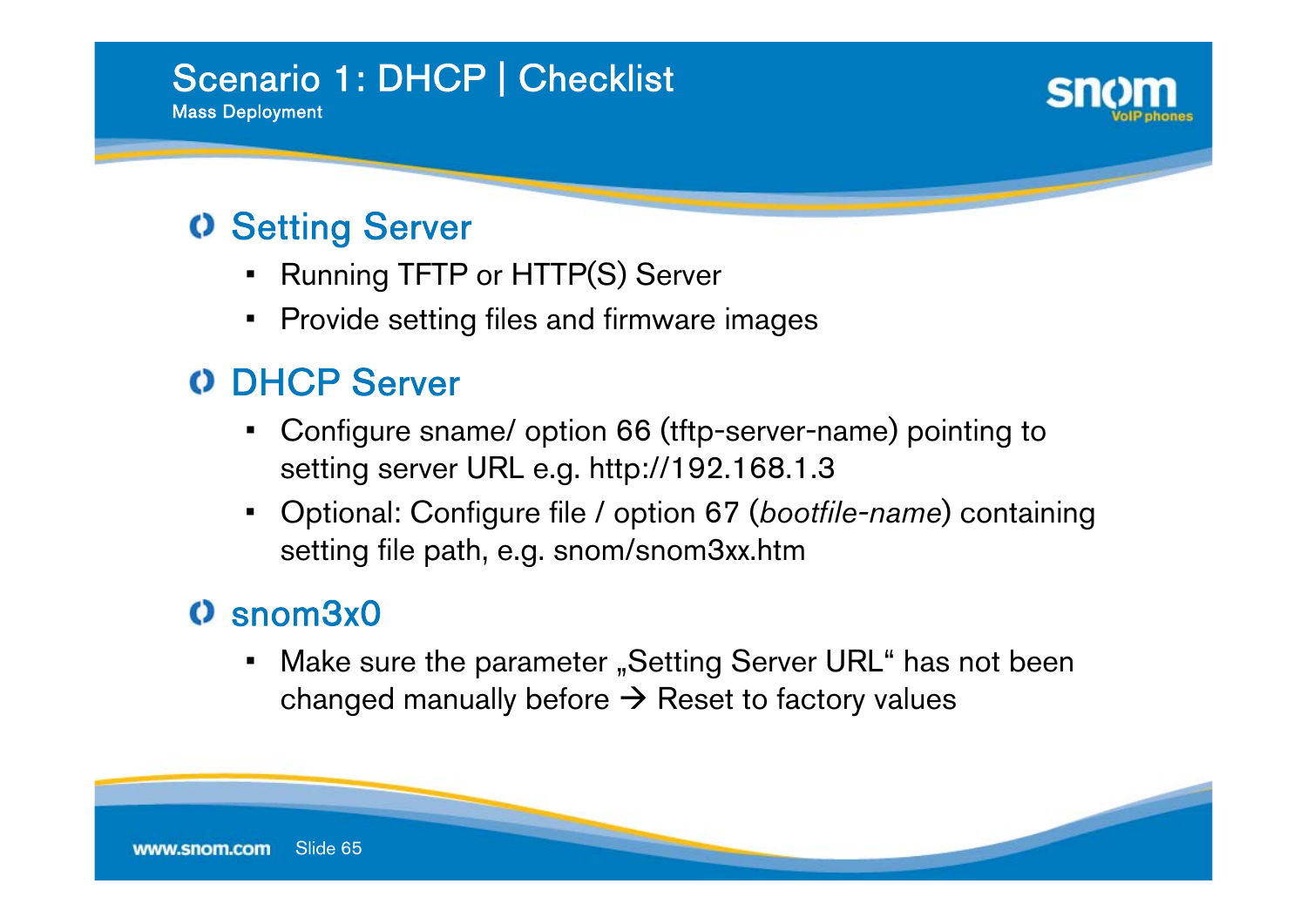# Out of the box (factory values)/ Factory value reset Power up/ Reboot manually or via SIP NOTIFY

| notify_reboot.txt - Editor                                                                                                                                                                       | notify_checksync.txt - Editor                                                                                                                                                           |  |
|--------------------------------------------------------------------------------------------------------------------------------------------------------------------------------------------------|-----------------------------------------------------------------------------------------------------------------------------------------------------------------------------------------|--|
| Datei Bearbeiten Format Ansicht ?                                                                                                                                                                | Datei Bearbeiten Format Ansicht ?                                                                                                                                                       |  |
| $\blacksquare$ NOTIFY sip:486@10.0.0.10 SIP/2.0<br>$\blacksquare$ From: <sip:abc@192.168.0.9></sip:abc@192.168.0.9>                                                                              | NOTIFY sip:486@10.0.0.10 SIP/2.0<br>From: <sip:abc@192.168.0.9></sip:abc@192.168.0.9>                                                                                                   |  |
| <u> Sergan personal de la contrata de la contrata de la contrata de la contrata de la contrata de la contrata de </u><br>Event: check-sync;reboot=true<br>  pate: Mon. 17 auly 2006 19:25: 6 GMT | Event: check-sync;reboot=false<br>enter Mon 17 July 2006 19:25:26 GMT                                                                                                                   |  |
| Call-ID: test@192.168.0.9<br>CSeq: 1300 NOTIFY<br>Contact: <sip:test@192.168.8.196><br/>Content-Type: application/simple-message-summary<br/>Content-Length: 0</sip:test@192.168.8.196>          | Call-ID: test@192.168.0.9<br>CSeq: 1300 NOTIFY<br>Contact: <sip:test@192.168.8.196><br/>Content-Type: application/simple-message-summary<br/>Content-Length: 0</sip:test@192.168.8.196> |  |
|                                                                                                                                                                                                  |                                                                                                                                                                                         |  |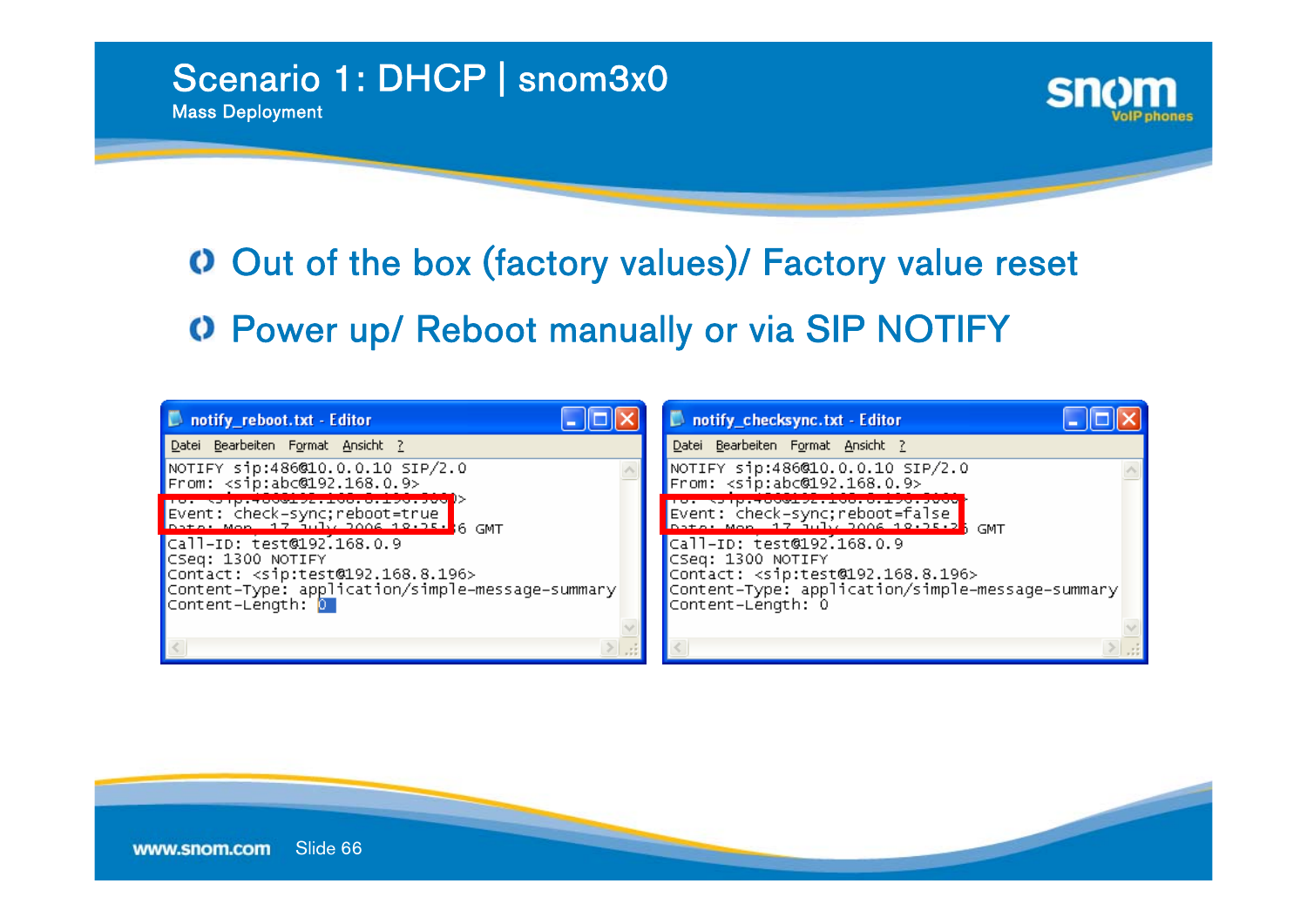## Scenario 1: DHCP | Process Overview

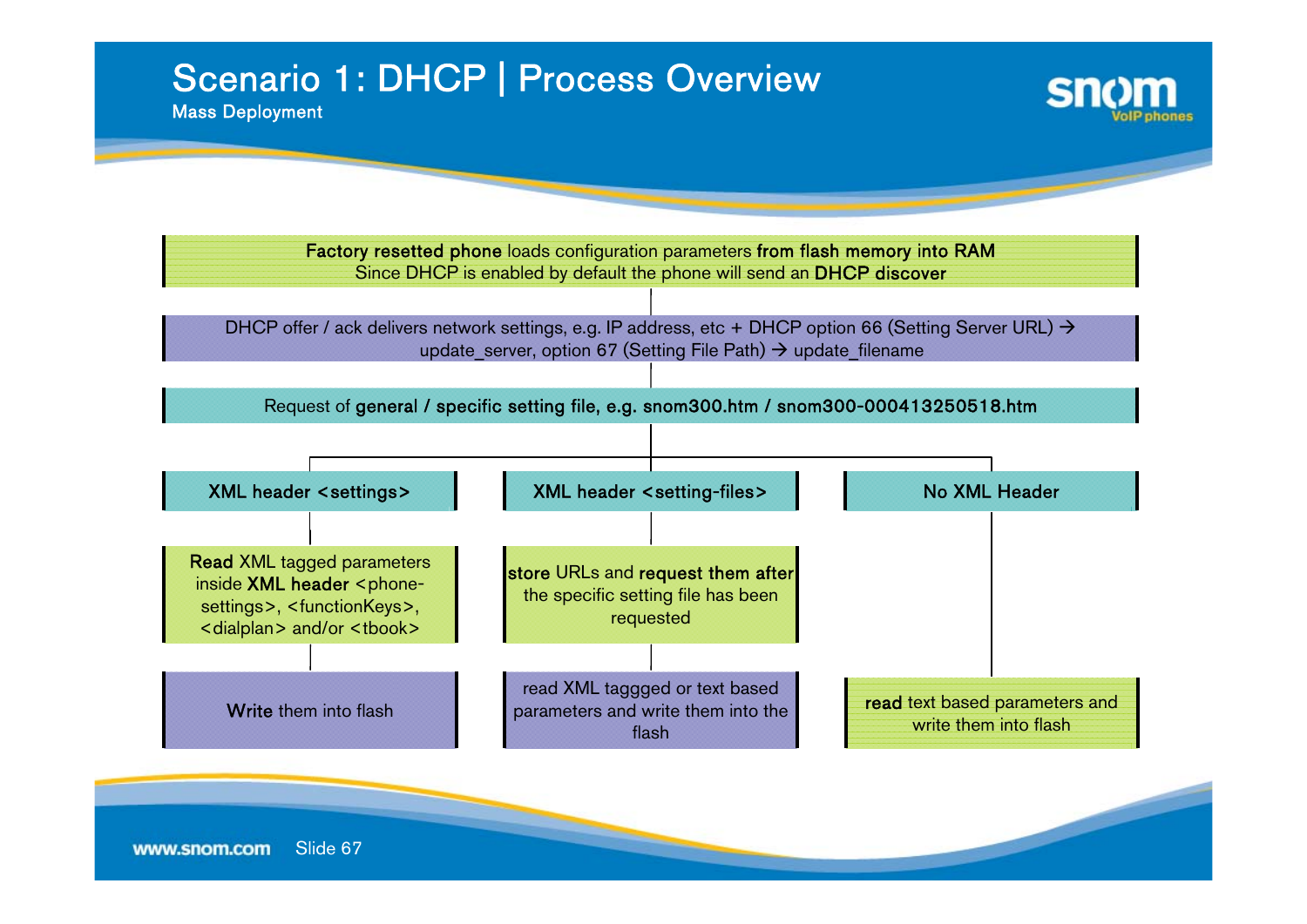## Scenario 1: DHCP | Process Overview

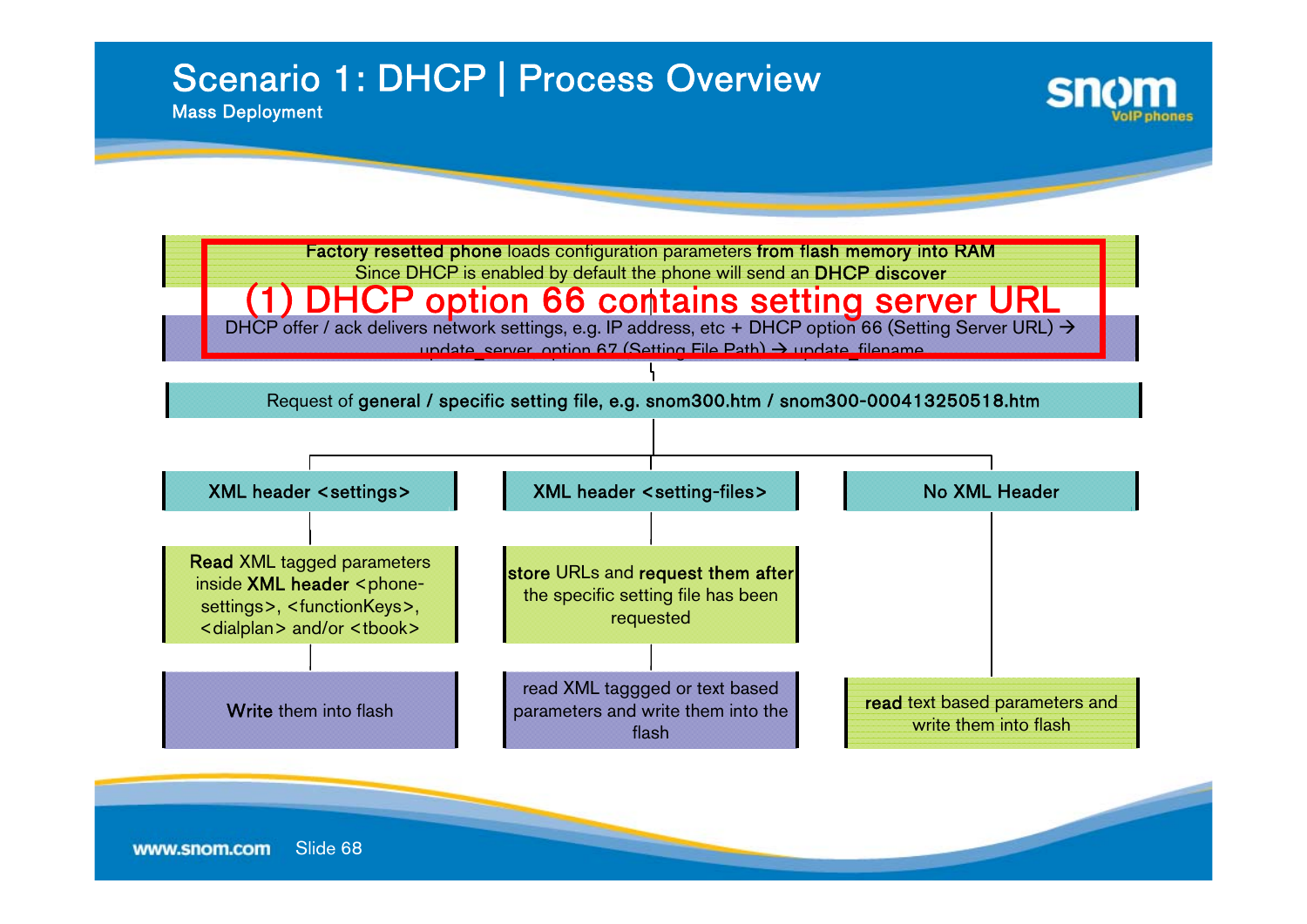## Scenario 1: DHCP | DHCP offer | PCAP

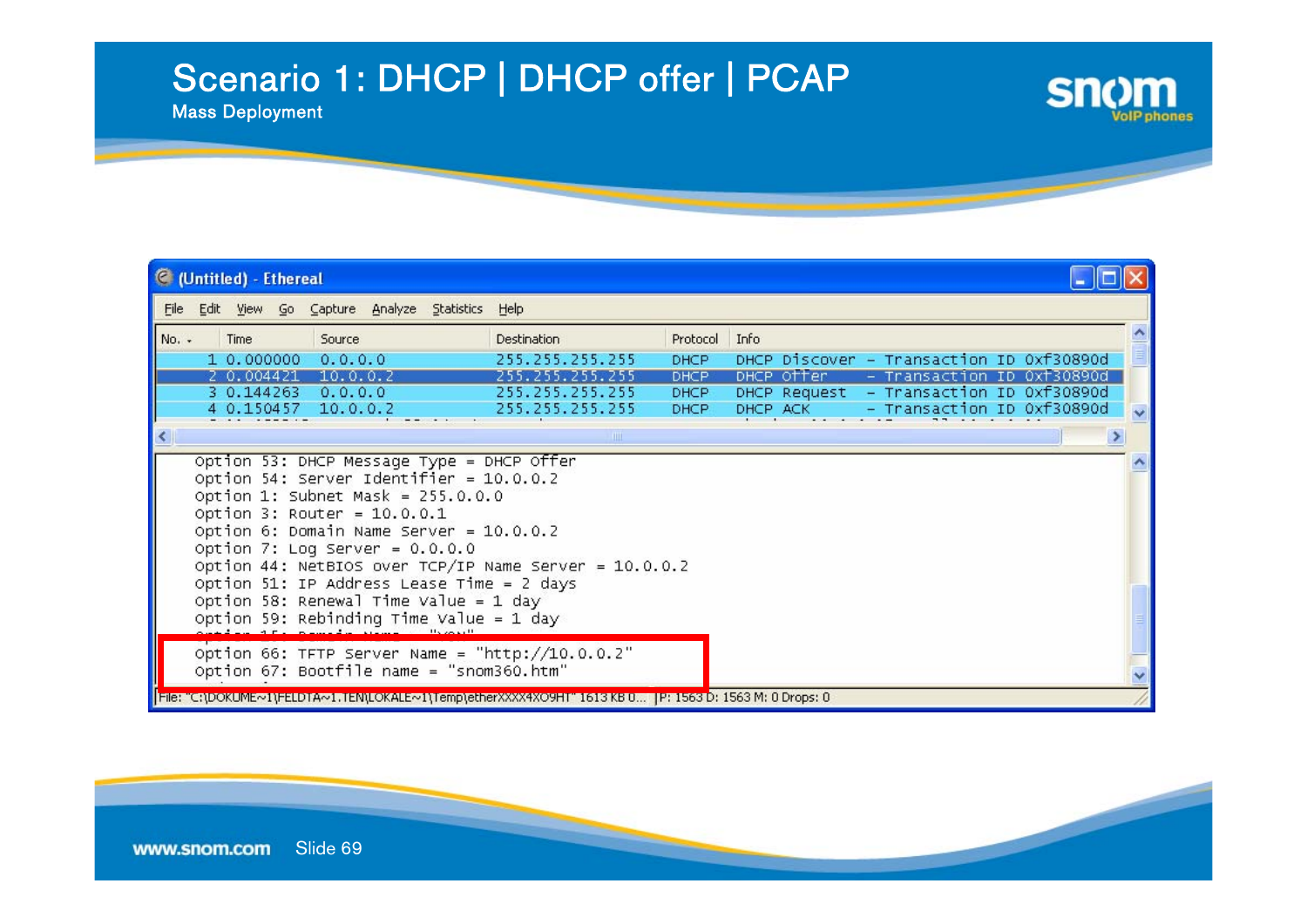## Scenario 1: DHCP | DHCP offer (1) | Log

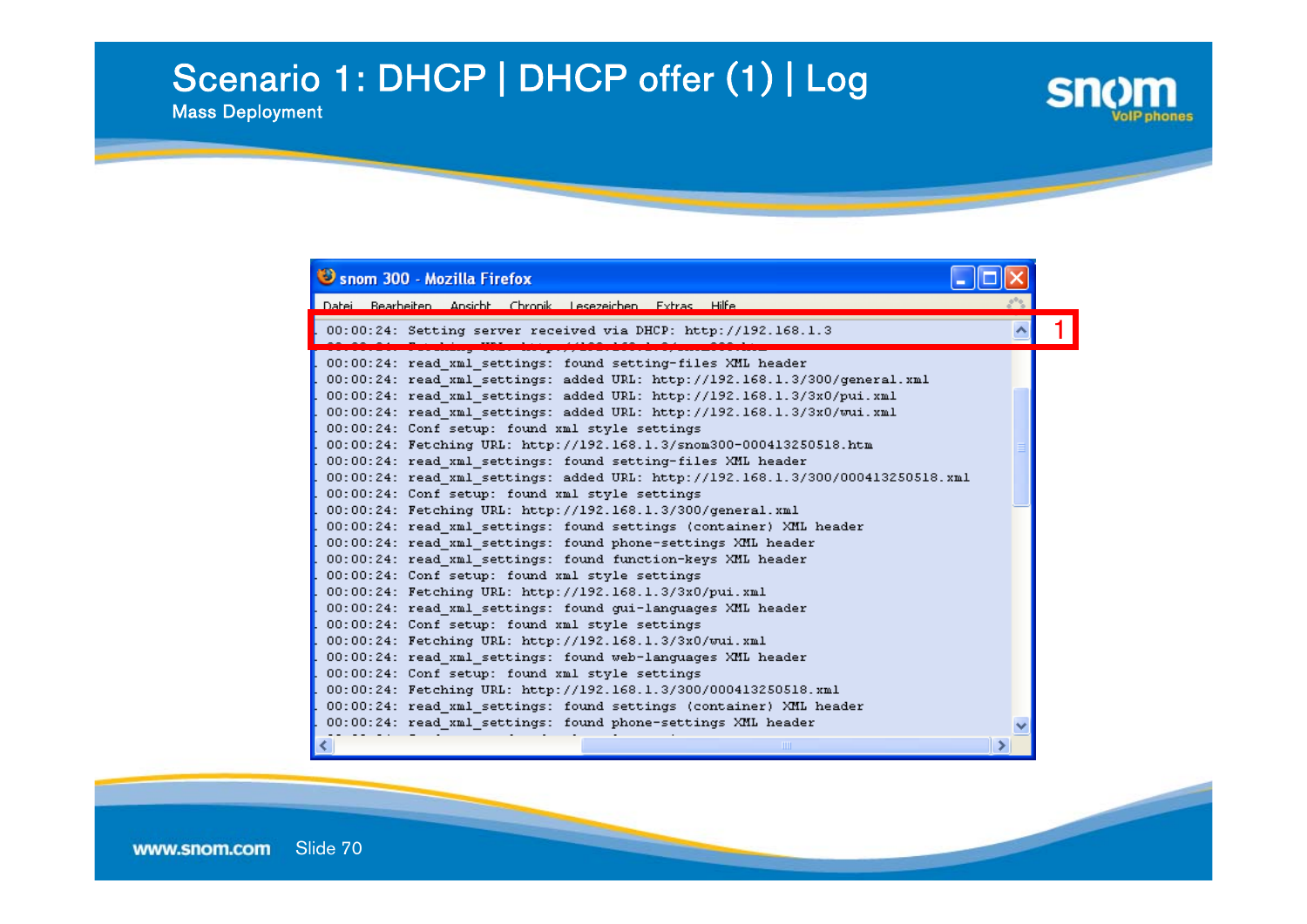## Scenario 1: DHCP | Process Overview

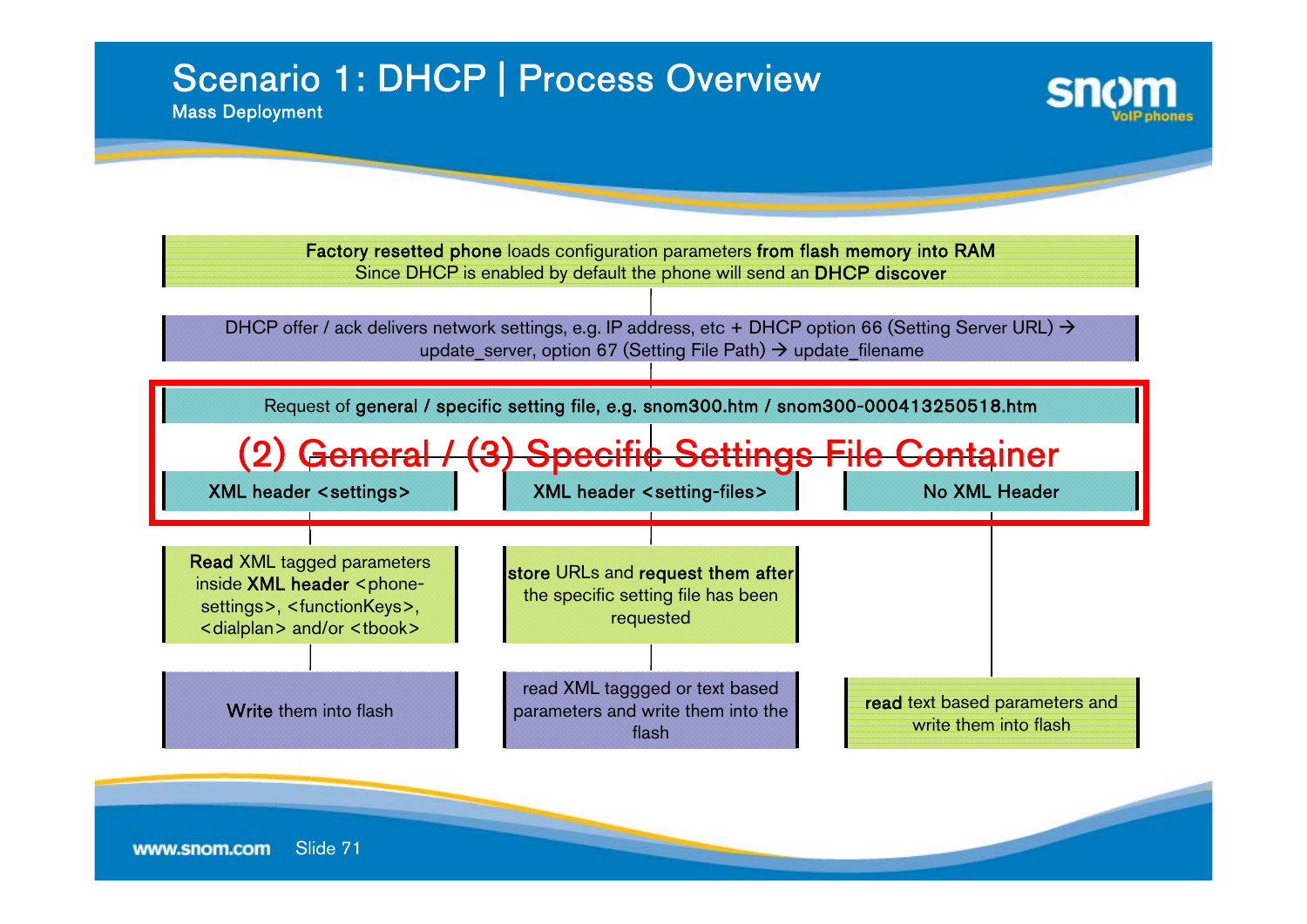## Scenario 1: DHCP | Request (2)(3) | PCAP

Mass Deployment

## (2) General / (3) Specific Settings File Container

|      |              | (Untitled) - Wireshark |                                                                                    |                            |                                |                            |                                                                    |   |   |
|------|--------------|------------------------|------------------------------------------------------------------------------------|----------------------------|--------------------------------|----------------------------|--------------------------------------------------------------------|---|---|
| File |              |                        | Edit View Go Capture                                                               | Analyze Statistics Help    |                                |                            |                                                                    |   |   |
|      | $No. - Time$ |                        | Source                                                                             | Destination                |                                | Protocol                   | <b>Info</b>                                                        |   |   |
|      |              |                        | 21 37.455660 192.168.1.110                                                         | 192.168.1.3                |                                | <b>HTTP</b>                | GET /snom300.htm HTTP/1.1<br>$700 \text{ AU}$ (that laten])        |   |   |
|      |              |                        | 22 37.456539 192.168.1.3<br>31 37.539958 192.168.1.110                             | 192.168.1.3                | 192.168.1.110                  | <b>HTTP</b><br><b>HTTP</b> | GET /snom300-000413250518.htm HTTP/1.1<br>HTTO/112000K (favt/htm1) |   | 3 |
|      |              |                        | 32 37.540780 192.168.1.3<br>41 37.619952 192.168.1.110<br>43 37.620979 192.168.1.3 | 192.168.1.3                | 192.168.1.110<br>192.168.1.110 | HTTP<br><b>HTTP</b>        | GET /300/general.xml HTTP/1.1<br>HTTP/XML HTTP/1.1 200 OK          |   |   |
|      |              |                        | 53 37.700013 192.168.1.110<br>55 37.701048 192.168.1.3                             | 192.168.1.3                | 192.168.1.110                  | <b>HTTP</b>                | GET /3x0/pui.xml HTTP/1.1<br>НТТР/XML НТТР/1.1 200 ОК              |   |   |
|      |              |                        | 65 37.779973 192.168.1.110<br>67 37.781126 192.168.1.3                             | 192.168.1.3                | 192.168.1.110                  | <b>HTTP</b>                | GET /3x0/wui.xml HTTP/1.1<br>HTTP/XML HTTP/1.1 200 OK              |   |   |
|      |              |                        | 77 37.860009 192.168.1.110<br>79 37.861174 192.168.1.3                             | 192.168.1.3                | 192.168.1.110                  | <b>HTTP</b>                | GET /300/000413250518.xml HTTP/1.1<br>HTTP/XML HTTP/1.1 200 OK     |   |   |
|      |              |                        | 89 40.027671 192.168.1.110<br>90 40.028795 192.168.1.3                             | 192.168.1.3                | 192.168.1.110                  | HTTP                       | GET /300/firmware.xml HTTP/1.1<br>HTTP/XML HTTP/1.1 200 OK         |   |   |
|      |              |                        | 99 40.177147 192.168.1.110<br>100 40.177485 192.168.1.110                          | 192.168.1.3<br>192.168.1.3 |                                | <b>HTTP</b><br><b>HTTP</b> | GET /lang/pui_de.xml HTTP/1.1<br>GET /lang/wui_de.xml HTTP/1.1     |   |   |
|      |              |                        |                                                                                    |                            | Ш                              |                            |                                                                    | v |   |

**Sn**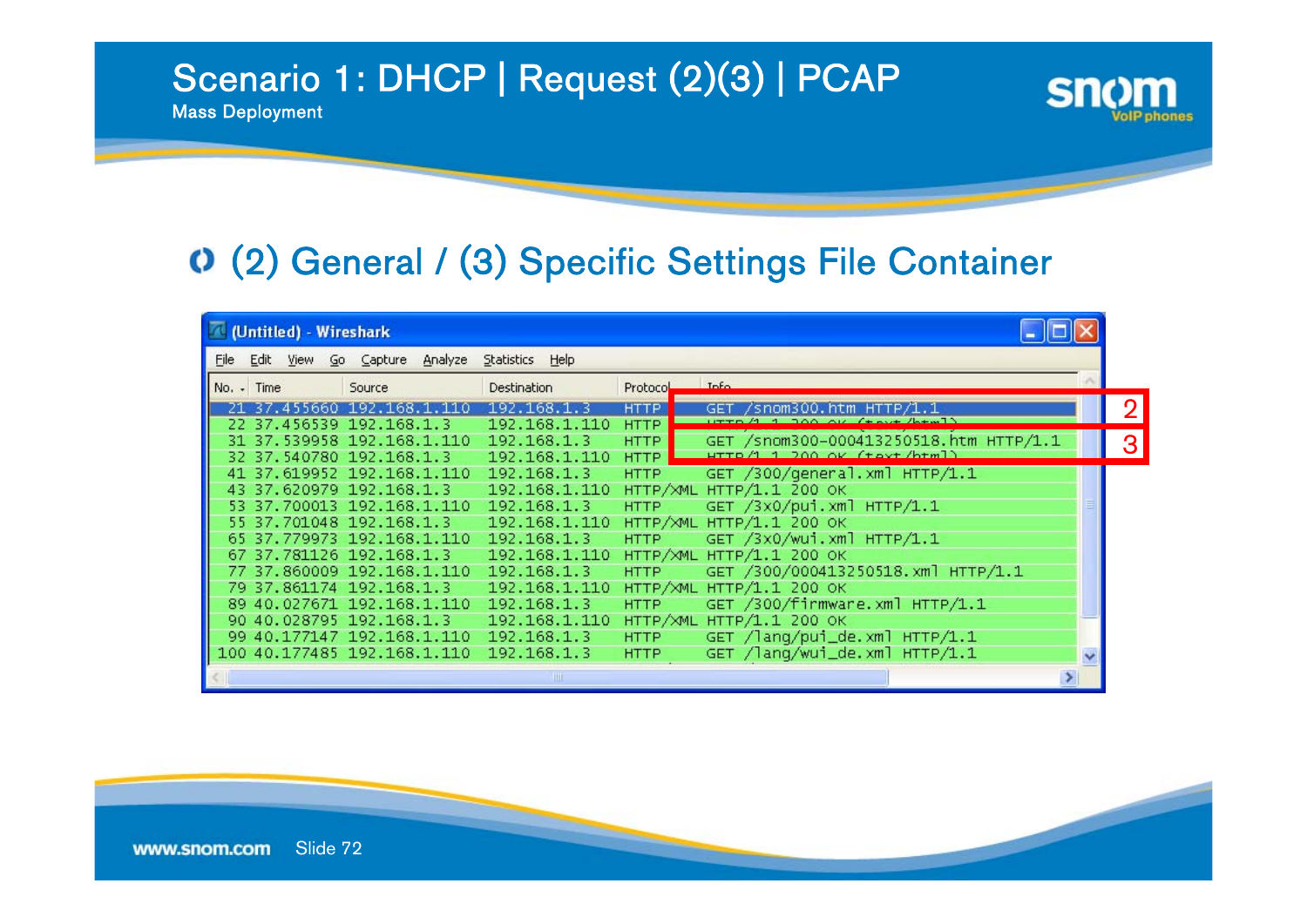# Scenario 1: DHCP | Request (2)(3) | Log

Mass Deployment



#### (2) General / (3) Specific Settings File Container

| Snom 300 - Mozilla Firefox                                                                                                                                                                                                                                                                                                                                                                                                                                                                                                                                                                                                                                                                                                                                                                                                                                                                |   |
|-------------------------------------------------------------------------------------------------------------------------------------------------------------------------------------------------------------------------------------------------------------------------------------------------------------------------------------------------------------------------------------------------------------------------------------------------------------------------------------------------------------------------------------------------------------------------------------------------------------------------------------------------------------------------------------------------------------------------------------------------------------------------------------------------------------------------------------------------------------------------------------------|---|
| <u>Datei Bearbeiten Ansicht Chronik Lesezeichen Extras Hilfe</u>                                                                                                                                                                                                                                                                                                                                                                                                                                                                                                                                                                                                                                                                                                                                                                                                                          |   |
| 00:00:24: Fetching URL: http://192.168.1.3/snom300.htm<br>00:00:24: read xml settings: found setting-files XML header<br>00:00:24: read xml settings: added URL: http://192.168.1.3/300/general.xml<br>00:00:24: read xml settings: added URL: http://192.168.1.3/3x0/pui.xml<br>00:00:24: read xml settings: added URL: http://192.168.1.3/3x0/wui.xml                                                                                                                                                                                                                                                                                                                                                                                                                                                                                                                                   | ŋ |
| <u> Concorner, Commission, Touma mai scyne scoolings</u><br>00:00:24: Fetching URL: http://192.168.1.3/snom300-000413250518.htm<br>00:00:24: read xml settings: found setting-files XML header<br>00:00:24: read xml settings: added URL: http://192.168.1.3/300/000413250518.xml                                                                                                                                                                                                                                                                                                                                                                                                                                                                                                                                                                                                         |   |
| 00:00:24: Fetching URL: http://192.168.1.3/300/general.xml<br>00:00:24: read xml settings: found settings (container) XML header<br>00:00:24: read xml settings: found phone-settings XML header<br>00:00:24: read xml settings: found function-keys XML header<br>00:00:24: Conf setup: found xml style settings<br>00:00:24: Fetching URL: http://192.168.1.3/3x0/pui.xml<br>00:00:24: read xml settings: found gui-languages XML header<br>00:00:24: Conf setup: found xml style settings<br>00:00:24: Fetching URL: http://192.168.1.3/3x0/wui.xml<br>00:00:24: read xml settings: found web-languages XML header<br>00:00:24: Conf setup: found xml style settings<br>00:00:24: Fetching URL: http://192.168.1.3/300/000413250518.xml<br>00:00:24: read xml settings: found settings (container) XML header<br>00:00:24: read xml settings: found phone-settings XML header<br>TILL. |   |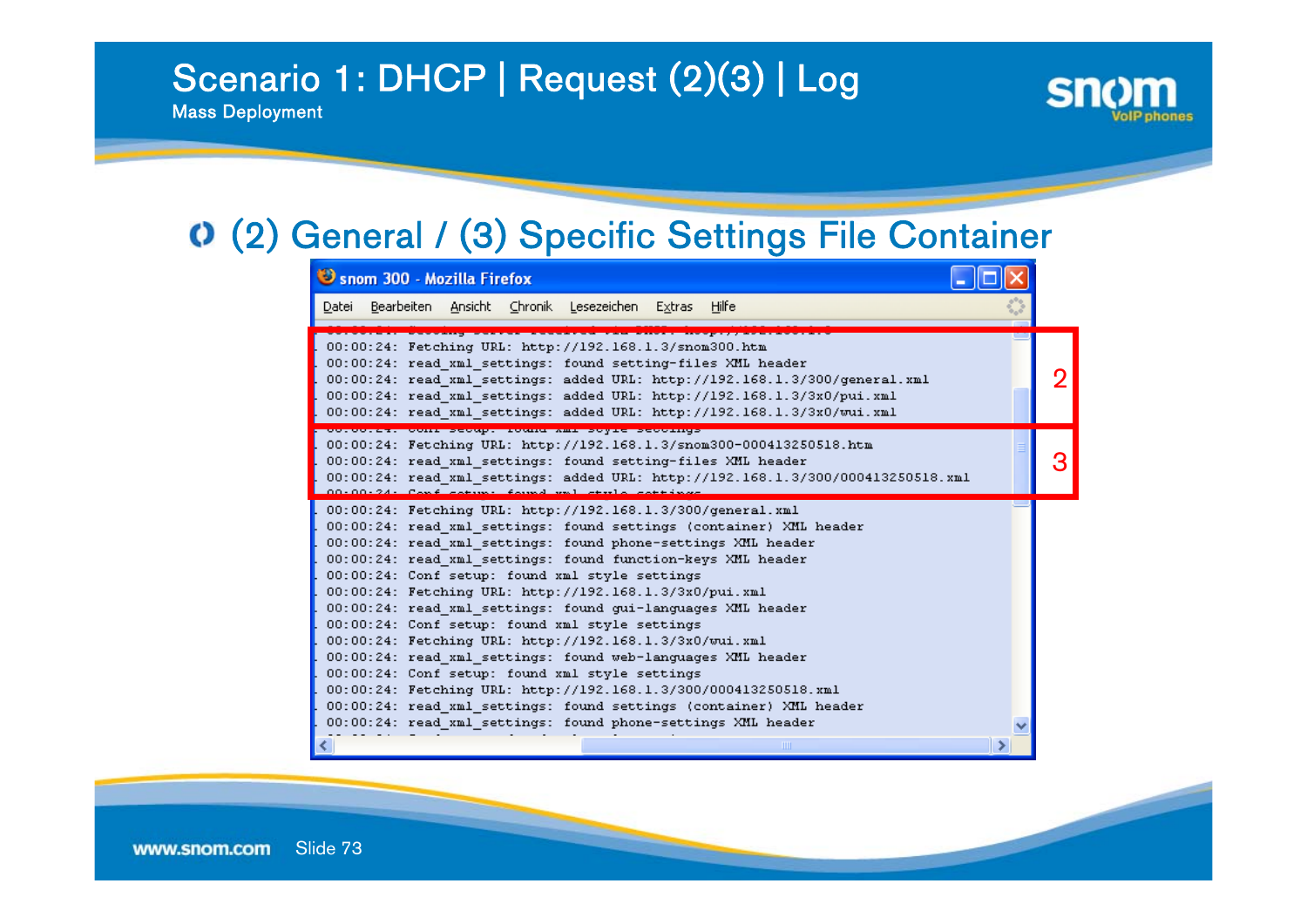# Scenario 1: DHCP | Process Overview

Mass Deployment

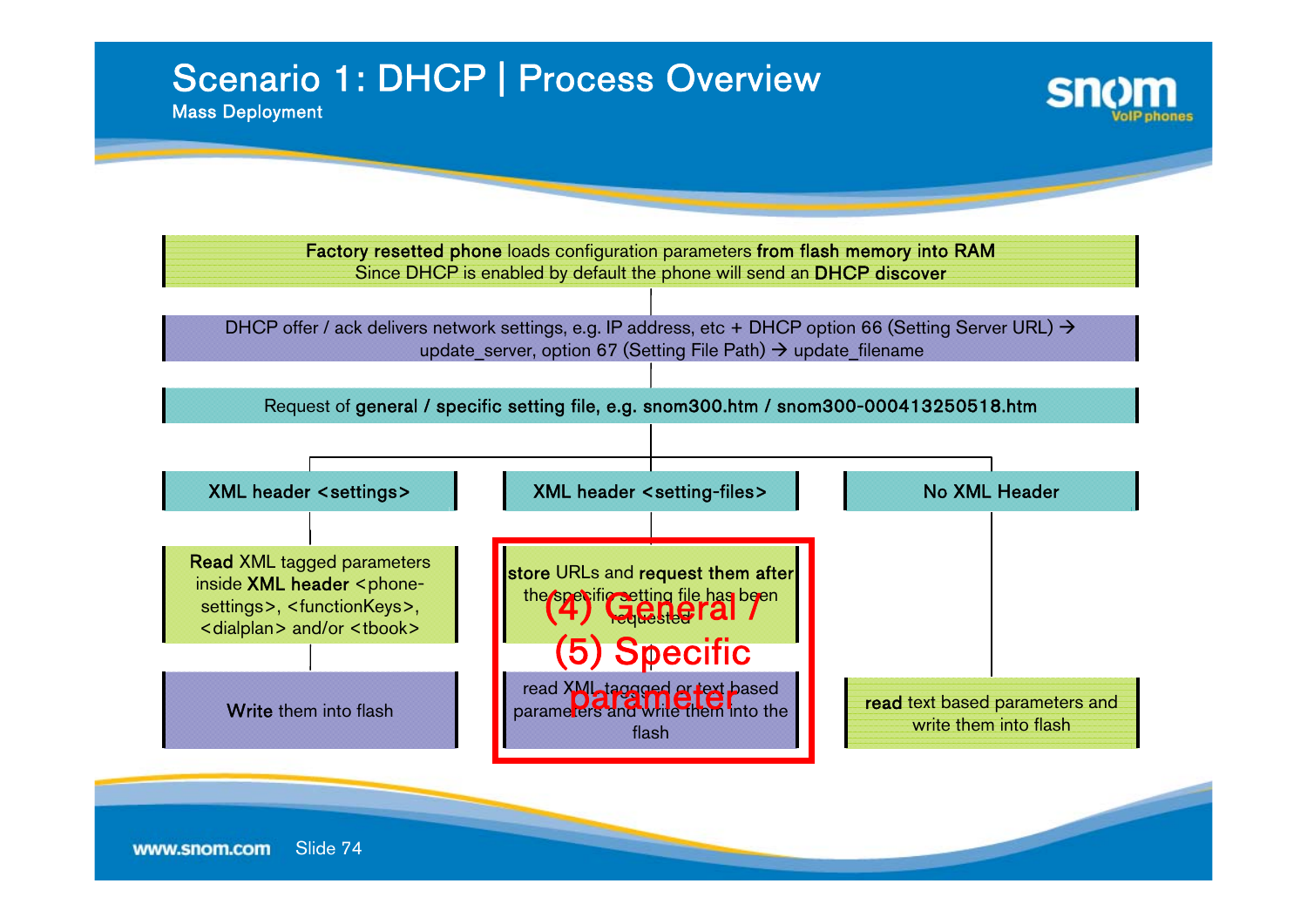# Scenario 1: DHCP | Request (4)(5) | PCAP

Mass Deployment

#### (2) General / (3) Specific parameter

|      |              | (Untitled) - Wireshark |                             |                                              |               |             |                                        |             |   |
|------|--------------|------------------------|-----------------------------|----------------------------------------------|---------------|-------------|----------------------------------------|-------------|---|
| File |              |                        |                             | Edit View Go Capture Analyze Statistics Help |               |             |                                        |             |   |
|      | $No. - Time$ |                        | Source                      | Destination                                  |               | Protocol    | Info                                   |             |   |
|      |              |                        | 21 37.455660 192.168.1.110  | 192.168.1.3                                  |               | <b>HTTP</b> | GET /snom300.htm HTTP/1.1              |             |   |
|      |              |                        | 22 37.456539 192.168.1.3    |                                              | 192.168.1.110 | <b>HTTP</b> | HTTP/1.1 200 OK (text/htm])            |             |   |
|      |              |                        | 31 37.539958 192.168.1.110  | 192.168.1.3                                  |               | <b>HTTP</b> | GET /snom300-000413250518.htm HTTP/1.1 |             |   |
|      |              |                        | 32 37.540780 192.168.1.3    |                                              | 192.168.1.110 | <b>HTTP</b> | HTTO/112000K (favt /htm1)              |             |   |
|      |              |                        | 41 37.619952 192.168.1.110  | 192.168.1.3                                  |               | <b>HTTP</b> | GET /300/general.xml HTTP/1.1          |             |   |
|      |              |                        | 43 37.620979 192.168.1.3    |                                              | 192.168.1.110 |             | $HTTP/ML$ HTTP $/1.1$ 200 OK           |             |   |
|      |              |                        | 53 37.700013 192.168.1.110  | 192.168.1.3                                  |               | <b>HTTP</b> | GET /3x0/pui.xml HTTP/1.1              |             | 4 |
|      |              |                        | 55 37.701048 192.168.1.3    |                                              | 192.168.1.110 |             | HTTP/ML HTTP/1.1 200 OK                |             |   |
|      |              |                        | 65 37.779973 192.168.1.110  | 192.168.1.3                                  |               | <b>HTTP</b> | GET /3x0/wui.xml HTTP/1.1              |             |   |
|      |              |                        | 67 37.781126 192.168.1.3    |                                              | 192.168.1.110 | HTTP/       | AM HTTD A 1 JOB ON                     |             |   |
|      |              |                        | 77 37.860009 192.168.1.110  | 192.168.1.3                                  |               | <b>HTTP</b> | GET /300/000413250518.xml HTTP/1.1     |             | 5 |
|      |              |                        | 79 37.861174 192.168.1.3    |                                              | 192.168.1.110 |             | НТТР/ МІ НТТР/1 1 200 ОК               |             |   |
|      |              |                        | 89 40.027671 192.168.1.110  | 192.168.1.3                                  |               | <b>HTTP</b> | GET /300/firmware.xml HTTP/1.1         |             |   |
|      |              |                        | 90 40.028795 192.168.1.3    |                                              | 192.168.1.110 |             | HTTP/XML HTTP/1.1 200 OK               |             |   |
|      |              |                        | 99 40.177147 192.168.1.110  | 192.168.1.3                                  |               | <b>HTTP</b> | GET /lang/pui_de.xml HTTP/1.1          |             |   |
|      |              |                        | 100 40.177485 192.168.1.110 | 192.168.1.3                                  |               | <b>HTTP</b> | GET /lang/wui_de.xml HTTP/1.1          | $\ddotmark$ |   |
|      |              |                        |                             |                                              |               |             |                                        |             |   |

**Sn**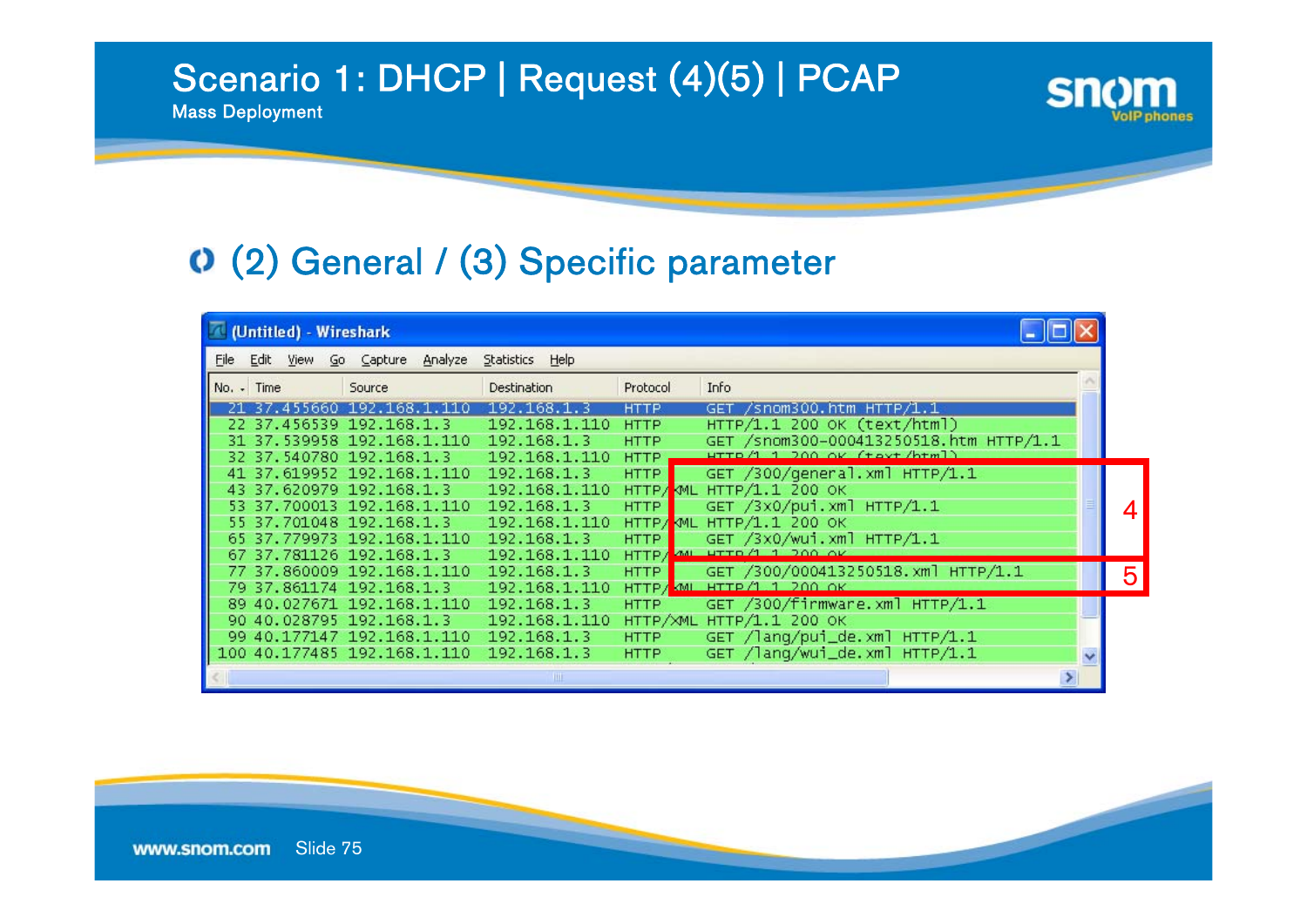# Scenario 1: DHCP | Request (4)(5) | Log

Mass Deployment



#### (4) General / (5) Specific parameter

| Snom 300 - Mozilla Firefox                                                                                            |            |  |
|-----------------------------------------------------------------------------------------------------------------------|------------|--|
| Datei Bearbeiten Ansicht Chronik Lesezeichen Extras Hilfe                                                             |            |  |
| 00:00:24: Setting server received via DHCP: http://192.168.1.3                                                        |            |  |
| 00:00:24: Fetching URL: http://192.168.1.3/snom300.htm                                                                |            |  |
| 00:00:24: read xml settings: found setting-files XML header                                                           |            |  |
| 00:00:24: read xml settings: added URL: http://192.168.1.3/300/general.xml                                            |            |  |
| 00:00:24: read xml settings: added URL: http://192.168.1.3/3x0/pui.xml                                                |            |  |
| 00:00:24: read xml settings: added URL: http://192.168.1.3/3x0/wui.xml                                                |            |  |
| 00:00:24: Conf setup: found xml style settings<br>00:00:24: Fetching URL: http://192.168.1.3/snom300-000413250518.htm |            |  |
| 00:00:24: read xml settings: found setting-files XML header                                                           |            |  |
| 00:00:24: read xml settings: added URL: http://192.168.1.3/300/000413250518.xml                                       |            |  |
| 24. Canf cattle found unl                                                                                             |            |  |
| 00:00:24: Fetching URL: http://192.168.1.3/300/general.xml                                                            |            |  |
| 00:00:24: read xml settings: found settings (container) XML header                                                    |            |  |
| 00:00:24: read xml settings: found phone-settings XML header                                                          |            |  |
| 00:00:24: read xml settings: found function-keys XML header                                                           |            |  |
| 00:00:24: Conf setup: found xml style settings                                                                        |            |  |
| 00:00:24: Fetching URL: http://192.168.1.3/3x0/pui.xml                                                                |            |  |
| 00:00:24: read xml settings: found qui-languages XML header                                                           |            |  |
| 00:00:24: Conf setup: found xml style settings                                                                        |            |  |
| 00:00:24: Fetching URL: http://192.168.1.3/3x0/wui.xml                                                                |            |  |
| 00:00:24: read xml settings: found web-languages XML header                                                           |            |  |
| 00:00:24: Fetching URL: http://192.168.1.3/300/000413250518.xml                                                       |            |  |
| 00:00:24: read xml settings: found settings (container) XML header                                                    |            |  |
| 00:00:24: read xml settings: found phone-settings XML header                                                          |            |  |
|                                                                                                                       |            |  |
| <b>P</b>                                                                                                              | <b>TAG</b> |  |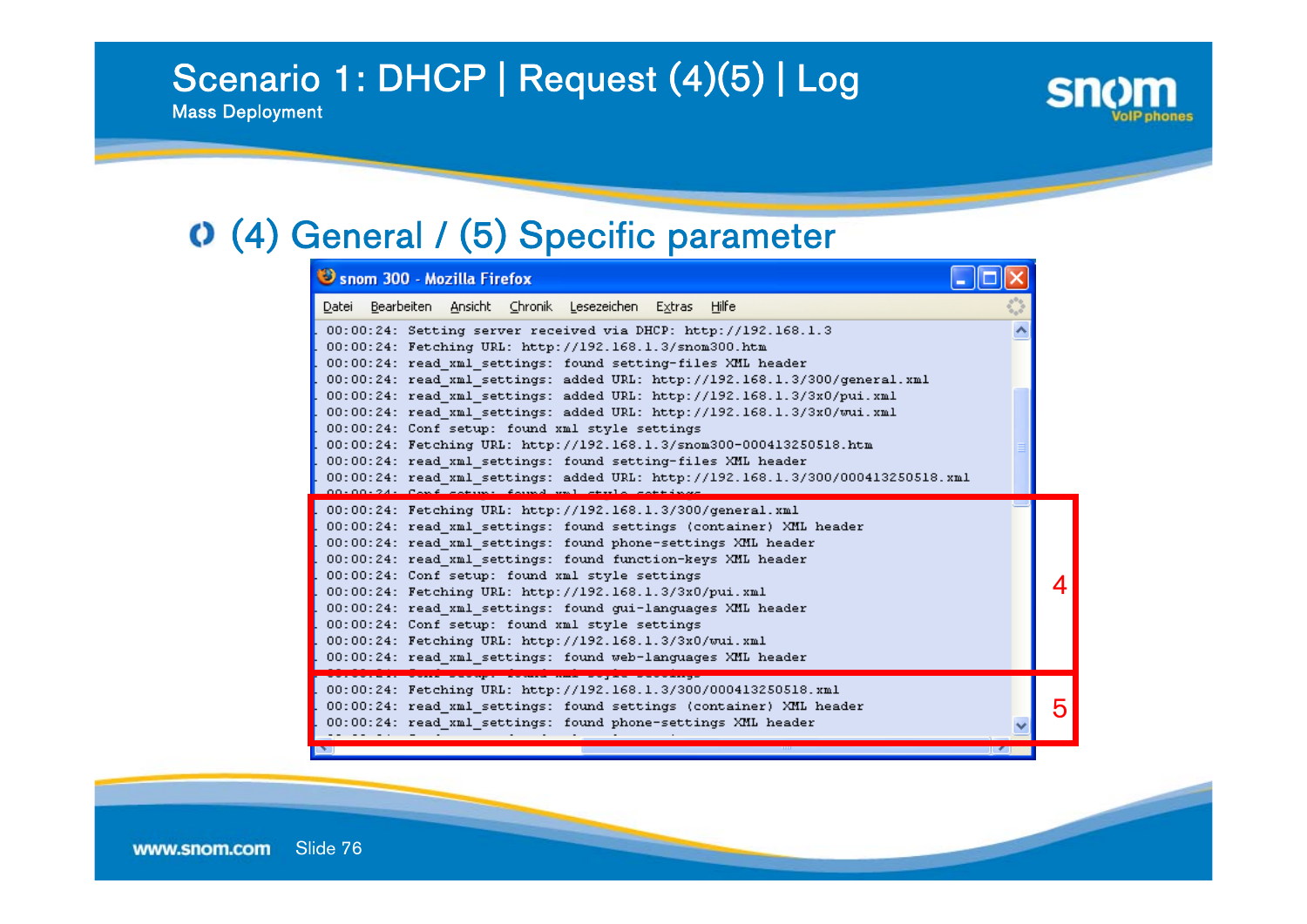# Scenario 1: DHCP | Firmware Update

Mass Deployment



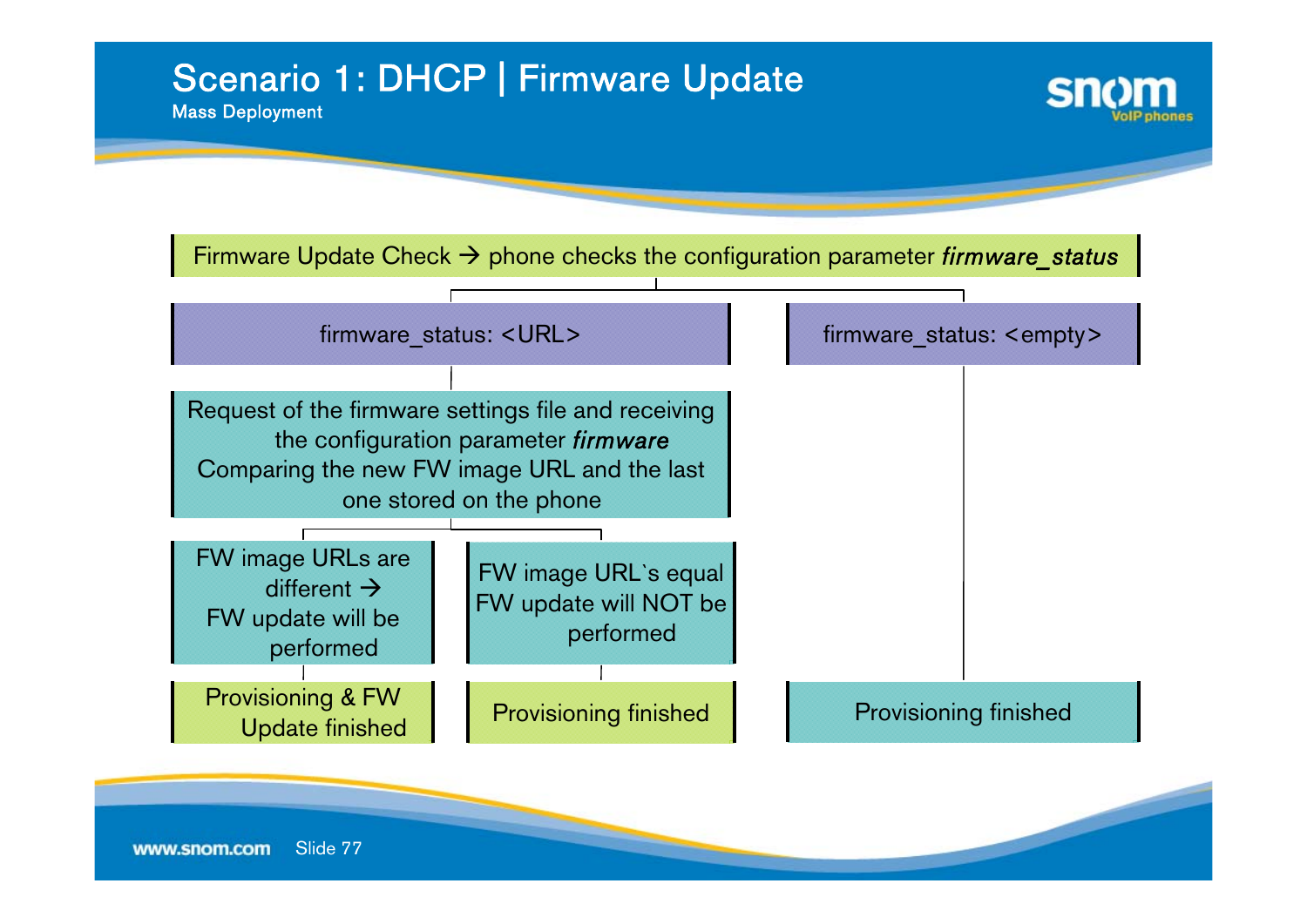# Scenario 1: DHCP | Request (6) | PCAP

Mass Deployment

### (6) Firmware Settings File

| (Untitled) - Wireshark |              |  |                             |  |                         |             |                                        |   |  |
|------------------------|--------------|--|-----------------------------|--|-------------------------|-------------|----------------------------------------|---|--|
| File                   |              |  | Edit View Go Capture        |  | Analyze Statistics Help |             |                                        |   |  |
|                        | $No. - Time$ |  | Source                      |  | Destination             | Protocol    | Info                                   |   |  |
|                        |              |  | 21 37.455660 192.168.1.110  |  | 192.168.1.3             | <b>HTTP</b> | GET /snom300.htm HTTP/1.1              |   |  |
|                        |              |  | 22 37.456539 192.168.1.3    |  | 192.168.1.110           | <b>HTTP</b> | HTTP/1.1 200 OK (text/html)            |   |  |
|                        |              |  | 31 37.539958 192.168.1.110  |  | 192.168.1.3             | <b>HTTP</b> | GET /snom300-000413250518.htm HTTP/1.1 |   |  |
|                        |              |  | 32 37.540780 192.168.1.3    |  | 192.168.1.110           | <b>HTTP</b> | HTTP/1.1 200 OK (text/html)            |   |  |
|                        |              |  | 41 37.619952 192.168.1.110  |  | 192.168.1.3             | <b>HTTP</b> | GET /300/general.xml HTTP/1.1          |   |  |
|                        |              |  | 43 37.620979 192.168.1.3    |  | 192.168.1.110           |             | НТТР/XML НТТР/1.1 200 ОК               |   |  |
|                        |              |  | 53 37.700013 192.168.1.110  |  | 192.168.1.3             | <b>HTTP</b> | GET /3x0/pui.xml HTTP/1.1              |   |  |
|                        |              |  | 55 37.701048 192.168.1.3    |  | 192.168.1.110           |             | НТТР/XML НТТР/1.1 200 ОК               |   |  |
|                        |              |  | 65 37.779973 192.168.1.110  |  | 192.168.1.3             | <b>HTTP</b> | GET /3x0/wui.xml HTTP/1.1              |   |  |
|                        |              |  | 67 37.781126 192.168.1.3    |  | 192.168.1.110           |             | HTTP/XML HTTP/1.1 200 OK               |   |  |
|                        |              |  | 77 37.860009 192.168.1.110  |  | 192.168.1.3             | <b>HTTP</b> | GET /300/000413250518.xml HTTP/1.1     |   |  |
|                        |              |  | 79 37.861174 192.168.1.3    |  | 192.168.1.110           |             | HTTP/ part in the second case on       |   |  |
|                        |              |  | 89 40.027671 192.168.1.110  |  | 192.168.1.3             | <b>HTTP</b> | GET /300/firmware.xml HTTP/1.1         |   |  |
|                        |              |  | 90 40.028795 192.168.1.3    |  | 192.168.1.110           |             | HTTP A THE THREE ALL                   |   |  |
|                        |              |  | 99 40.177147 192.168.1.110  |  | 192.168.1.3             | <b>HTTP</b> | GET /lang/pui_de.xml HTTP/1.1          |   |  |
|                        |              |  | 100 40.177485 192.168.1.110 |  | 192.168.1.3             | <b>HTTP</b> | GET /lang/wui_de.xml HTTP/1.1          | v |  |
|                        |              |  |                             |  | Ш                       |             |                                        |   |  |

**snom**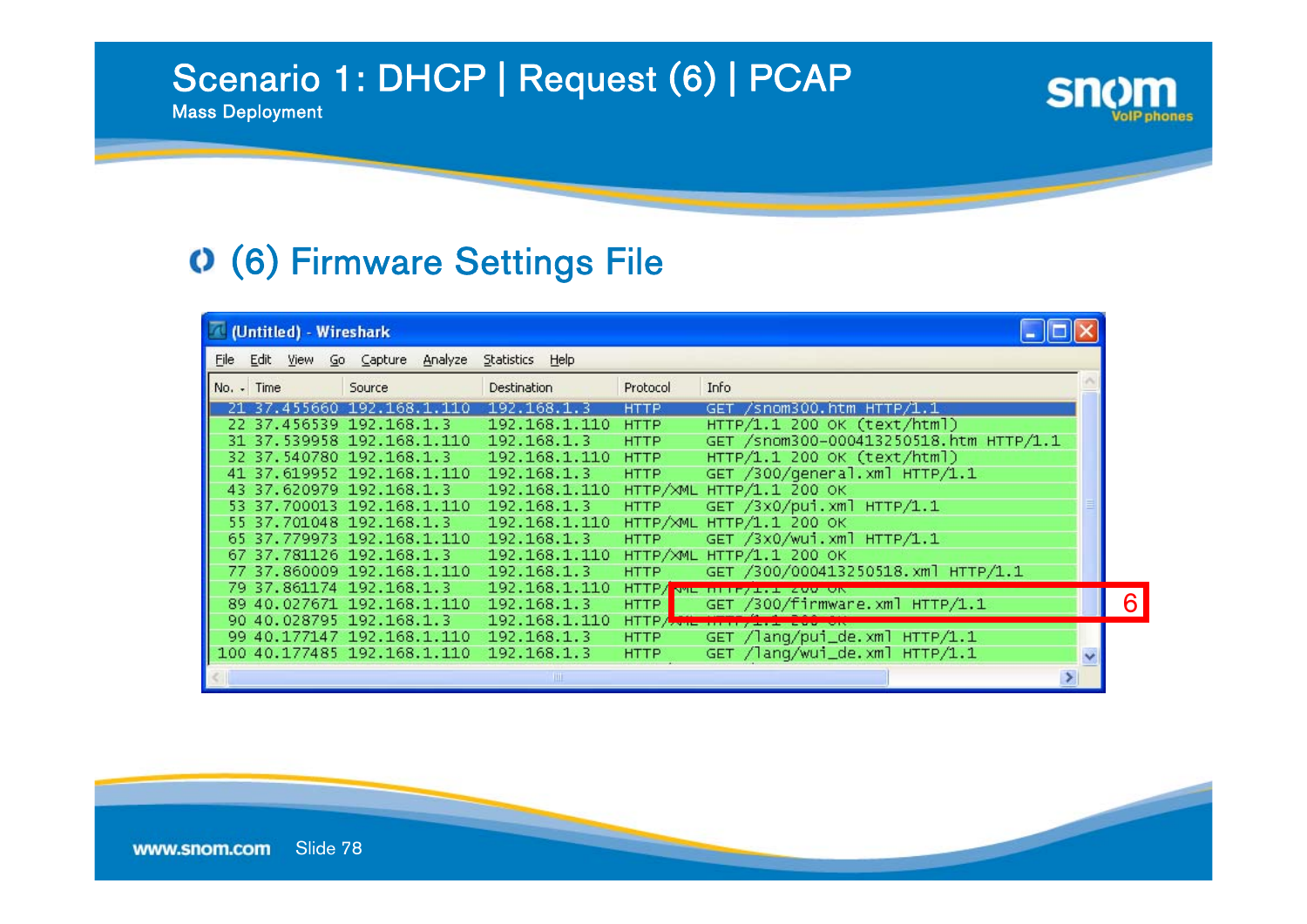

#### **O** Usage

• This is particularly useful for out of the box setup of devices without using DHCP option 66/ 67

# **O** Configuration

• PnP is enabled by default

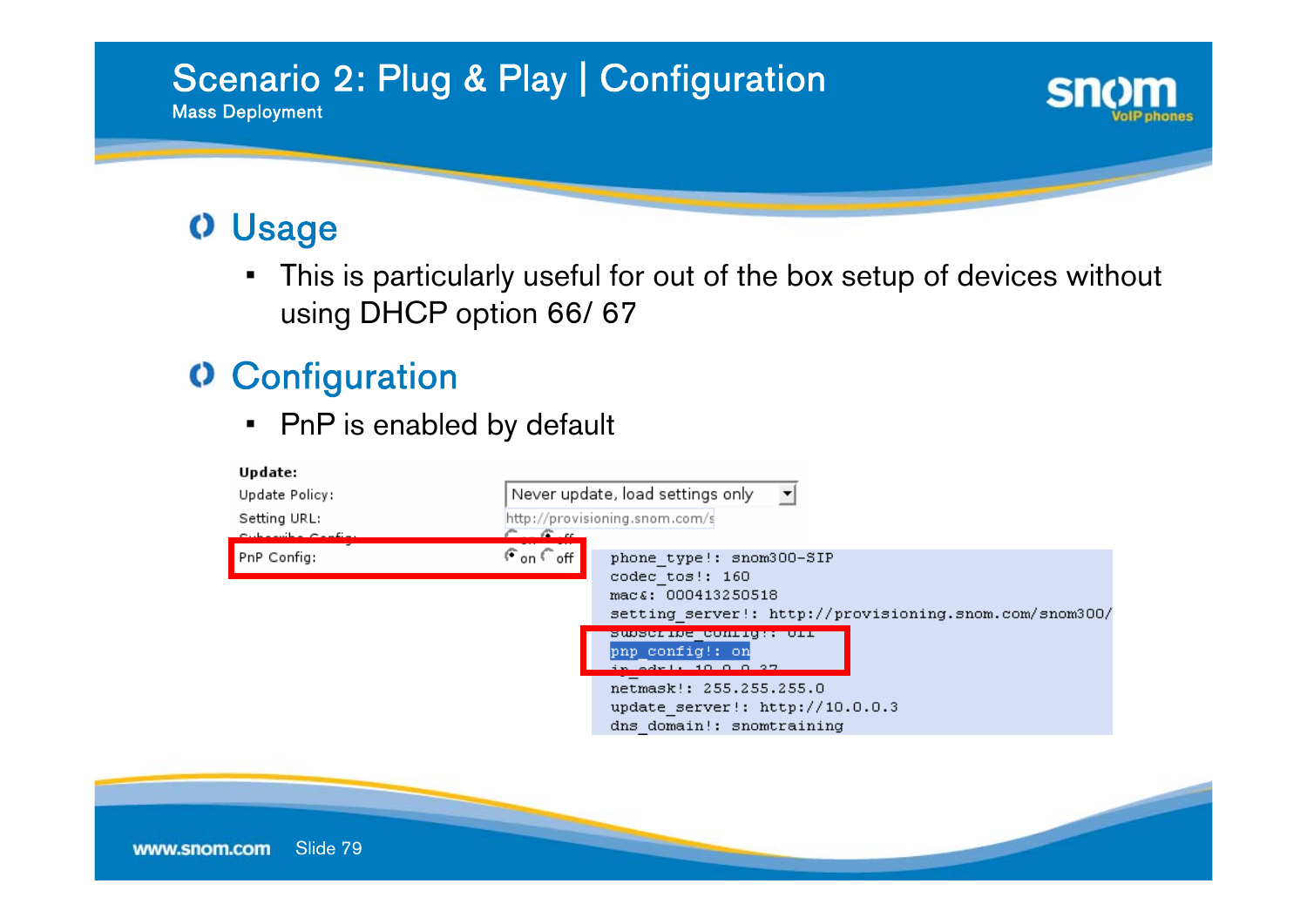Mass Deployment

## Phone sends a SIP *SUBSCRIBE* message to a multicast address (224.0.1.75)

| <b>SIP Trace</b>                                                                                                                        |                                                                                                                                                                                                                                                                                                                                                                                                                                                                                                                                                                                            |
|-----------------------------------------------------------------------------------------------------------------------------------------|--------------------------------------------------------------------------------------------------------------------------------------------------------------------------------------------------------------------------------------------------------------------------------------------------------------------------------------------------------------------------------------------------------------------------------------------------------------------------------------------------------------------------------------------------------------------------------------------|
| <b>Operation</b><br>Home<br>Address Book                                                                                                | Clear Reload                                                                                                                                                                                                                                                                                                                                                                                                                                                                                                                                                                               |
| <b>Setup</b><br>Preferences<br>Speed Dial<br><b>Function Keys</b><br>Identity 1<br>Identity 2<br>Identity 3<br>Identity 4<br>Identity 5 | Sent to udp:224.0.1.75:5060 at 24/12/2001 01:00:11:800 (396 bytes):<br>SUBSCRIBE sip:MAC%3a0004132314A4@VON SIP/2.0<br>Via: SIP/2.0/UDP 10.0.0.10:2051;rport<br>From: <sip:mac%3a0004132314a4@von>;tag=1542850995<br/>To: <sip:mac%3a0004132314a4@von><br/>Call-ID: 1333736042@10.0.0.10<br/>CSeq: 1 SUBSCRIBE<br/>Event: ua-profile;profile-type="device";vendor="snom";model="snom360";version="6.5.1"<br/>Expires: 0<br/>Accept: application/url<br/>Contact: <sip:10.0.0.10:2051><br/>Content-Length: 0</sip:10.0.0.10:2051></sip:mac%3a0004132314a4@von></sip:mac%3a0004132314a4@von> |

Sh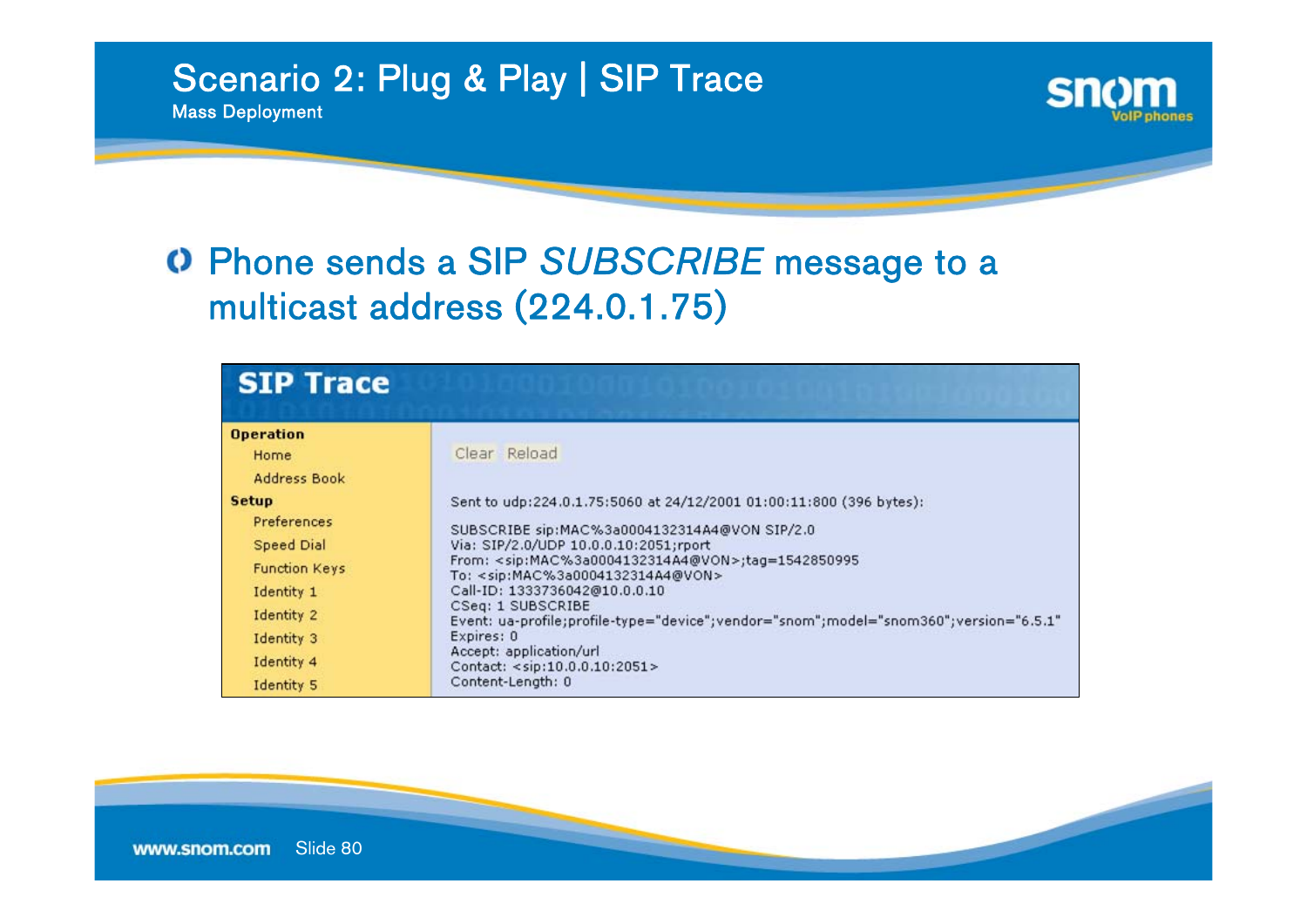# Scenario 2: Plug & Play | PCAP Trace

Mass Deployment

|         | C mass deployment - Ethereal                                                                                                       |                                                                                                                                                                                                                                                                                                                                                                                                                                                                                                                                                                                                |                                                    |                                               |      |                                                                                                              |  |
|---------|------------------------------------------------------------------------------------------------------------------------------------|------------------------------------------------------------------------------------------------------------------------------------------------------------------------------------------------------------------------------------------------------------------------------------------------------------------------------------------------------------------------------------------------------------------------------------------------------------------------------------------------------------------------------------------------------------------------------------------------|----------------------------------------------------|-----------------------------------------------|------|--------------------------------------------------------------------------------------------------------------|--|
| File    |                                                                                                                                    | Edit View Go Capture Analyze Statistics Help                                                                                                                                                                                                                                                                                                                                                                                                                                                                                                                                                   |                                                    |                                               |      |                                                                                                              |  |
| $No. -$ | Time<br>5 11.083248<br>6 11.188257 10.0.0.10                                                                                       | Source<br>SnomTech_23:14:a4 Broadcast<br>$\boxed{\pm}$ Frame 6 (437 bytes on wire, 437 bytes captured)<br>Ethernet II, Src: SnomTech_23:14:a4 (00:04:13:23:14:a4), Dst: 01:00:5e:00:01:4b (01:00:5e:00:01:4b)                                                                                                                                                                                                                                                                                                                                                                                  | <b>Destination</b><br>224.0.1.75<br>$\blacksquare$ | Protocol  <br>ARP.<br>SIP <sub></sub><br>ARP. | Info | who has 10.0.0.1? Tell 10.0.0.10<br>Request: SUBSCRIBE sip:MAC%3a0004132<br>who has 10.0.0.1? Tell 10.0.0.10 |  |
|         | Session Initiation Protocol<br>□ Message Header<br>CSeq: 1 SUBSCRIBE<br>Expires: 0<br>Accept: application/url<br>Content-Length: 0 | ⊞ Internet Protocol, Src: 10.0.0.10 (10.0.0.10), Dst: 224.0.1.75 (224.0.1.75)<br><u> Coch patagram in Ctoton, dri norti evic (evic),</u><br>E Request-Line: SUBSCRIBE sip:MAC%3a0004132314A4@VON SIP/2.0<br>Via: SIP/2.0/UDP 10.0.0.10:2058; rport<br>⊞ From: <sip:mac%3a0004132314a4@von>;tag=1578833677<br/>H To: <sip:mac%3a0004132314a4@von><br/>Call-ID: 891599124@10.0.0.10<br/>Event: ua-profile;profile-type="device";vendor="snom";model="snom360";version="6.5.1"<br/>⊞ Contact: <sip:10.0.0.10:2058></sip:10.0.0.10:2058></sip:mac%3a0004132314a4@von></sip:mac%3a0004132314a4@von> |                                                    |                                               |      |                                                                                                              |  |
|         |                                                                                                                                    |                                                                                                                                                                                                                                                                                                                                                                                                                                                                                                                                                                                                | $\mathbf{m}$                                       |                                               |      |                                                                                                              |  |

**snom** 

**olP** phones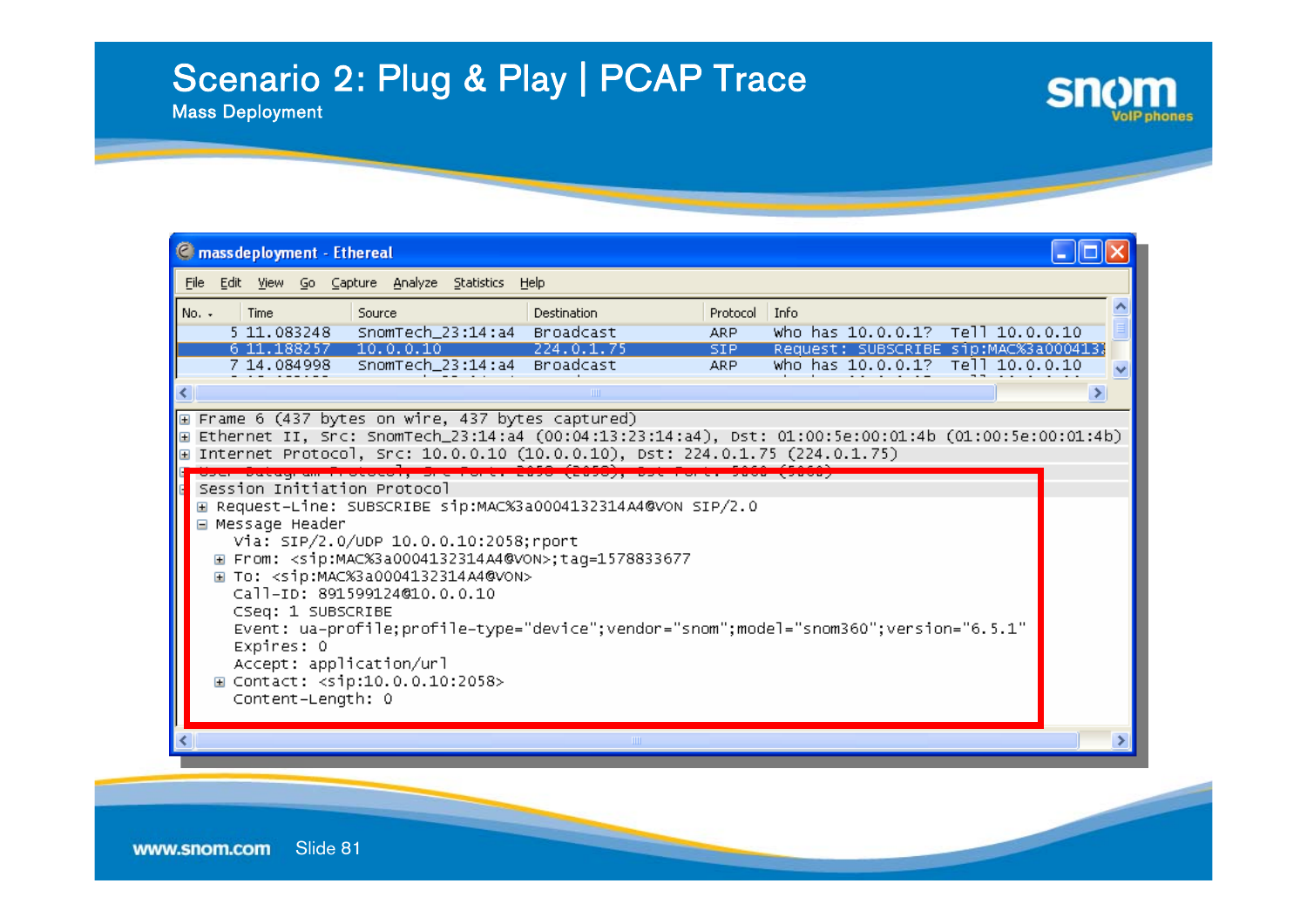

Mass Deployment



SIP servers which have membership to the group can respond to the SUBSCRIBE and send NOTIFY messages with the setting server HTTP URL in the body

#### The phone retrieves its settings from the URL specified. O

Received from udp:192.168.100.10:5060 at 24/12/2001 00:00:19:293 (868 bytes):

NOTIFY sip:192.168.10.67:5060 SIP/2.0

To: <sip:MAC%3a00135E874B49@intern.snom.de>;tag=658512961 From: <sip:MAC%3a00135E874B49@intern.snom.de>;tag=91955270 Call-ID: 1930770594@192.168.10.67CSeq: 3 NOTIFY Content-Type: application/url Subscription-State: terminated;reason=timeout

…

…

http://192.168.100.10/sipphone/sipphoneconfig.xml?mac={mac}}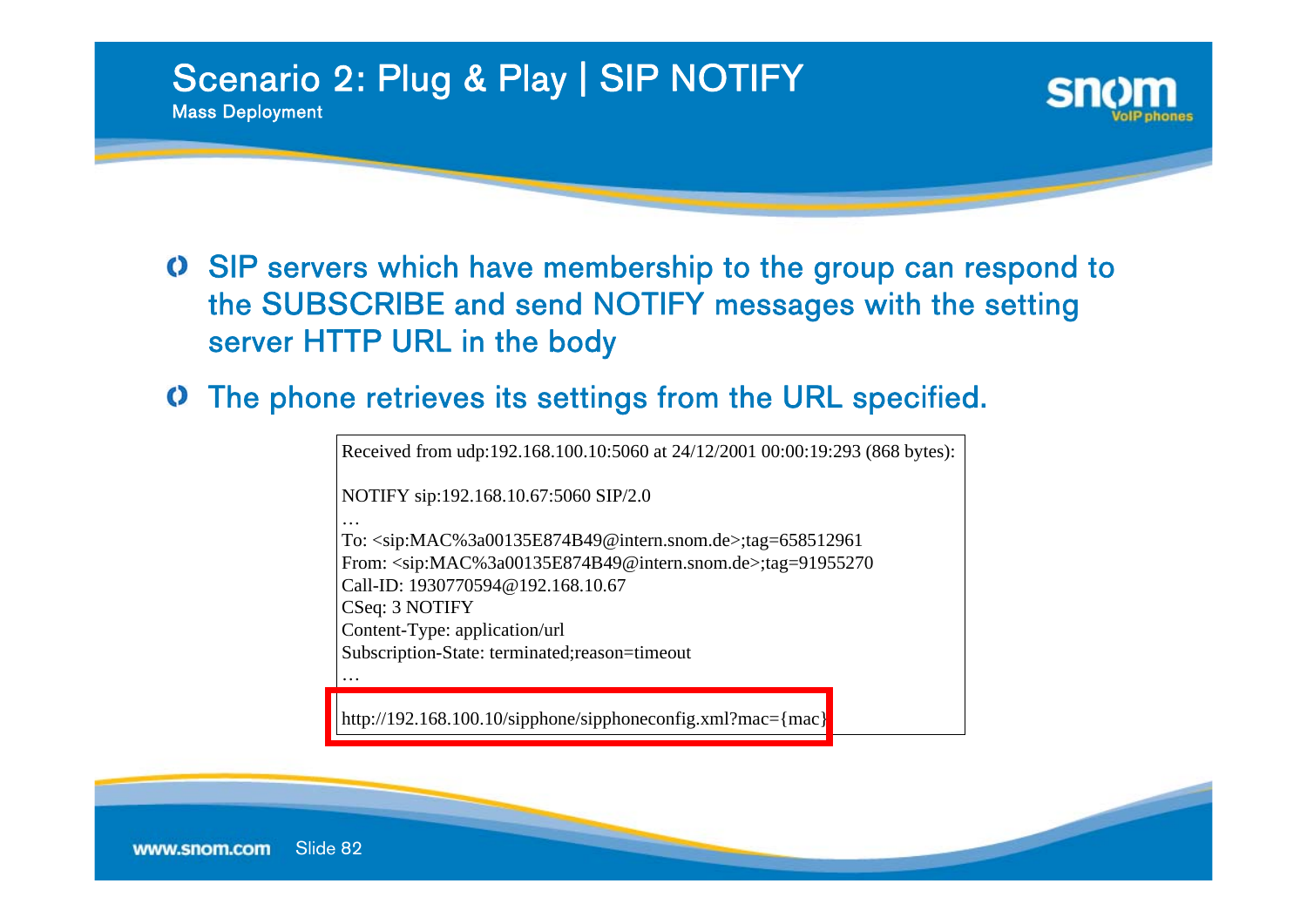Scenario 3: Manual Redirection | Overview

Mass Deployment

# Environments with few phones or without DHCP Server option 66 / 67 available

Change the Setting URL field manually via the web or phone user interface

| Update:                                |                                                 |
|----------------------------------------|-------------------------------------------------|
| Hodate Policy:                         | Never undate load settings only                 |
| Setting URL:                           | http://provisioning.snom.com/s                  |
| <b>Supscripe Cound!</b><br>PnP Config: | $on + on$<br>$\mathcal{F}$ on $\mathcal{F}$ off |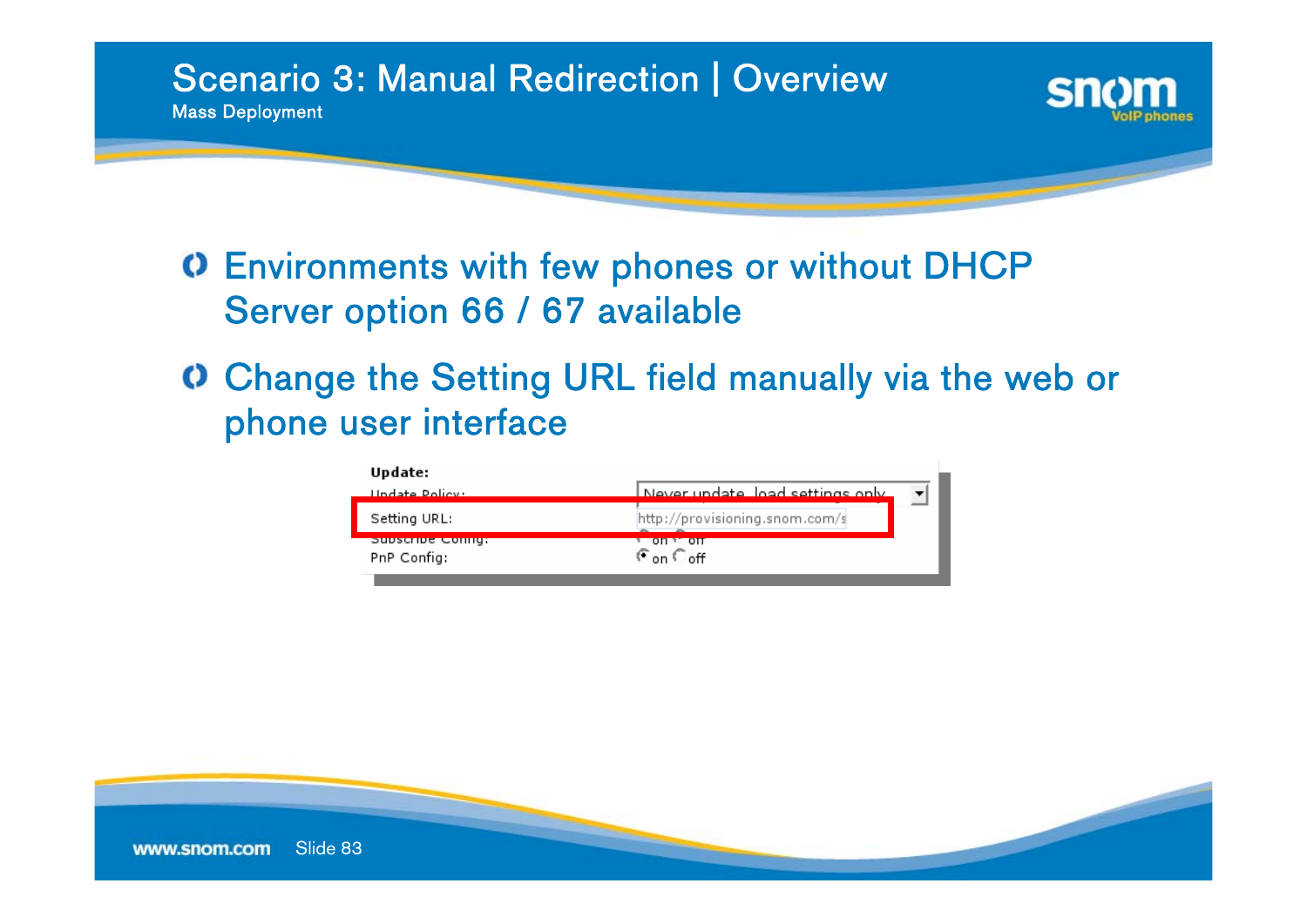



- •*http://provisioning.snom.com/snom3x0/snom3x0.php?mac={mac}*
- Settings script does not deliver any settings back to the phone
- Snom partner may request SSH accounts to redirect the setting server URL to their own setting server
- Redirection is based on MAC address, registered MAC addresses will be redirected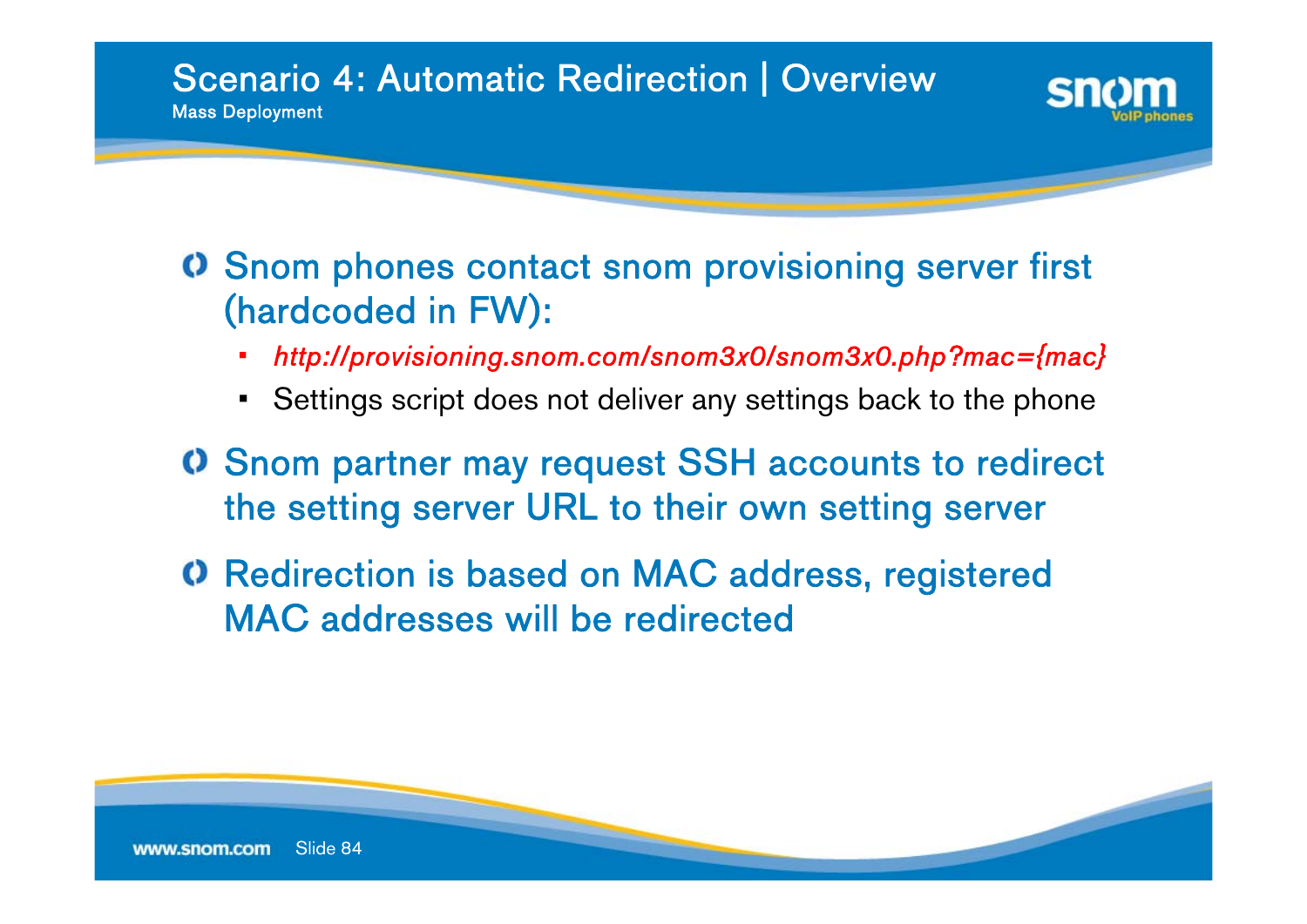## Scenario 4: Automatic Redirection | Overview

#### Mass Deployment